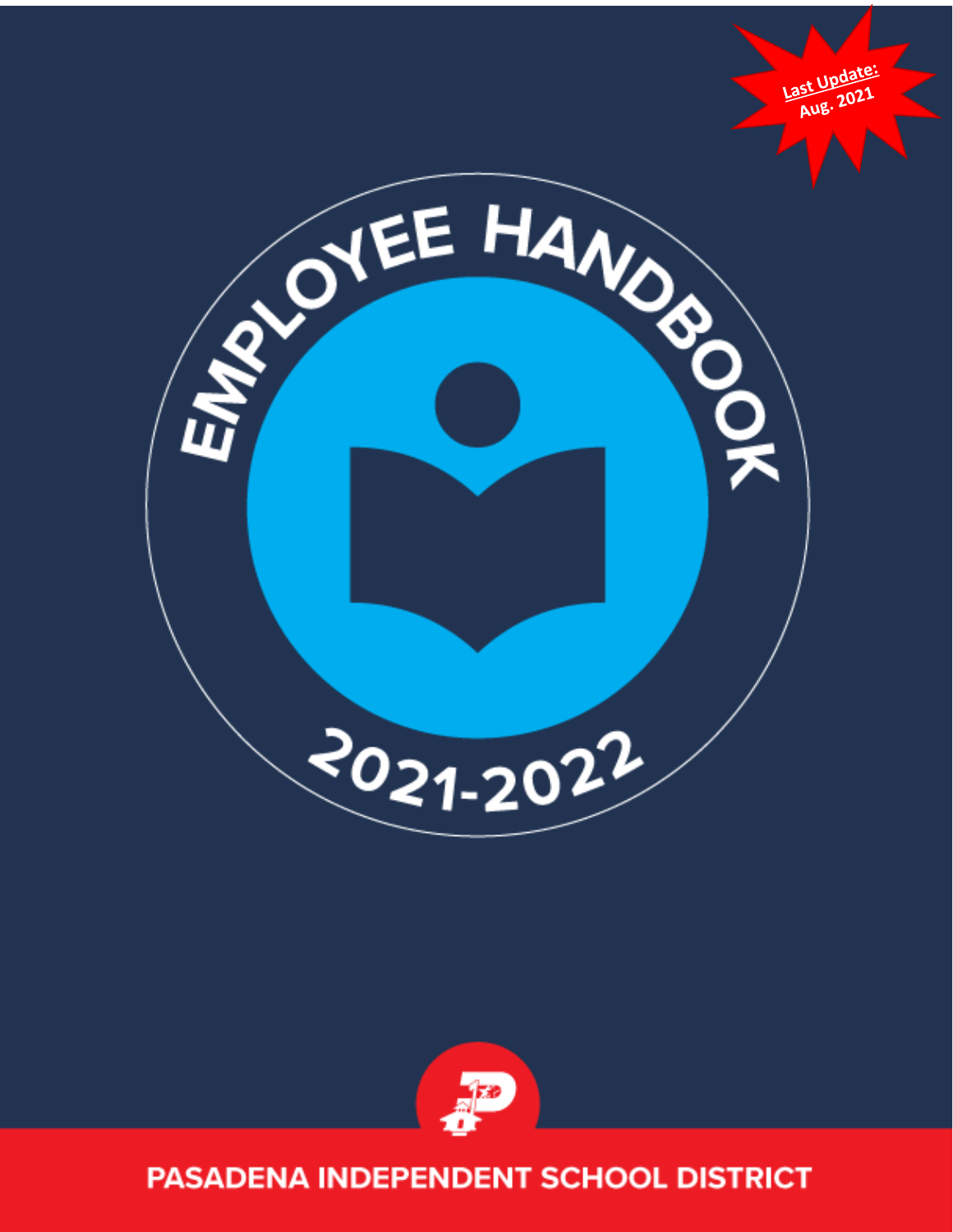# **Table of Contents**

| 19 |
|----|
|    |
|    |
|    |
|    |
|    |
|    |
|    |
|    |
|    |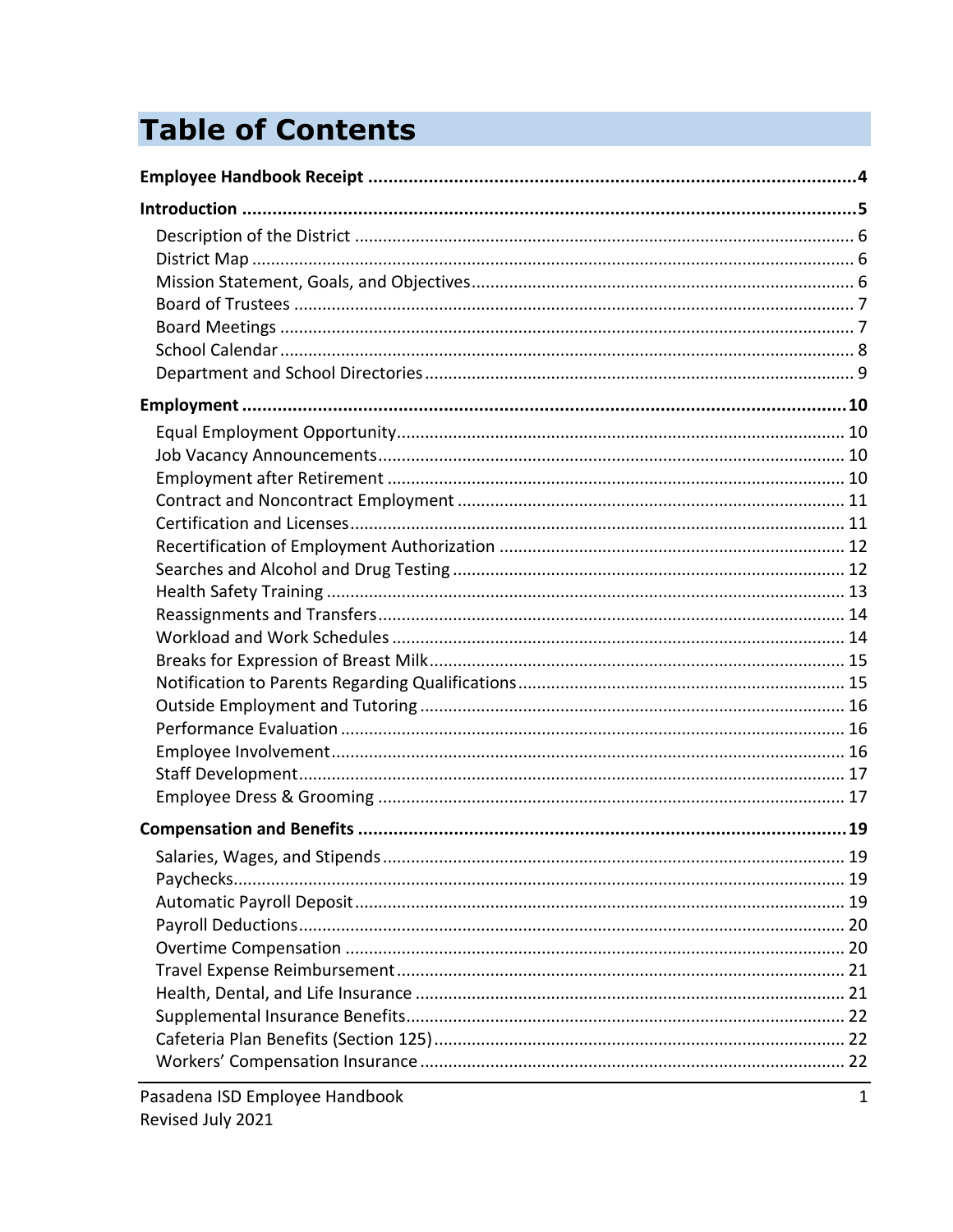| Electronic Communications between Employees, Students, and Parents  46 |  |
|------------------------------------------------------------------------|--|
|                                                                        |  |
|                                                                        |  |
|                                                                        |  |
|                                                                        |  |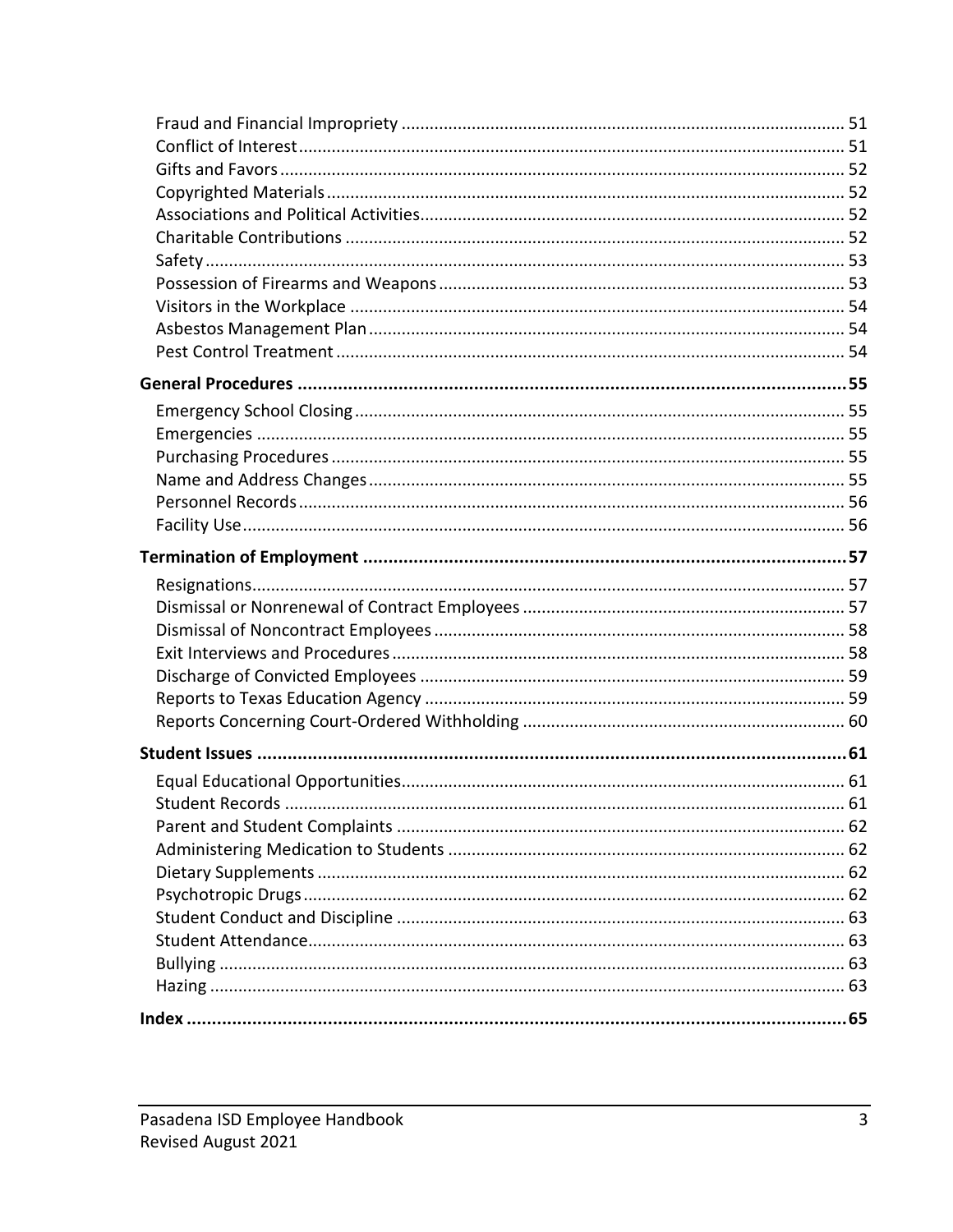# **Employee Handbook Receipt**

#### **Name**  $\blacksquare$

### **Campus/Department**

I hereby acknowledge receipt of a copy of the Pasadena ISD Employee Handbook. I agree to read the handbook and abide by the standards, policies, and procedures defined or referenced in this document.

Employees may access the handbook in electronic format on the District's website (https://www1.pasadenaisd.org), under the "Staff" tab/section. Employees who would like a hard copy of the handbook may print it from their computer/workstation or request a copy from their supervisor.

Please indicate your choice by checking the appropriate box below:

- $\Box$  I choose to receive the employee handbook in electronic format and accept responsibility for accessing it according to the instructions provided.
- $\Box$  I choose to receive a hard copy of the employee handbook and understand I am required to contact my supervisor to obtain a hard copy.

The information in this handbook is subject to change. I understand that changes in district policies may supersede, modify, or render obsolete the information summarized in this document. As the district provides updated policy information, I accept responsibility for reading and abiding by the changes.

I understand that no modifications to contractual relationships or alterations of at-will employment relationships are intended by this handbook.

I understand that I have an obligation to inform my supervisor or department head of any changes in personal information such as phone number, address, etc. I also accept responsibility for contacting my supervisor or the Human Resources Department if I have questions or concerns or need further explanation.

\_\_\_\_\_\_\_\_\_\_\_\_\_\_\_\_\_\_\_\_\_\_\_\_\_\_\_\_\_\_\_\_ \_\_\_\_\_\_\_\_\_\_\_\_\_\_\_\_\_\_\_\_\_\_\_\_\_

Signature **Date** 

Please sign and date this receipt and forward it to your campus/district supervisor, or designee.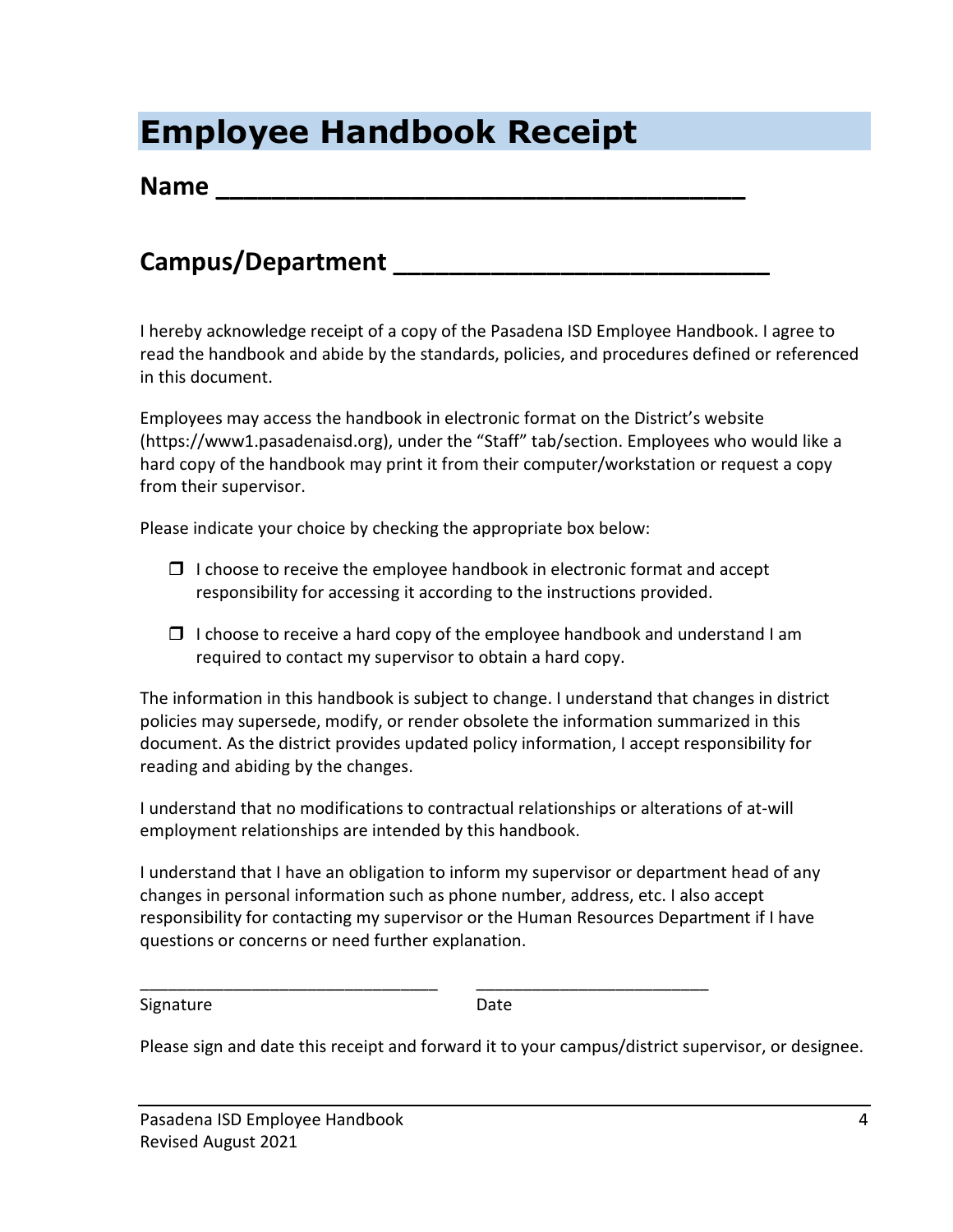# **Introduction**

The purpose of this handbook is to provide information that will help with questions and pave the way for a successful year. Not all district policies and procedures are included. Those that are, have been summarized. Suggestions for additions and improvements to this handbook are welcome and may be sent to Cynthia Guerrero, Coordinator, Pasadena ISD Human Resources Department.

This handbook is neither a contract nor a substitute for the official district policy manual. Nor is it intended to alter the at-will status of noncontract employees in any way. Rather, it is a guide to and a brief explanation of district policies and procedures related to employment. These policies and procedures can change at any time; these changes shall supersede any handbook provisions that are not compatible with the change. For more information, employees may refer to the policy codes that are associated with handbook topics, confer with their supervisor, or call the appropriate district office. District policies can be accessed online at [https://pol.tasb.org/Home/Index/597;](https://pol.tasb.org/Home/Index/597) and [https://www1.pasadenaisd.org/school\\_board/district\\_regulations.](https://www1.pasadenaisd.org/school_board/district_regulations)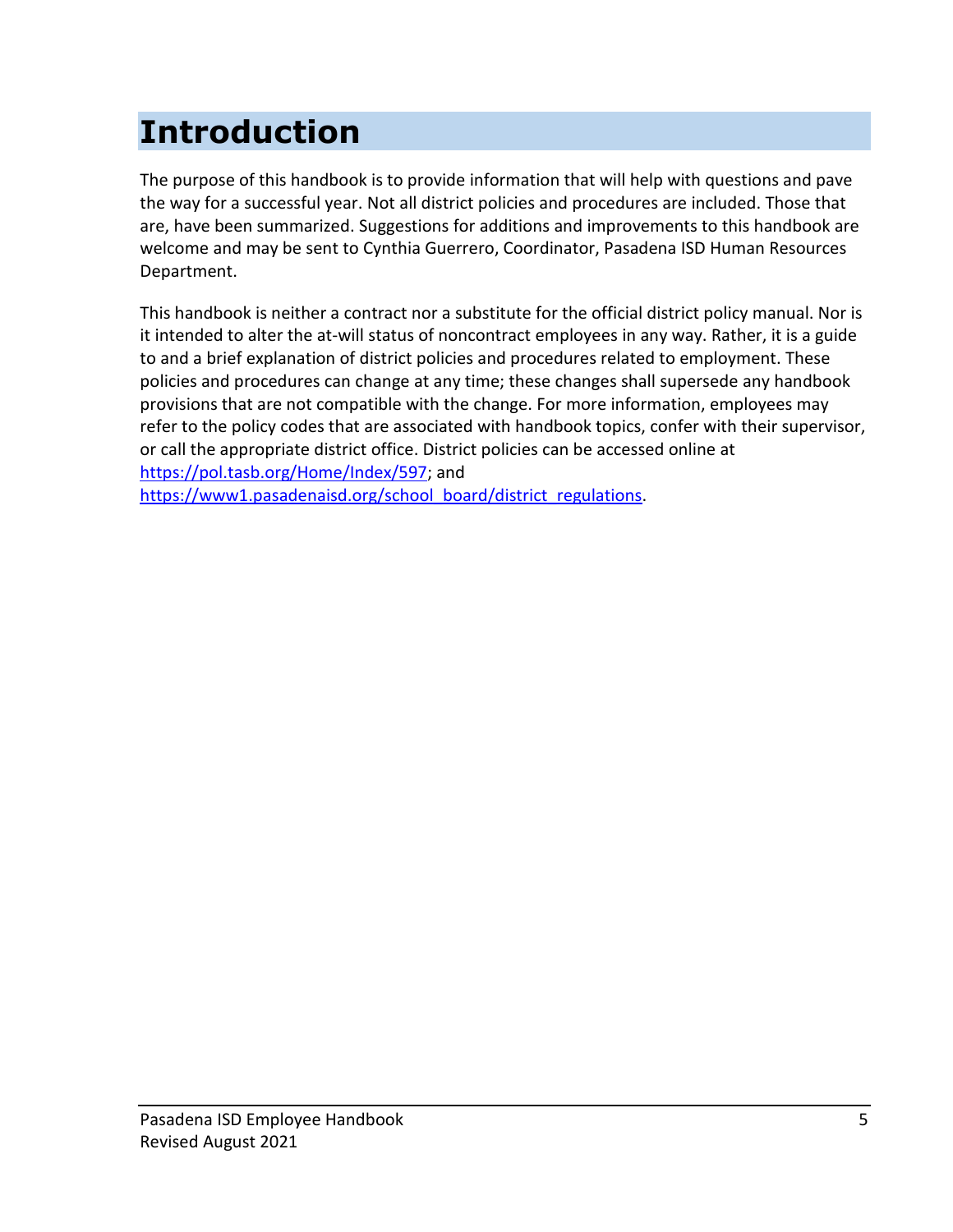# **District Information**

## **Description of the District**

Pasadena ISD has grown significantly since its inception as a one-room school house in 1898. Today, it is a large urban district employing over 8,000 employees and serving approximately 55,000 students in grades Pre-K through twelve (12) across sixty-eight (68) schools.

Pasadena Independent School District is molding today's learners into tomorrow's leaders. The district has championed innovative educational learning initiatives supported by advanced programs and technology driven resources that foster student success. Through positive community and business support, the district provides a menu of post secondary, technical and specialized opportunities that prepare students for higher education and adaptable workplace environments.

For years, Pasadena ISD students have continued to meet challenges head on and engage in rigorous curriculum. The number of students involved in dual credit and Advanced Placement classes continues to grow as part of the District's commitment to College and Career Readiness. In recent years, the district has seen a 400-fold increase in Advanced Placement participation while dual credit courses provide students the opportunity to graduate from high school with a diploma and an associate's degree. Pasadena graduates have attended some of the top universities and colleges in the country like Harvard, Stanford, Princeton, Brown and Yale.

In addition, the District offers an array of opportunities to earn an associate's degree, graduate with a diploma, earn college credits, and gain professional certification or a license in highdemand areas like engineering, nursing and welding. Pasadena ISD also offers its students the opportunity to deepen their educational experience through a host of extra-curricular activities. Students at Pasadena ISD may participate in a multitude of athletic, as well as other extracurricular programs focused on a multitude of interests including fine arts, robotics, student-led government, and community service – just to name a few.

# **District Map**

The [district map](https://www1.pasadenaisd.org/UserFiles/Servers/Server_80688/File/Maps/DistrictMap_2019-20.pdf) is available on the district website under the "About" and the "Parents-Students" tabs/sections.

# **Mission Statement, Goals, and Objectives**

*[Policy AE](https://pol.tasb.org/Home/Index/597)*

The mission of Pasadena ISD, the gateway to unlimited opportunity for our culturally rich community, is to empower students to become accomplished, self-directed, collaborative, lifelong learners, who boldly contribute to an increasingly complex and evolving world by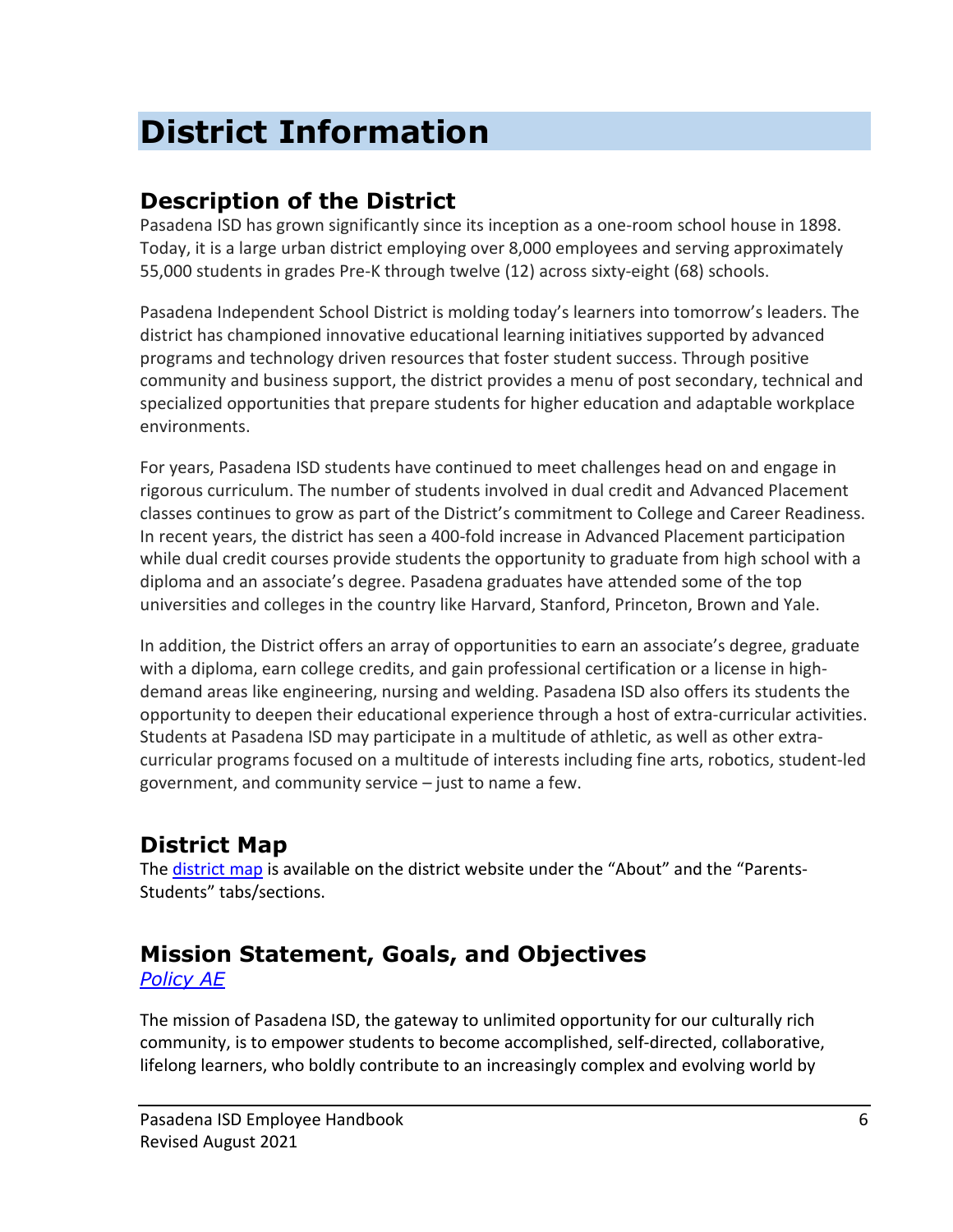engaging them in positive relationships, rigorous curriculum, and innovative meaningful experiences.

Additional information, including the [Strategic Plan,](https://www1.pasadenaisd.org/UserFiles/Servers/Server_80688/File/StrategicPlan_2015-2020.pdf) may be found on the district website.

# **Board of Trustees**

*[Policies BA, BB series, BD series, and BE series](https://pol.tasb.org/Policy/Search/597?filter=ba)*

Texas law grants the board of trustees the power to govern and oversee the management of the district's schools. The board is the policy-making body within the district and has overall responsibility for the curriculum, school taxes, annual budget, employment of the superintendent and other professional staff, and facilities. The board has complete and final control over school matters within limits established by state and federal laws and regulations.

The board of trustees is elected by the citizens of the district to represent the community's commitment to a strong educational program for the district's children. Board members are elected in May and serve four-year terms. Board members serve without compensation, must be qualified voters, and must reside in the district. Current board members include:

Additional information about each [Member of the Pasadena ISD Board of Trustees](https://www1.pasadenaisd.org/school_board/board_members_2020-2021) may be found on the district's website.

#### **Board Meetings**

*[Policy BE,](https://pol.tasb.org/Policy/Code/597?filter=BE) [BEC,](https://pol.tasb.org/Policy/Code/597?filter=BEC) [BED](https://pol.tasb.org/Policy/Code/597?filter=BED)*

The board usually meets the fourth Tuesday of each month, January - November at 5:30 p.m. in Board Room of the District's Administration Building, 1515 Cherrybrook Lane, Pasadena, TX 77502. The Board does not normally hold a Regular meeting in month of December due to winter break. Special meetings are called when necessary. A written notice of regular and special meetings will be posted on the district website at least 72 hours before the scheduled meeting time. The written notice will show the date, time, place, and subjects of each meeting. In emergencies, a meeting may be held with a one-hour notice in accordance with law.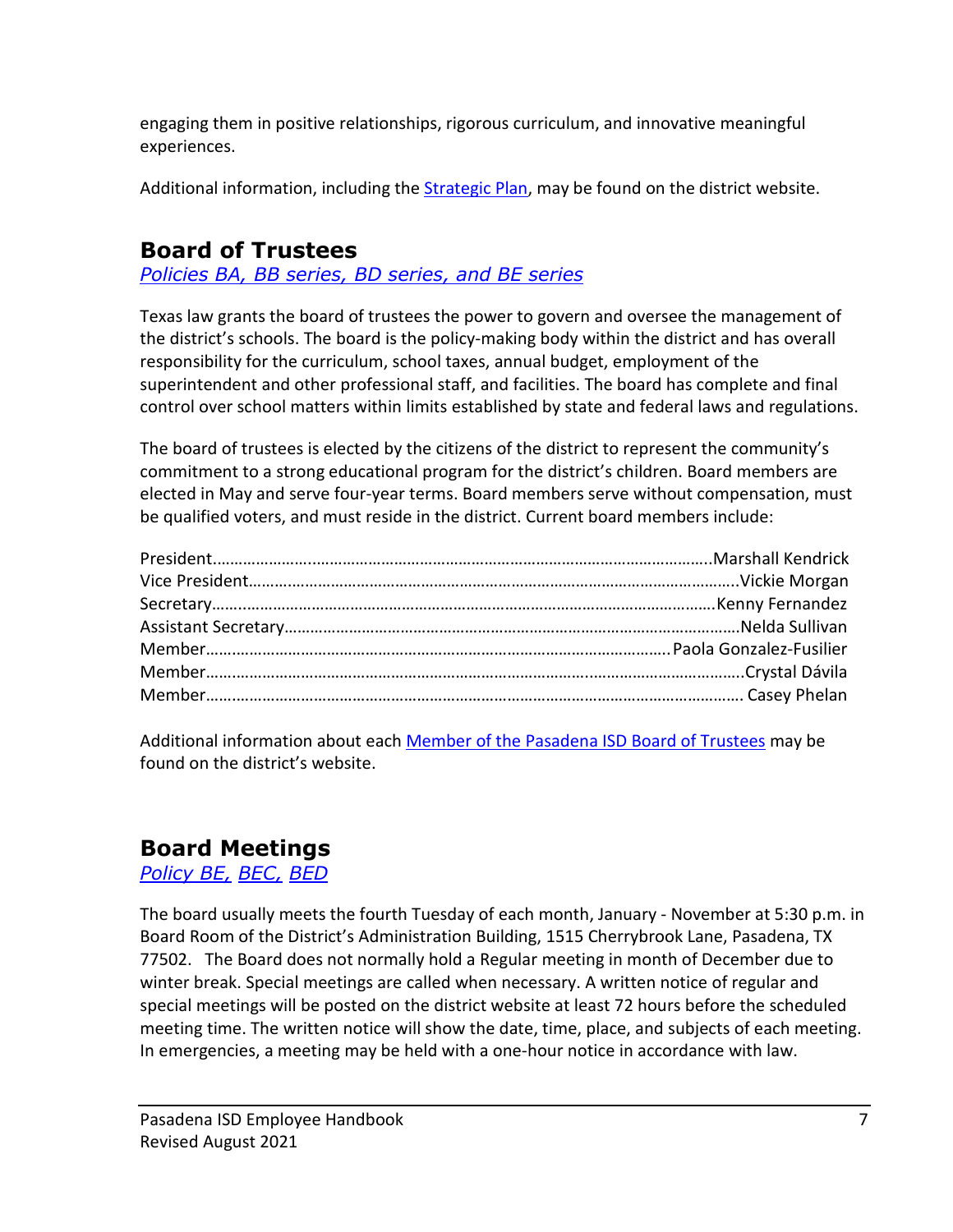All meetings are open to the public. In certain circumstances, Texas law permits the board to go into a closed session from which the public and others are excluded. Closed session may occur for such things as discussing prospective gifts or donations, real-property acquisition, certain personnel matters including employee complaints, security matters, student discipline, or consulting with attorneys regarding pending litigation.

# **Administration**

#### **Dr. DeeAnn Powell***, Superintendent*

Dr. DeeAnn Powell assumed the role of superintendent of the Pasadena Independent School District on February 1, 2016. She is the first graduate of Pasadena ISD schools to be appointed superintendent, having attended L.F. Smith Elementary, Williams Elementary, Queens Intermediate, and Pasadena High School. She is also the first female superintendent in the history of Pasadena ISD. Dr. Powell has worked for Pasadena ISD since 1991 and has served in various roles during her tenure, including history teacher, peer facilitator, assistant principal and principal at Jackson Intermediate. Prior to becoming Superintendent, Dr. Powell also served the District as an associate superintendent of campus development and a deputy superintendent. Among her accomplishments, Dr. Powell was named the Pasadena ISD Teacher of the Year in 1997 and Secondary Principal of the Year in 2004.

#### **Superintendent's Cabinet**

The Superintendent's cabinet is composed of the following District leaders:

- Dr. Karen Hickman, *Deputy Superintendent, Academic Achievement*
- Dr. Darla Massey-Jones, *Associate Superintendent, Accountability & Compliance*
- Arthur Allen, *Associate Superintendent, Business & Technology Services*
- Kevin Fornof, *Associate Superintendent, Facilities & Construction*
- Toni Lopez, *Associate Superintendent, Human Resources*
- Dr. Troy McCarley, *Associate Superintendent, Projects, Planning, & Communication*
- Gloria Gallegos, *Associate Superintendent, Special Programs*
- Alyta Harrell, *Associate Superintendent, Campus Development*
- Dr. Rhonda Parmer, *Associate Superintendent, Campus Development*
- Joe Saavedra, *Associate Superintendent, Campus Development*
- Dr. Angela Stallings, *Associate Superintendent, Campus Development*
- Carla Merka, *Chief Financial Officer*
- Jodie Kennemer, *General Counsel*

## **School Calendar**

The District [calendar](https://www1.pasadenaisd.org/UserFiles/Servers/Server_80688/File/Calendars/2021-2022/2021-2022%20Calendar_070621.pdf) developed in accordance with [Local Policy EB](https://pol.tasb.org/Policy/Download/597?filename=EB(LOCAL).pdf) and can be accessed via the district website.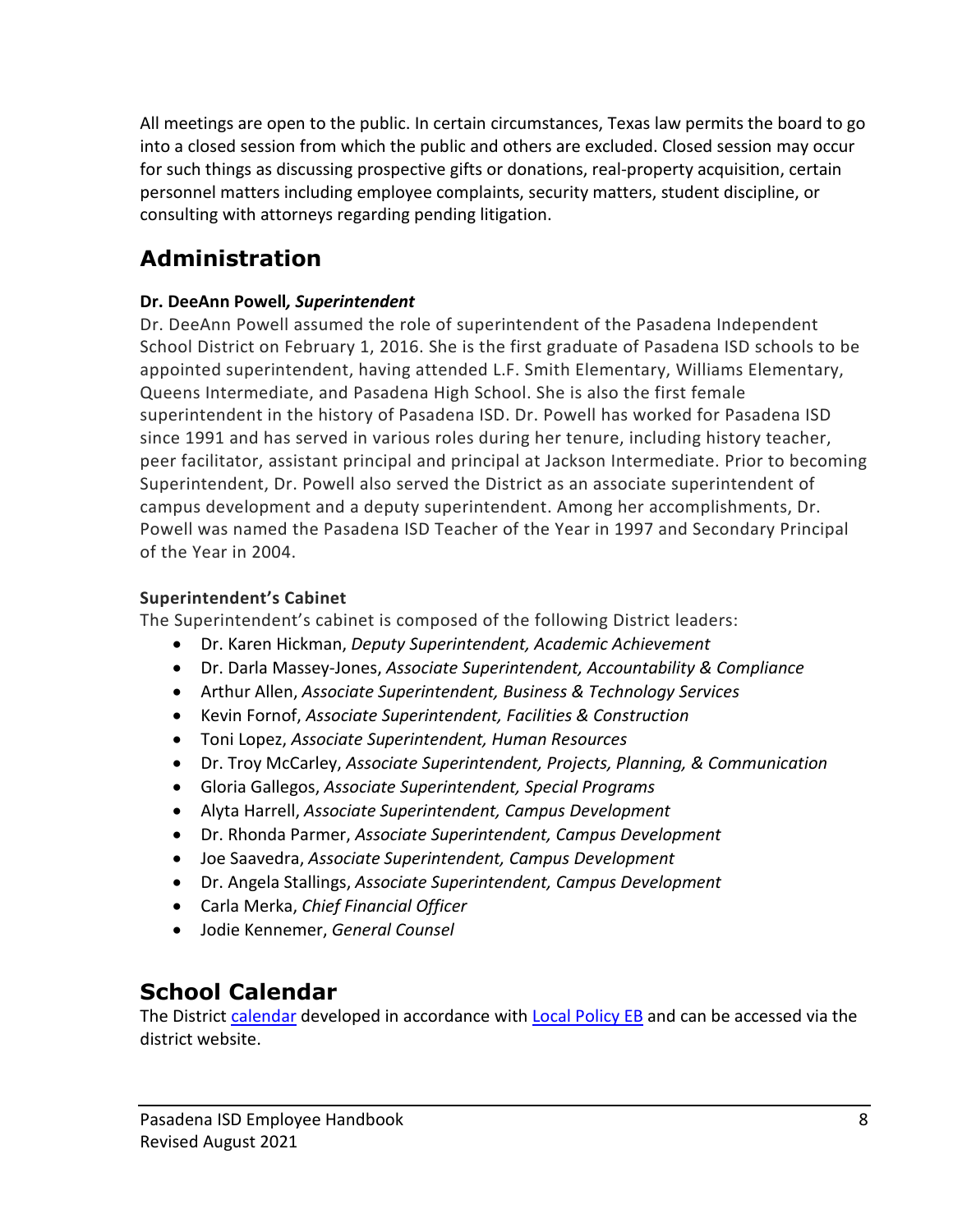## **Department and School Directories**

From time to time, employees have questions or concerns. If those questions or concerns cannot be answered by supervisors or at the campus or department level, the employee is encouraged to contact the appropriate department as listed in the **District Directories** found on the district website.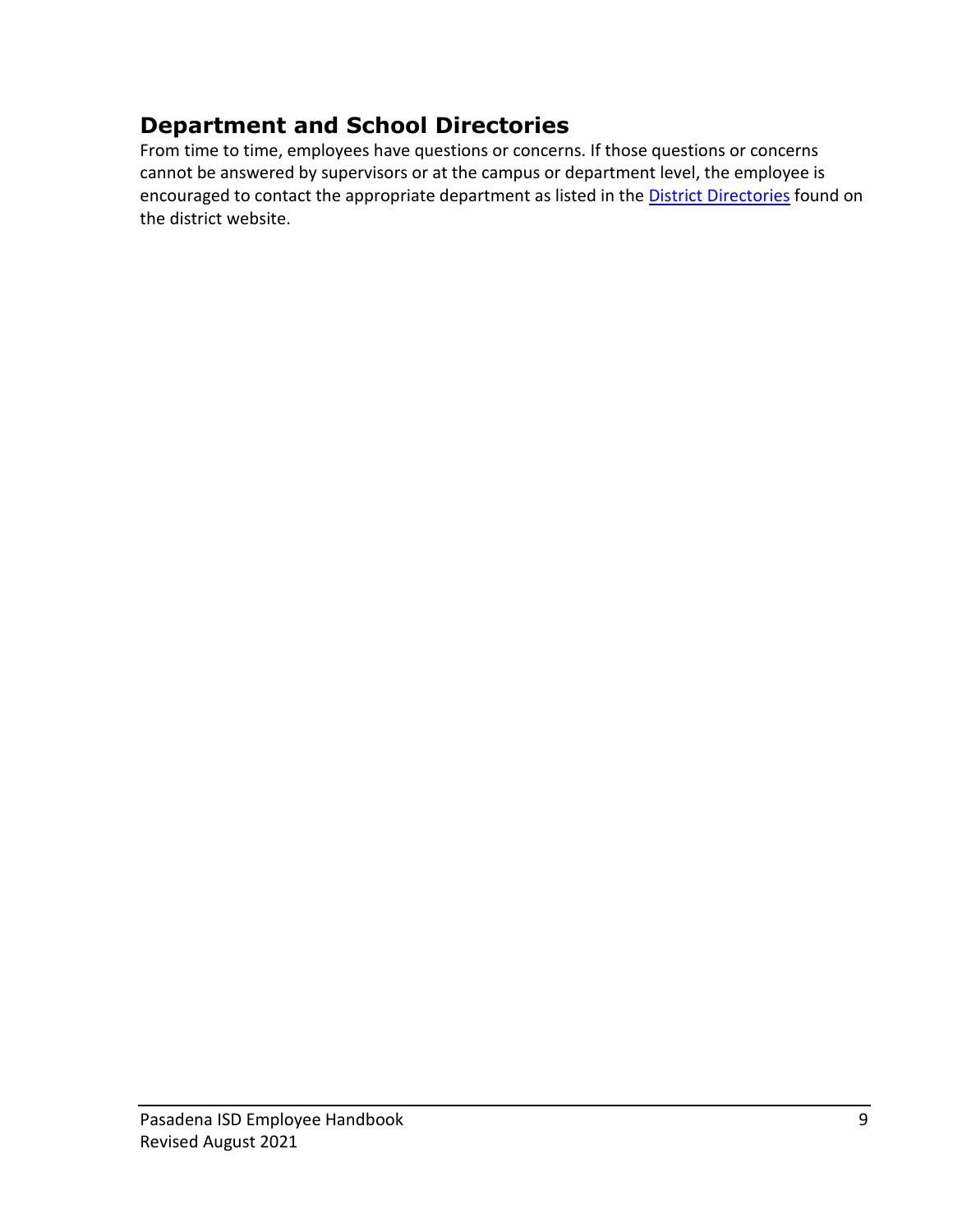# **Employment**

# **Equal Employment Opportunity**

*Policies [DAA,](https://pol.tasb.org/Policy/Code/597?filter=DAA) [DIA](https://pol.tasb.org/Policy/Code/597?filter=DIA)*

*Pasadena ISD does not discriminate against any employee or applicant for employment because of race, color, religion, gender, sex (including pregnancy), national origin, age, disability, military status, genetic information, or on any other basis prohibited by law. Additionally, the district does not discriminate against an employee or applicant who acts to oppose such discrimination or participates in the investigation of a complaint related to a discriminatory employment practice. Employment decisions will be made on the basis of each applicant's job qualifications, experience, and abilities.*

Employees with questions or concerns about discrimination based on sex, including sexual harassment, or concerns about discrimination on the basis of a disability should contact:

- Bobbye McCain, Executive Director for Human Resources and Pasadena ISD Title IX Coordinator, 1515 Cherrybrook, Pasadena, Texas 77502; phone: (713) 740-0109; facsimile: (713) 740-04020; email: [bmccain@pasadenaisd.org;](mailto:bmccain@pasadenaisd.org) or
- Toni Lopez, Associate Superintendent for Human Resources, 1515 Cherrybrook, Pasadena, Texas 77502; phone: (713) 740-0278; facsimile: (713) 740-4020; email: [tlopez@pasadenaisd.org.](mailto:tlopez@pasadenaisd.org)

# **Job Vacancy Announcements**

*[Policy DC](https://pol.tasb.org/Policy/Search/597?filter=dc)*

Announcements of [job vacancies by position and location](https://pasadena.tedk12.com/hire/index.aspx) are posted on a regular basis to the district's website.

## **Employment after Retirement**

*[Policy DC](https://pol.tasb.org/Policy/Search/597?filter=dc)*

Individuals receiving retirement benefits from the Teacher Retirement System (TRS) may be employed under certain circumstances on a full- or part-time basis without affecting their benefits, according to TRS rules and state law. Detailed information about employment after retirement is available in the TRS publication *Employment after Retirement*. Employees can contact TRS for additional information by calling 800-223-8778 or 512-542-6400. Information is also available on the TRS Website (www.trs.texas.gov).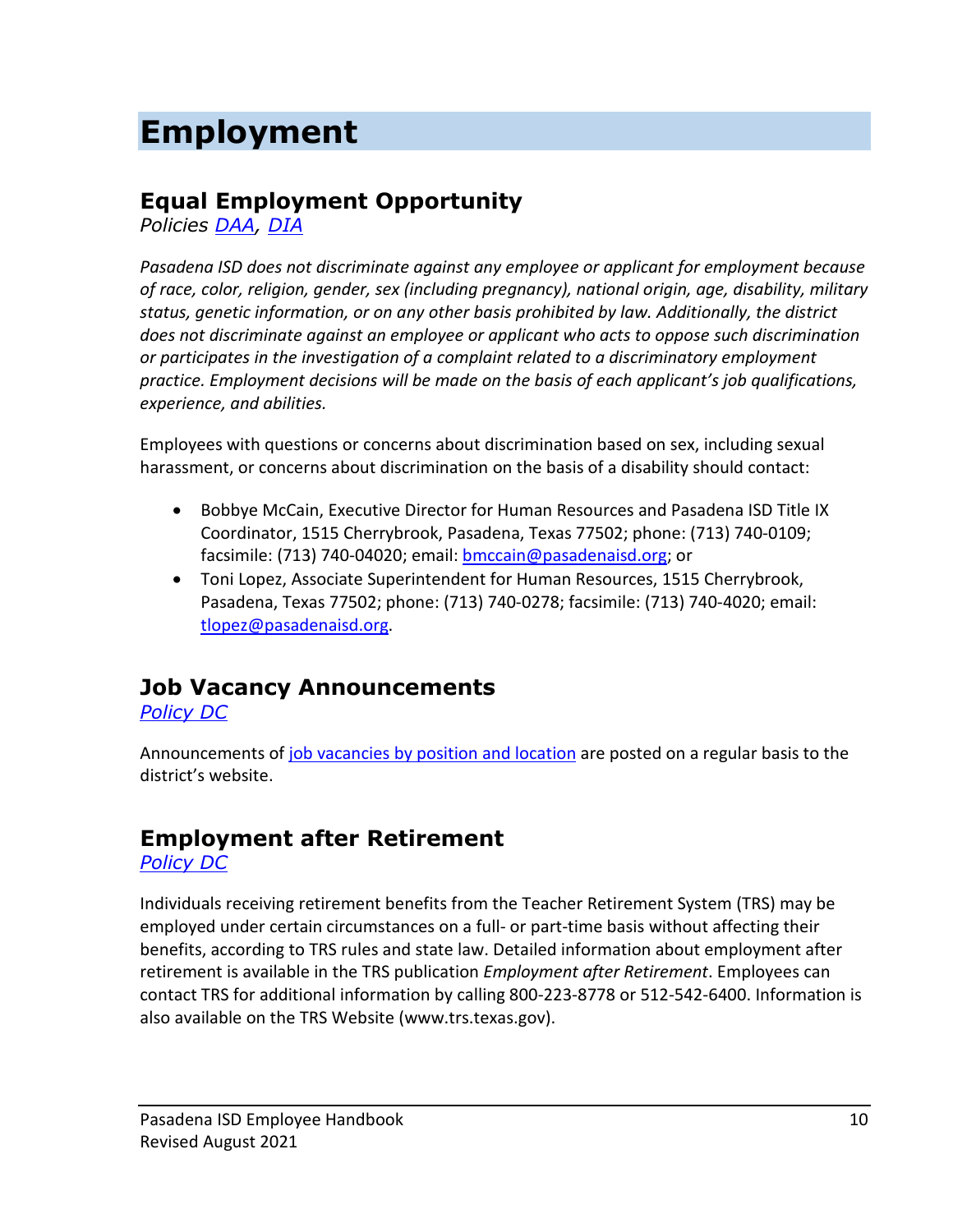#### **Contract and Noncontract Employment**

*Policy [DC series](https://pol.tasb.org/Policy/Search/597?filter=dc)*

State law requires the district to employ all full-time professional employees in positions requiring a certificate from the State Board for Educator Certification (SBEC) and nurses under probationary, term, or continuing contracts. Employees in all other positions are employed atwill or by a contract that is not subject to the procedures for nonrenewal or termination under Chapter 21 of the Texas Education Code. The paragraphs that follow provide a general description of the employment arrangements used by the district.

**Probationary Contracts.** Nurses and full-time professional employees new to the district and employed in positions requiring SBEC certification must receive a probationary contract during their first year of employment. Former employees who are hired after a two-year lapse in district employment or employees who move to a position requiring a new class of certification may also be employed by probationary contract. Probationary contracts are one-year contracts. The probationary period for those who have been employed as a teacher in public education for at least five of the eight years preceding employment with the district may not exceed two school years per the Pasadena ISD District of Innovation Plan.

For those with less than five years of experience in the last eight years, the probationary period will be three school years (i.e., three one-year contracts) with an optional fourth school year if the board determines it is doubtful whether a term or continuing contract should be given.

**Term Contracts.** Full-time professionals employed in positions requiring certification and nurses will be employed by term contracts after they have successfully completed the probationary period. The terms and conditions of employment are detailed in the contract and employment policies. All employees will receive a copy of their contract. Employment policies can be accessed online or copies will be provided upon request.

**Noncertified Professional and Administrative Employees.** Employees in professional and administrative positions that do not require SBEC certification (such as noninstructional administrators) are employed by a Chapter 21 probationary or term contract as outlined under the "Probationary Contracts" and "Term Contracts" sections above.

**Paraprofessional and Auxiliary Employees.** All paraprofessional and auxiliary employees, regardless of certification, are employed at will and not by contract. Employment is not for any specified term and may be terminated at any time by either the employee or the district.

# **Certification and Licenses**

*Policies [DBA,](https://pol.tasb.org/Policy/Search/597?filter=DBA) [DF](https://pol.tasb.org/Policy/Search/597?filter=df)*

Professional employees whose positions require SBEC certification or a professional license are responsible for taking actions to ensure their credentials do not lapse. Employees must submit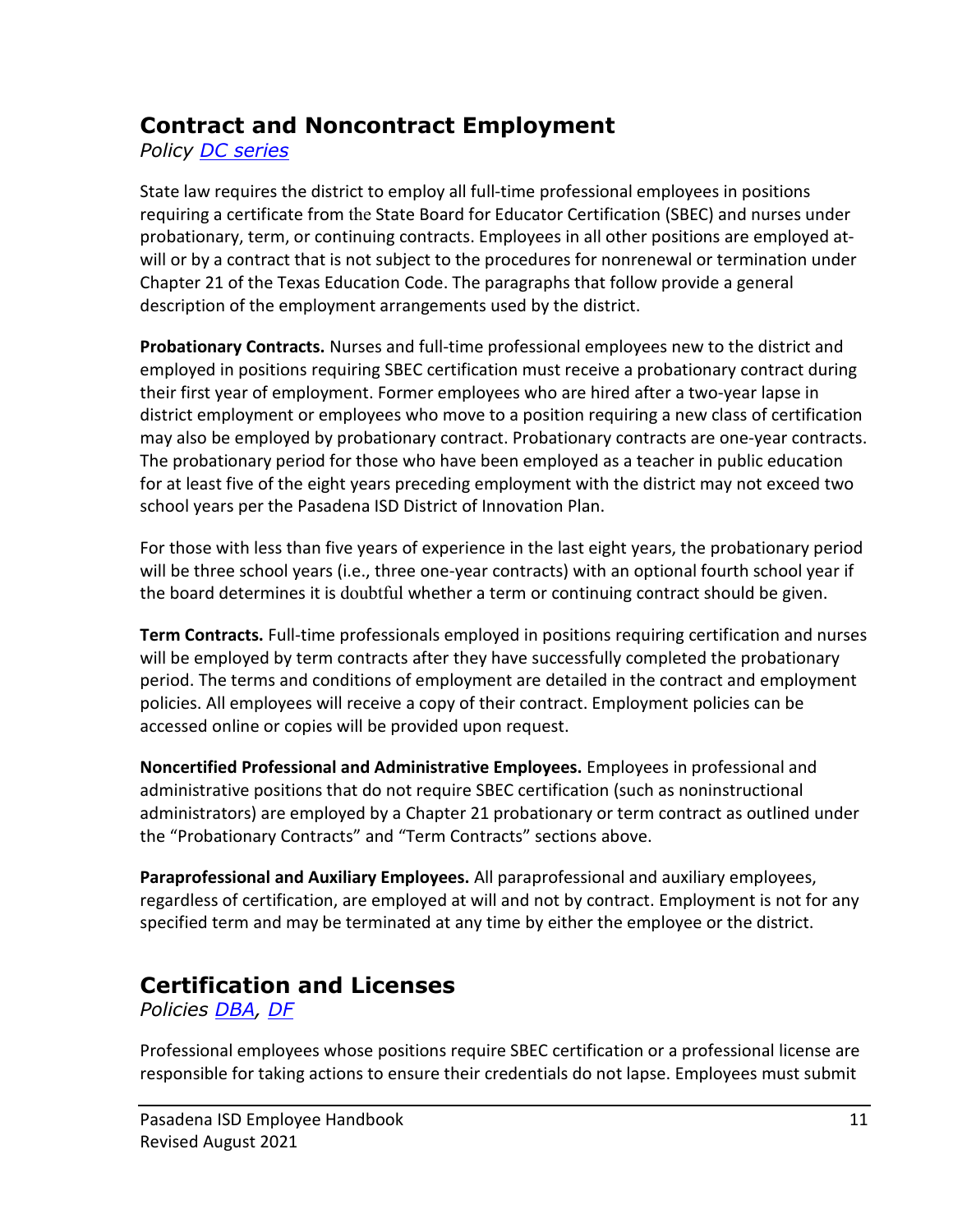documentation that they have passed the required certification exam and/or obtained or renewed their credentials to the Human Resources Department in a timely manner. Employees licensed by the Texas Department of Licensing and Regulations (TDLR) must notify their supervisor and the Human Resources Department when there is action against, or revocation of, their license.

A certified employee's contract may be voided without due process and employment terminated if the individual does not hold a valid certificate or fails to fulfill the requirements necessary to renew or extend a temporary certificate, emergency certificate, probationary certificate, or permit. A contract may also be voided if SBEC suspends or revokes certification because of an individual's failure to comply with criminal history background checks. Contact the District's Human Resources Department, or the Texas Education Agency Division of Education Certification at (512) 936-8400 if you have any questions regarding certification or licensure requirements.

# **Recertification of Employment Authorization**

*[Policy DC](https://pol.tasb.org/Policy/Search/597?filter=dc)*

At the time of hire all employees must complete the Employment Eligibility Verification Form (Form I-9) and present documents to verify identity and employment authorization.

Employees whose immigration status, employment authorization, or employment authorization documents have expired must present new documents that show current employment authorization. Employees should file the necessary application or petition sufficiently in advance to ensure that they maintain continuous employment authorization or valid employment authorization documents. Contact your Certification Officer in the Human Resources Department if you have any questions regarding reverification of employment authorization.

## **Searches and Alcohol and Drug Testing**

*Policies [CQ,](https://pol.tasb.org/Policy/Search/597?filter=CQ) [DHE](https://pol.tasb.org/Policy/Search/597?filter=dhe)*

Noninvestigatory searches in the workplace including accessing an employee's desk, file cabinets, or work area to obtain information needed for usual business purposes may occur when an employee is unavailable. Therefore, employees are hereby notified that they have no legitimate expectation of privacy in those places. In addition, the district reserves the right to conduct searches when there is reasonable cause to believe a search will uncover evidence of work-related misconduct. Such an investigatory search may include drug and alcohol testing if the suspected violation relates to drug or alcohol use. The district may search the employee, the employee's personal items, and work areas including district-owned technology resources, lockers, and private vehicles parked on district premises or work sites or used in district business.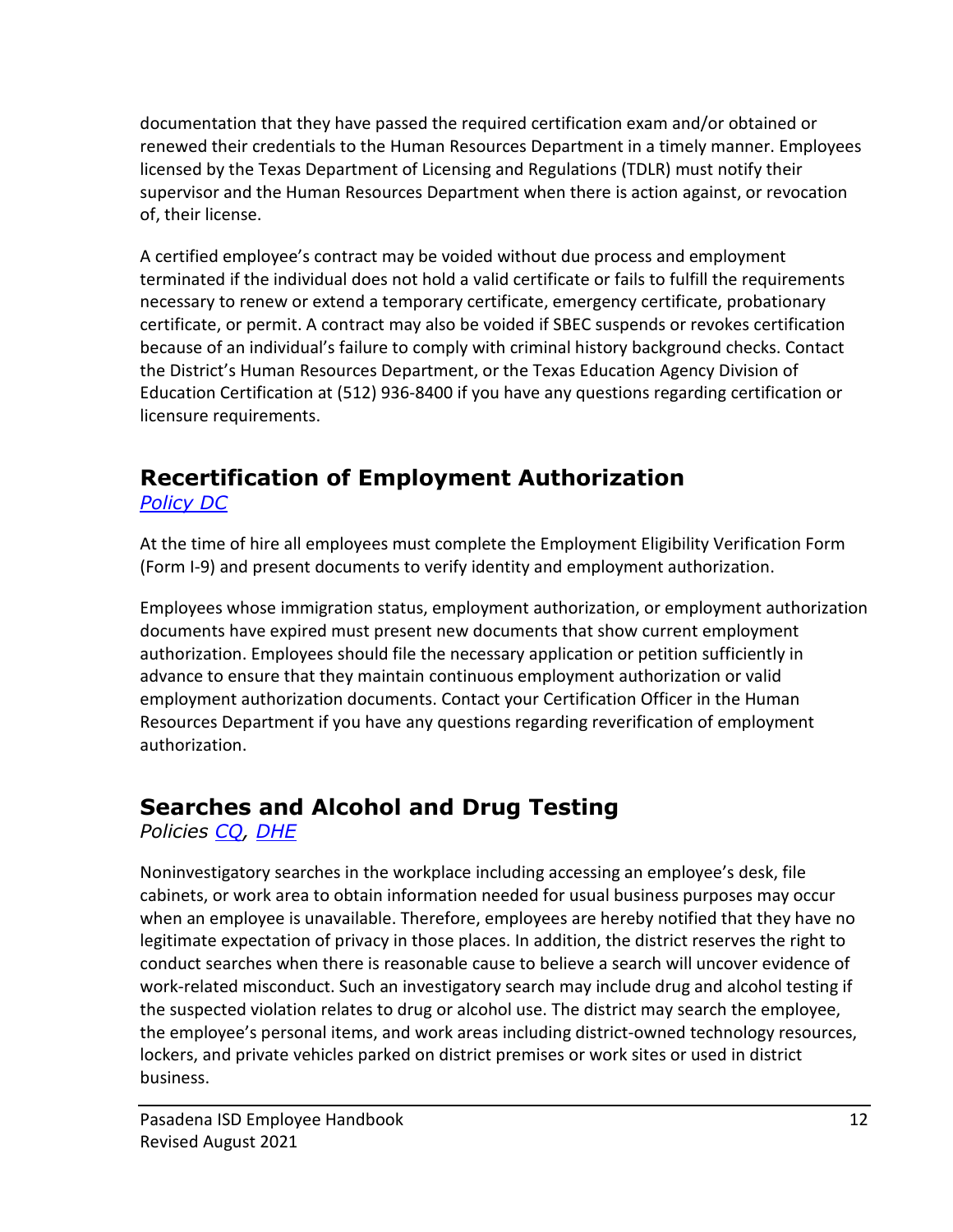**Employees Required to Have a Commercial Driver's License.** Any employee whose duties require a commercial driver's license (CDL) is subject to drug and alcohol testing. This includes all drivers who operate a motor vehicle designed to transport 16 or more people counting the driver, drivers of large vehicles, or drivers of vehicles used in the transportation of hazardous materials. Teachers, coaches, or other employees who primarily perform duties other than driving are subject to testing requirements if their duties include driving a commercial motor vehicle.

Drug testing will be conducted before an individual assumes driving responsibilities. Alcohol and drug tests will be conducted when reasonable suspicion exists, at random, when an employee returns to duty after engaging in prohibited conduct, and as a follow-up measure. Testing may be conducted following accidents. Return-to-duty and follow-up testing will be conducted if an employee who has violated the prohibited alcohol conduct standards or tested positive for alcohol or drugs is allowed to return to duty.

All employees required to have a CDL or who otherwise are subject to alcohol and drug testing will receive a copy of the district's policy, the testing requirements, and detailed information on alcohol and drug abuse and the availability of assistance programs.

Employees with questions or concerns relating to alcohol and drug testing policies and related educational material should contact Toni Lopez, Associate Superintendent of Human Resources at (713)740-0278.

## **Health Safety Training**

*Policies [DBA,](https://pol.tasb.org/Policy/Search/597?filter=DBA) [DMA](https://pol.tasb.org/Policy/Search/597?filter=dma)*

Certain employees who are involved in physical activities for students must maintain and submit to the district proof of current certification or training in first aid, cardiopulmonary resuscitation (CPR), the use of an automated external defibrillator (AED), concussion, and extracurricular athletic activity safety. Certification or documentation of training must be issued by the American Red Cross, the American Heart Association, University Interscholastic League, or another organization that provides equivalent training and certification. Employees subject to this requirement must submit their certification or documentation to the University Interscholastic League (UIL) portal, and Pasadena ISD's Rank One platform, by the first (earliest) of the following dates each school year:

- 1) The first day of school; or
- 2) The first day of student activity (practice).

School nurses and employees with regular contact with students must complete a Texas Education Agency approved, online training regarding seizure disorder awareness, recognition, and related first aid.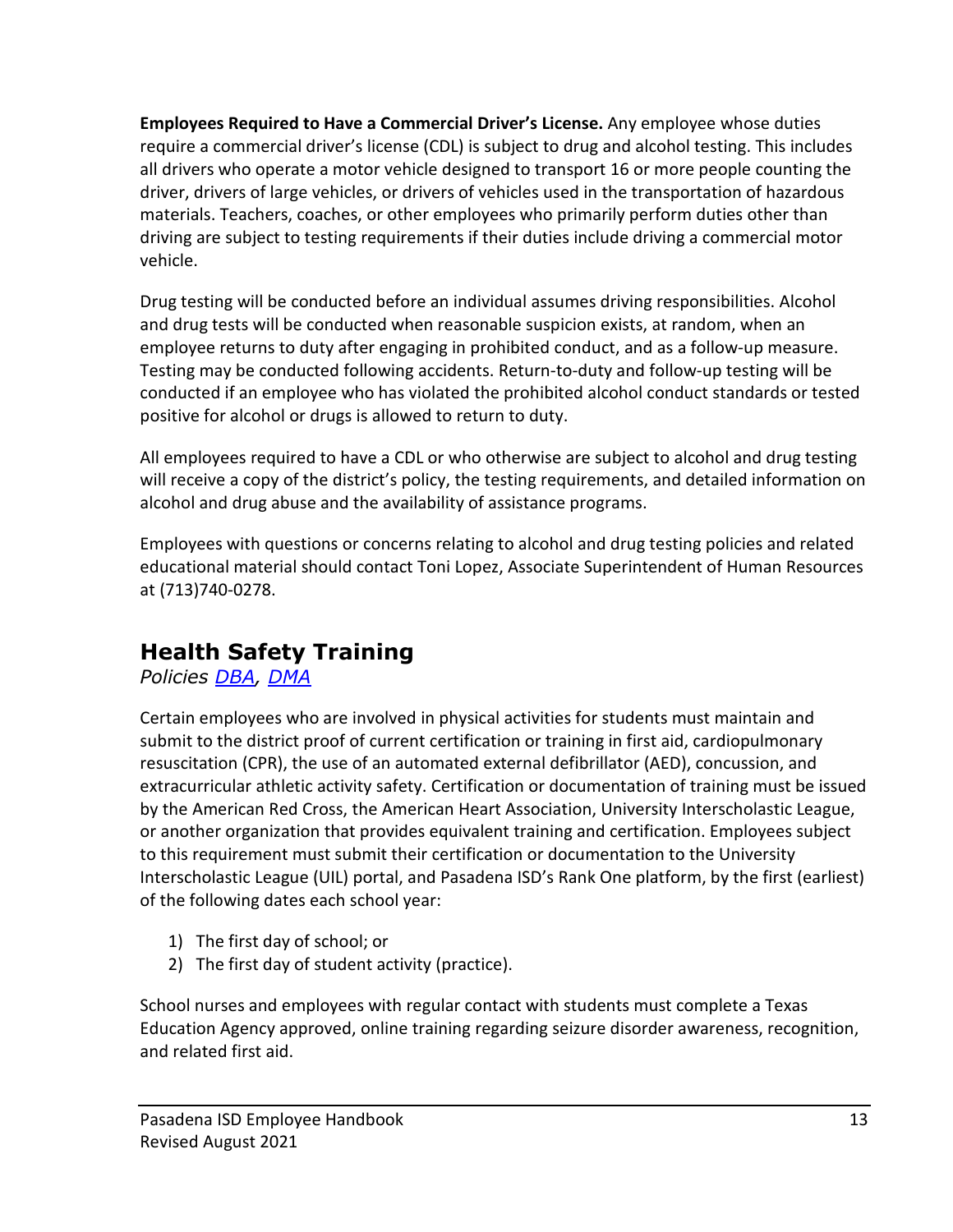#### **Reassignments and Transfers**

*Policy [DK](https://pol.tasb.org/Policy/Search/597?filter=dk)*

All personnel are subject to assignment and reassignment by the superintendent or designee when the superintendent or designee determines that the assignment or reassignment is in the best interest of the district. Reassignment is a transfer to another position, department, or facility that does not necessitate a change in the employment contract. Campus reassignments must be approved by the principal at the receiving campus except when reassignments are due to enrollment shifts or program changes. Extracurricular or supplemental duty assignments may be reassigned at any time unless an extracurricular or supplemental duty assignment is part of a dual-assignment contract. Employees who object to a reassignment may follow the district process for employee complaints as outlined in this handbook and district policy DGBA (Local).

An at-will employee with the required qualifications for a position may choose transfer, or move, to another campus or department at any time by following the process outlined below.

A teacher, or other contract employee, with the required qualifications, may choose to transfer, or move, to another location within the District between school years, and before the deadline designated by the Human Resources Department, by following the process outlined below. Absent permission from the Human Resources Department, contract employees cannot choose to transfer, or move, into the same, or a similar (lateral), position at another location within the District during the school year.

To transfer to another campus or location within the District, an employee must apply for an open position for which they are qualified, be selected to participate in the interview process, be chosen for hire by the hiring manager for the open position, and be approved for hire by the Human Resources Department and the receiving supervisor. Transfers of at-will employees, and permissive transfers of contract employees, during the school year will be coordinated by the Human Resources Department in a manner that will not adversely affect students. The Human Resources Department may withhold approval of the transfer until a replacement has been found for the employee's vacated position.

# **Workload and Work Schedules**

*Policies [DEAB,](https://pol.tasb.org/Policy/Search/597?filter=DEAB) [DK,](https://pol.tasb.org/Policy/Search/597?filter=dk) [DL](https://pol.tasb.org/Policy/Search/597?filter=dl)*

**Professional Employees.** Professional employees and academic administrators are exempt from overtime pay and are employed on a 12-month basis, according to the work days and/or duty schedules set by the district for the employee's position. A school calendar is adopted each year designating the work days for teachers and all school holidays. Notice of work schedules including start and end dates and scheduled holidays will be distributed each school year.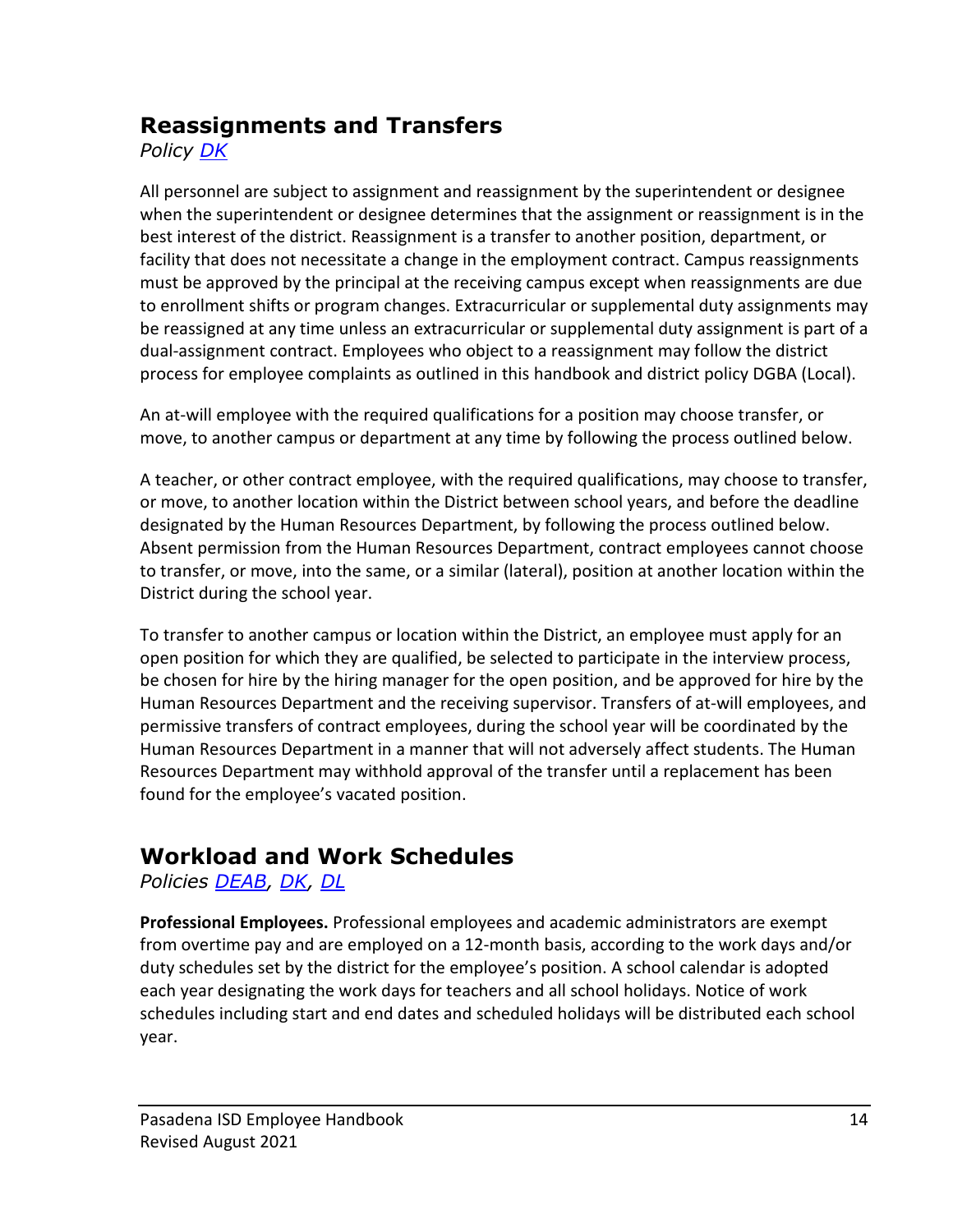Classroom teachers will have planning periods for instructional preparation including conferences. The schedule of planning periods is set at the campus level but must provide at least 450 minutes within each two-week period in blocks not less than 45 minutes within the instructional day. Teachers and librarians are entitled to a duty-free lunch period of at least 30 minutes. The district may require teachers to supervise students during lunch one day a week when no other personnel are available.

**Paraprofessional and Auxiliary Employees.** Support employees are employed at will and receive notification of the required duty days, holidays, and hours of work for their position on an annual basis. Paraprofessional and auxiliary employees must be compensated for overtime and are not authorized to work in excess of their assigned schedule without prior approval from their supervisor. See th[e Overtime Compensation](#page-20-0) section of this handbook for additional information.

# **Breaks for Expression of Breast Milk**

*Policies [DEAB,](https://pol.tasb.org/Policy/Search/597?filter=deab) [DG](https://pol.tasb.org/Policy/Search/597?filter=dg)*

The district supports the practice of expressing breast milk and makes reasonable accommodations for the needs of employees who express breast milk. A place, other than a multiple user bathroom, that is shielded from view and free from intrusion from other employees and the public where the employee can express breast milk will be provided.

A reasonable amount of break time will be provided when the employee has a need to express milk. For nonexempt employees, these breaks are unpaid and are not counted as hours worked. Employees should meet with their supervisor to discuss their needs and arrange break times.

# **Notification to Parents Regarding Qualifications**

*Policies [DK,](https://pol.tasb.org/Policy/Search/597?filter=dk) [DBA](https://pol.tasb.org/Policy/Search/597?filter=dba)*

In schools receiving Title I funds, the district is required by the Every Student Succeeds Act (ESSA) to notify parents at the beginning of each school year that they may request information regarding the professional qualifications of their child's teacher. ESSA also requires that parents be notified if their child has been assigned or taught for four or more consecutive weeks by a teacher who does not meet applicable state certification or licensure requirements.

Texas law requires that parents be notified if their child is assigned for more than 30 consecutive instructional days to a teacher who does not hold an appropriate teaching certificate. This notice is not required if parental notice under ESSA is sent. Inappropriately certified or uncertified teachers include individuals on an emergency permit (including individuals waiting to take a certification exam) and individuals who do not hold any certificate or permit. Information relating to teacher certification will be made available to the public upon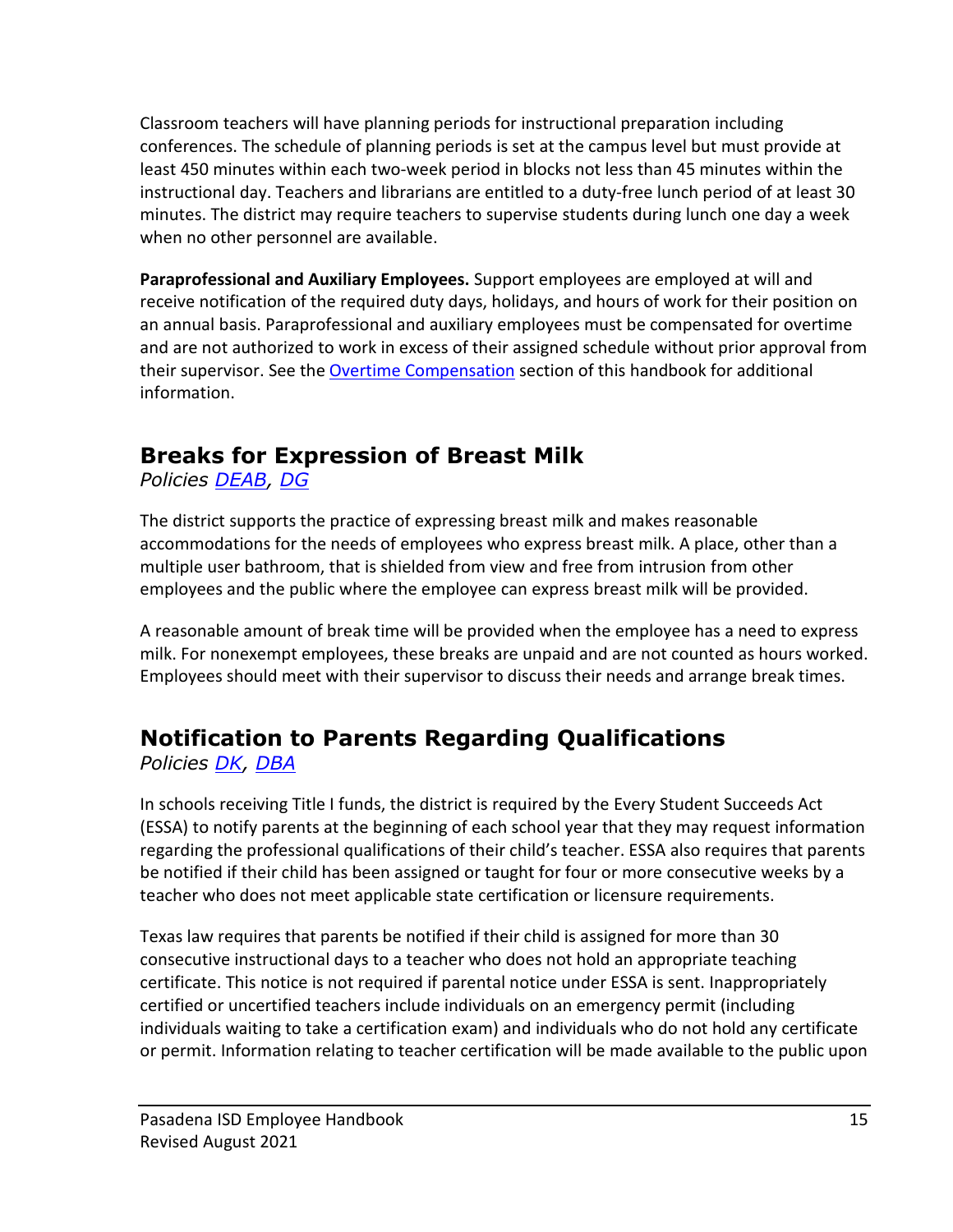request. Employees who have questions about their certification status can call Human Resources at (713)740-0109.

## **Outside Employment and Tutoring**

*Policy [DBD](https://pol.tasb.org/Policy/Search/597?filter=dbd)*

Employees are required to disclose in writing to their immediate supervisor any outside employment that may create a potential conflict of interest with their assigned duties and responsibilities or the best interest of the district. Supervisors will consider outside employment on a case-by-case basis and determine whether it should be prohibited because of a conflict of interest.

Teachers shall not privately tutor their own students for pay, except during the summer months. An employee shall disclose in writing to his or her immediate supervisor any tutoring of District students for pay.

# **Performance Evaluation**

*Policy [DN series](https://pol.tasb.org/Policy/Search/597?filter=dn)*

Evaluation of an employee's job performance is a continuous process that focuses on improvement. Performance evaluation is based on an employee's assigned job duties and other job-related criteria. All employees will participate in the evaluation process with their assigned supervisor at least annually. Written evaluations will be completed on forms approved by the district. Reports, correspondence, and memoranda also can be used to document performance information. All employees will receive a copy of their written evaluation, participate in a performance conference with their supervisor, and have the opportunity to respond to the evaluation.

# **Employee Involvement**

*Policies [BQA,](https://pol.tasb.org/Policy/Search/597?filter=bqa) [BQB](https://pol.tasb.org/Policy/Search/597?filter=bqb)*

At both the campus and district levels, Pasadena ISD offers opportunities for input in matters that affect employees and influence the instructional effectiveness of the district. As part of the district's planning and decision-making process, employees are elected to serve on district- or campus-level advisory committees. Plans and detailed information about the shared decisionmaking process are available in each campus office.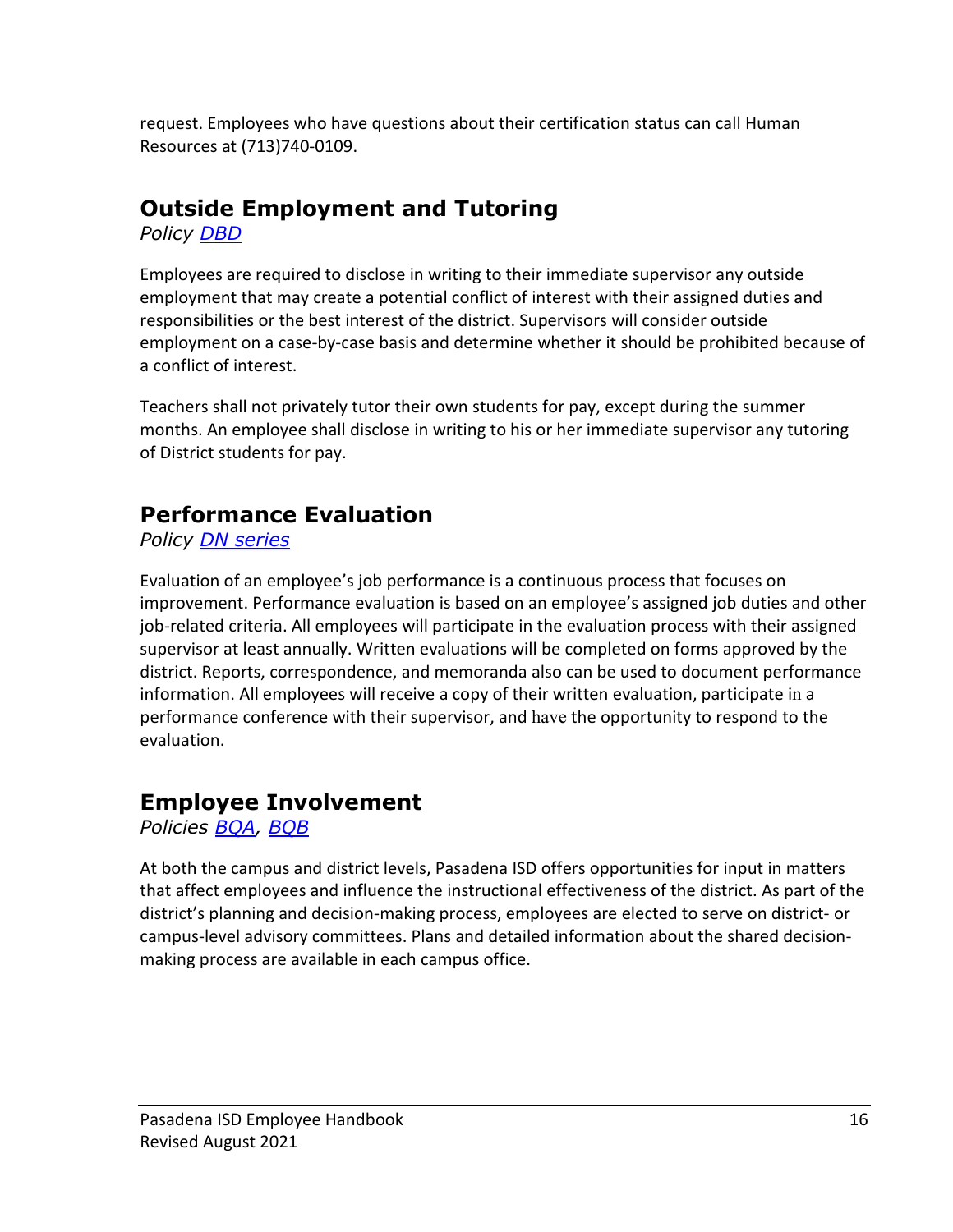#### **Staff Development**

*Policy [DMA](https://pol.tasb.org/Policy/Search/597?filter=dma)*

Staff development activities are organized to meet the needs of employees and the district, as well as federal, state, and local legal requirements. Staff development for instructional personnel is predominantly campus-based, related to achieving campus performance objectives, addressed in the campus improvement plan, and approved by a campus-level advisory committee. Staff development for non-instructional personnel is designed to meet specific licensing requirements (e.g., bus drivers) and continued employee skill development. Certain annual staff development activities are required annually and will be offered to the applicable employees in an electronic format to the maximum extent possible.

Individuals holding renewable SBEC certificates are responsible for obtaining the required training hours and maintaining appropriate documentation.

# **Employee Dress & Grooming**

*Policy [DH](https://pol.tasb.org/Policy/Code/597?filter=DH)*

Pasadena ISD employees should be readily distinguishable from District students. According to DH(LOCAL) the dress and grooming of District employees shall be clean, neat, in a manner appropriate for their assignments, and in accordance with any additional standards established by their supervisors and approved by the Superintendent.

In addition, role modeling of appropriate dress and grooming standards is a part of every employee's professional responsibilities. Thus, District employees are expected to abide by the dress and grooming standards specified for students in FNCA and the Student Code of Conduct.

In addition to the standards listed for students, employees should ensure their professional dress and grooming adhere to the following standards:

- Articles of clothing, garments, makeup and accessories with inappropriate decorations or advertisements are prohibited. This includes, but is not limited to, any item that depicts the occult, gang membership, death, suicide, violence, drugs or alcohol.
- The hem length of all skirts and/or jumpers must be no higher than 2 inches above the kneecap.
- Shirts and blouses must be buttoned within one button of the throat.
- Halter tops and shirts or blouses with plunging necklines are prohibited.
- All tattoos must be appropriately covered.
- Males are not permitted to wear earrings of any type. Employees are not permitted to wear nontraditional piercings such as nose, lip, etc.
- Employees will appear clean-shaven at all times except for any portion of their face covered by a mustache and beard.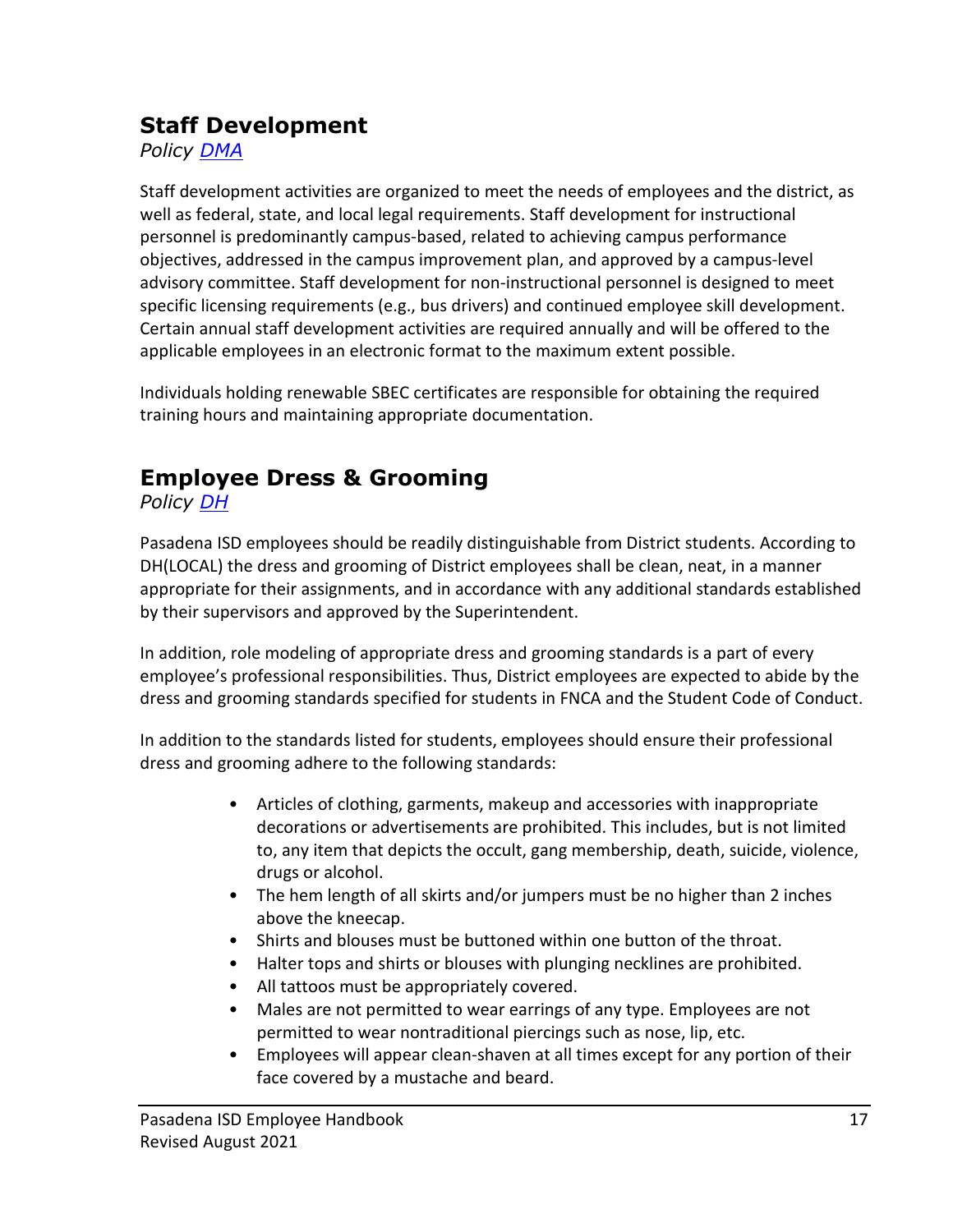- Male employees shall wear collared dress shirts or collared polo shirts.
- Employees may not wear tennis shoes, flip-flops, crocs or other casual footwear
- Denim jeans (any color) may only be worn on campus ONLY on Fridays with a spirit shirt. Spirit days for employees in any administration building or ancillary facility are limited to the first Friday of every month, unless an exception is granted by the Superintendent.
- Capri-style pants must be at mid-calf or below.
- Leggings, jeggings, yoga pants, or spandex may not be worn as pants. Dresses worn over leggings must be at or below knee level.
- When attending out-of-district functions, such as workshops, staff development, etc., all employees are to dress professionally, regardless of the day of the week.
- Male employees are not required to wear ties.
- Female employees are not required to wear hose.

#### Exceptions:

Dress requirements may be relaxed by the building administrator for field trips, for special designated days throughout the year, but limited to once per month unless approved by the Superintendent or for campus-sponsored staff development programs on non-instructional days. On these days, tennis shoes and jeans may be allowed. **Jeans with rips, tears and holes are not acceptable.**

Only physical education personnel may wear shorts or sweat suits, and only in the performance of physical education/coaching responsibilities.

#### **Special permission to make alterations to the dress code will still be possible for religious, job related and/or medical reasons.**

Please contact your supervisor if you have any questions concerning employee dress and/or grooming standards.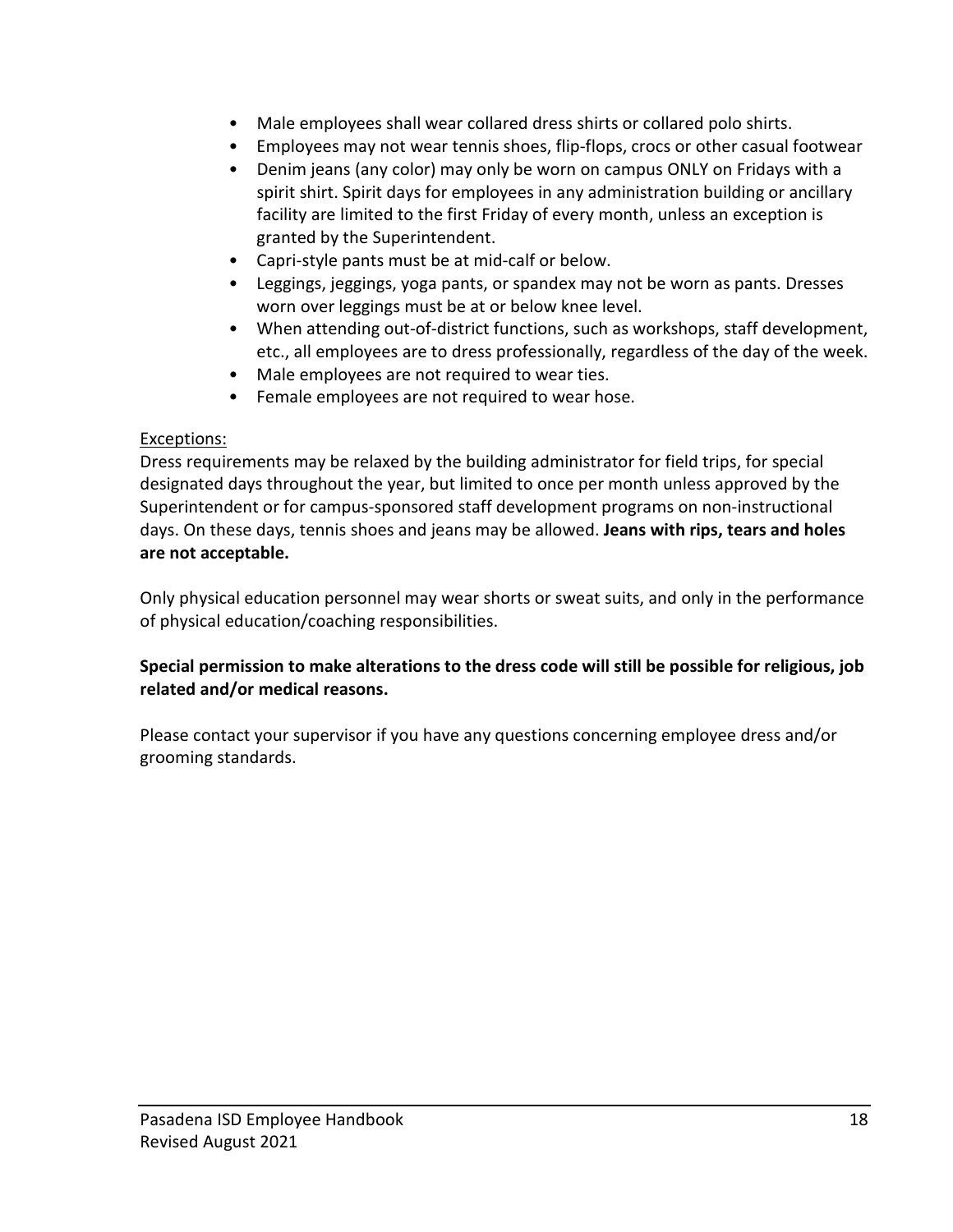# **Compensation and Benefits**

#### **Salaries, Wages, and Stipends**

*Policies [DEA,](https://pol.tasb.org/Policy/Search/597?filter=dea) [DEAA,](https://pol.tasb.org/Policy/Search/597?filter=deaa) [DEAB](https://pol.tasb.org/Policy/Search/597?filter=deab)*

Employees are paid in accordance with administrative guidelines and an established pay structure. The district's pay plans are reviewed by the administration each year and adjusted as needed. All district positions are classified as exempt or nonexempt according to federal law. Professional employees and academic administrators are generally classified as exempt and are paid monthly salaries. They are not entitled to overtime compensation. Other employees are generally classified as nonexempt and are paid an hourly wage or salary and receive compensatory time or overtime pay for each hour worked beyond 40 in a workweek. (See *[Overtime Compensation](#page-20-0)*)

All employees will receive written notice of their pay and work schedules before the start of each school year. Classroom teachers, full-time librarians, full-time nurses, and full-time counselors will be paid no less than the minimum state salary schedule. Contract employees who perform extracurricular or supplemental duties may be paid a stipend in addition to their salary according to the district's extra-duty pay schedule.

Employees should contact the Payroll Department at (713) 740-0263 for more information about the district's pay schedules or their own pay.

## **Paychecks**

All employees are paid semi-monthly on the first  $(1<sup>st</sup>)$  and fifteenth  $(15<sup>th</sup>)$  of every month, by direct deposit according to the Board-adopted Salary Schedule. If the first  $(1<sup>st</sup>)$  or fifteenth (15<sup>th</sup>) of the month falls on a Holiday or weekend, direct deposits and paycheck stubs are issued on the first work day following the Holiday or weekend. For salaried employees, the employee's total annual salary is prorated over the entire year, meaning the employee's total annual salary will be equally divided into 24 equal paychecks and distributed to the employee over the course of a year. Paychecks stubs are distributed via email and ESS (employee self service). An explanation of the **Pasadena ISD Paycheck** can be accessed on the district website.

The District's Salary Schedule is published annually by the District and, along with amounts paid to individual employees, is subject to public disclosure pursuant to the Texas Public Information Act. Employee paychecks, in hard-copy form, will not be released to any person other than the district employee named on the check without the employee's written authorization.

#### **Automatic Payroll Deposit**

Pasadena ISD electronically deposits employee paychecks into the employee's designated account(s). Employees may elect to have their paycheck deposited into a maximum of five (5)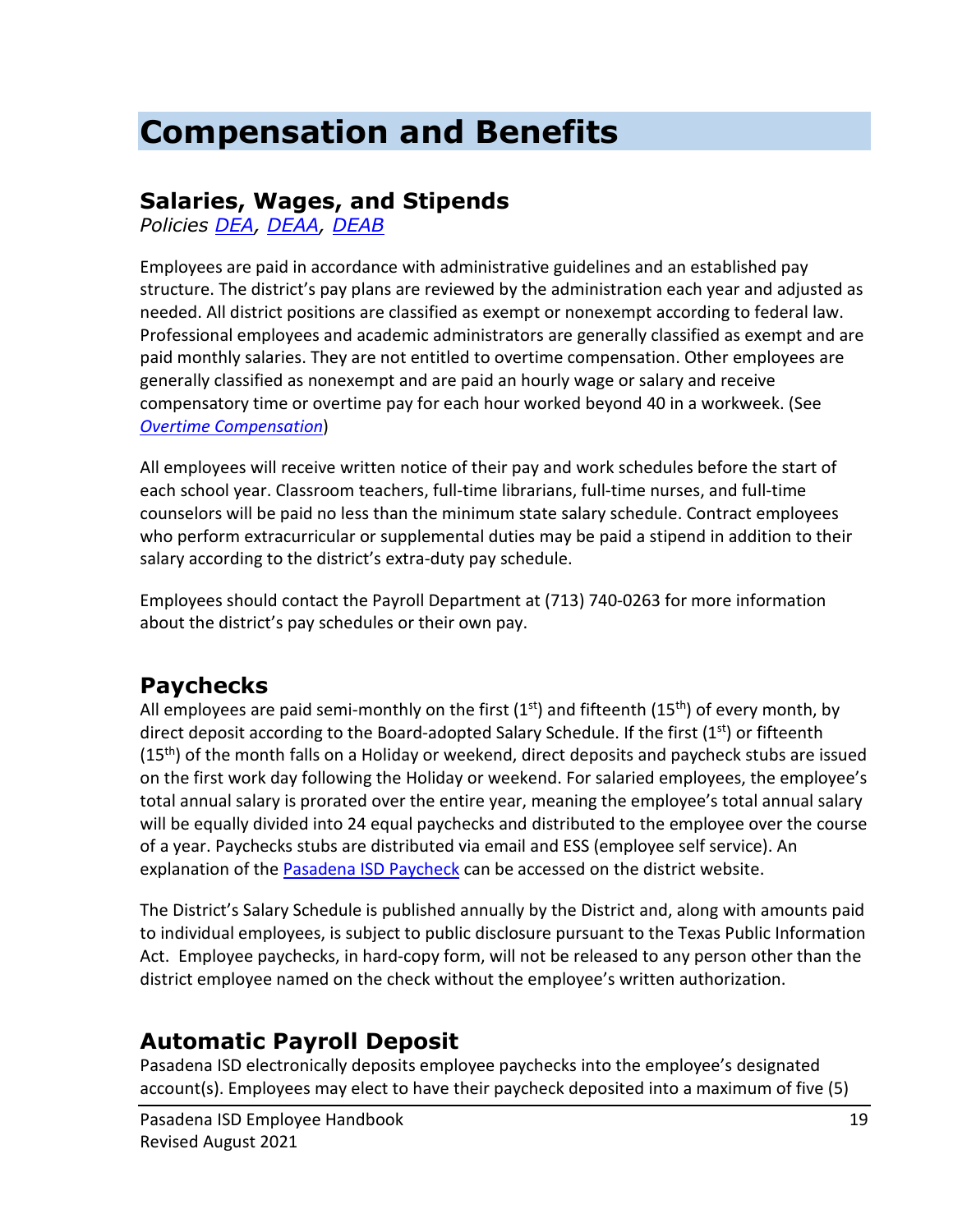different financial institutions and/or accounts. A notification period of one payroll cycle is necessary to activate this service and/or changes. Employees may make changes to their direct deposit information, including changes related to their financial institution or accounts, online via ESS.

By participating in the District's Automatic Payroll Deposit service, employees authorize Pasadena ISD to initiate credit entries, and to initiate debit entries and/or adjustments if and/or necessary for any credit entries made in error, to the employee's accounts for the duration of the employee's employment with the District. Additionally, by participating in Pasadena ISD's Automatic Payroll Deposit service, employees understand that they will not be allowed to keep any funds erroneously credited to their account by Pasadena ISD and voluntarily agree to repay the District the total amount of any credit entries made in error by Pasadena ISD.

Contact the Payroll Department at (713) 740-0263 for more information about the automatic payroll deposit service.

# **Payroll Deductions**

*Policy [CFEA](https://pol.tasb.org/Policy/Search/597?filter=cfea)*

The district is required to make the following automatic payroll deductions:

- Teacher Retirement System of Texas (TRS) or Social Security employee contributions
- Federal income tax required for all full-time employees
- Medicare tax (applicable only to employees hired after March 31, 1986)
- Child support and spousal maintenance, if applicable
- Delinquent federal education loan payments, if applicable

Other payroll deductions employees may elect include deductions for the employee's share of premiums for health, dental, life, and vision insurance; annuities; and higher education savings plans or prepaid tuition programs. Employees also may request payroll deduction for payment of membership dues to professional organizations, Cornerstone Club and Houston Chronicle. Salary deductions are automatically made for unauthorized or unpaid leave.

# <span id="page-20-0"></span>**Overtime Compensation**

*Policies [DEAB,](https://pol.tasb.org/Policy/Search/597?filter=deab) [DEC](https://pol.tasb.org/Policy/Search/597?filter=dec)*

The district compensates overtime for nonexempt employees in accordance with federal wage and hour laws. Only nonexempt employees (hourly employees and paraprofessional employees) are entitled to overtime compensation. Nonexempt employees are not authorized to work beyond their normal work schedule without advance approval from their supervisor. A nonexempt employee who works overtime without prior approval will be subject to disciplinary action.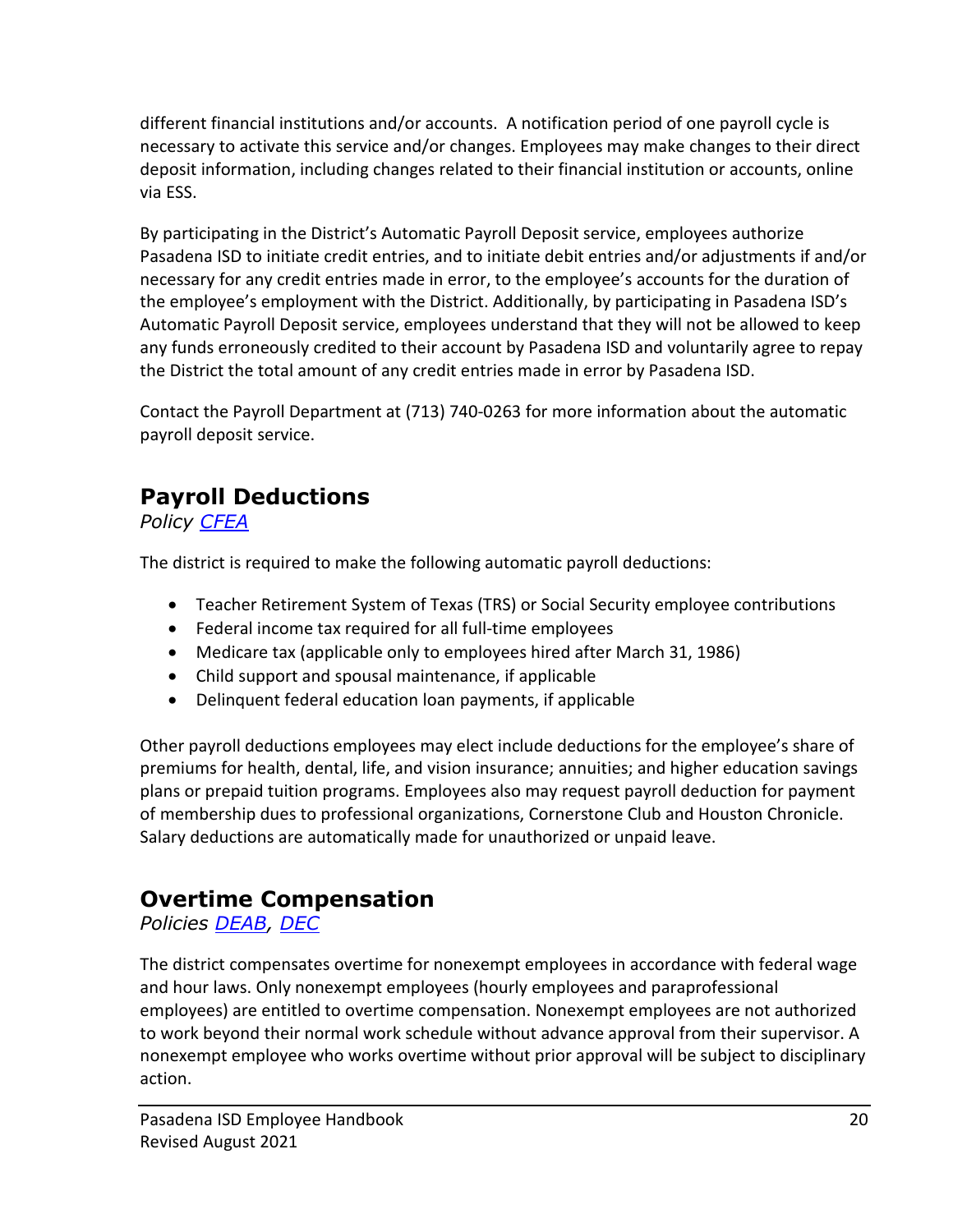Overtime is legally defined as all hours worked in excess of 40 hours in a workweek and is not measured by the day or by the employee's regular work schedule. For the purpose of calculating overtime, a workweek begins at 12:00 a.m. each Monday and ends at 11:59 p.m. the following Sunday.

Nonexempt employees that are paid on a salary basis are paid for a 40-hour workweek and do not ear additional pay unless they work more than 40 hours.

Employees may be compensated for overtime (i.e., hours beyond 40 in a workweek) at timeand-a-half rate with compensatory time off (comp time) or direct pay. The following applies to all nonexempt employees:

- Employees can accumulate up to 60 hours of comp time.
- Comp time must be used in the duty year that it is earned.
- Use of comp time may be at the employee's request with supervisor approval, as workload permits, or at the supervisor's direction.
- An employee may be required to use comp time before using available paid leave (e.g., sick, personal, vacation).
- Weekly time records will be maintained on all nonexempt employees for the purpose of wage and salary administration.

# **Travel Expense Reimbursement**

*Policy [DEE](https://pol.tasb.org/Policy/Search/597?filter=dee)*

Before any travel expenses are incurred by an employee, the employee must first receive the approval of their campus principal, departmental director, associate superintendent and/or the Superintendent. For approved travel, employees will be reimbursed for mileage and other travel expenditures according to the current rate schedule established by the district. Employees must submit receipts, to the extent possible, to be reimbursed for allowable expenses other than mileage.

# **Health, Dental, and Life Insurance**

*Policy [CRD](https://pol.tasb.org/Policy/Search/597?filter=crd)*

Group health insurance, dental insurance, and life insurance coverage is available to district employees. The district's contribution to employee insurance premiums is determined annually by the board of trustees. Detailed descriptions of insurance coverage, prices, and eligibility requirements are provided to all employees by the Benefits Office in the Human Resources Department on the district [website.](https://www1.pasadenaisd.org/cms/One.aspx?portalId=80772&pageId=12991757)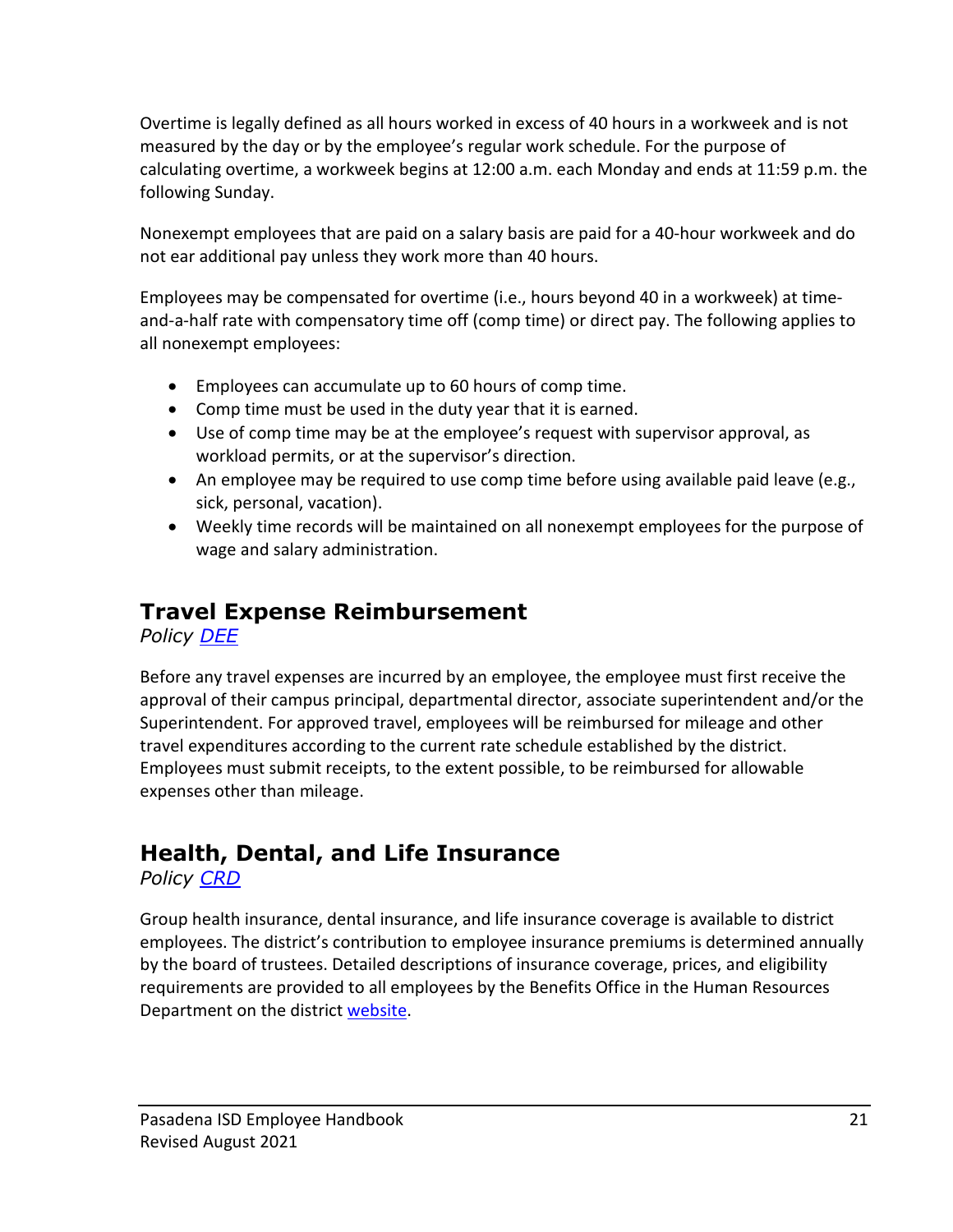In addition to district contributions to employee insurance premiums, Pasadena ISD provides eligible district employees with \$10,000 in life insurance coverage. Additional coverage options are also available to district employees.

The health insurance plan year is from January 1 through December 31 of each year. New employees must complete enrollment forms within the first 30 days of employment. All employees must also elect the same coverages or make changes to their insurance coverage each year during the District's Open Enrollment period. Employees should contact Vonnie Conde, Benefits Manager at (713)740-0120 for more information.

## **Supplemental Insurance Benefits**

*Policy [CRD](https://pol.tasb.org/Policy/Search/597?filter=crd)*

At their own expense, employees may enroll in supplemental insurance programs for themselves and dependents. Premiums for these programs are paid by payroll deduction. Employees should contact Vonnie Conde, Benefits Manager at (713)740-0120 for more information.

# **Cafeteria Plan Benefits (Section 125)**

Employees may be eligible to participate in the Cafeteria Plan (Section 125) and, under IRS regulations, must either accept or reject this benefit. This plan enables eligible employees to pay certain insurance premiums on a pretax basis (i.e., disability, accidental death and dismemberment, cancer and dread disease, dental, and additional term life insurance). A thirdparty administrator handles employee claims made on these accounts.

New employees must accept or reject this benefit during their first month of employment. All employees must accept or reject this benefit on an annual basis and during the specified time period.

# **Workers' Compensation Insurance**

*Policy [CRE](https://pol.tasb.org/Policy/Search/597?filter=cre)*

The district, in accordance with state law, provides workers' compensation benefits to employees who suffer a work-related illness or are injured on the job. The district has workers' compensation coverage beginning on September 1 each year and continuing until August 31 of the following year.

Benefits help pay for medical treatment and make up for part of the income lost while recovering. Specific benefits are prescribed by law depending on the circumstances of each case.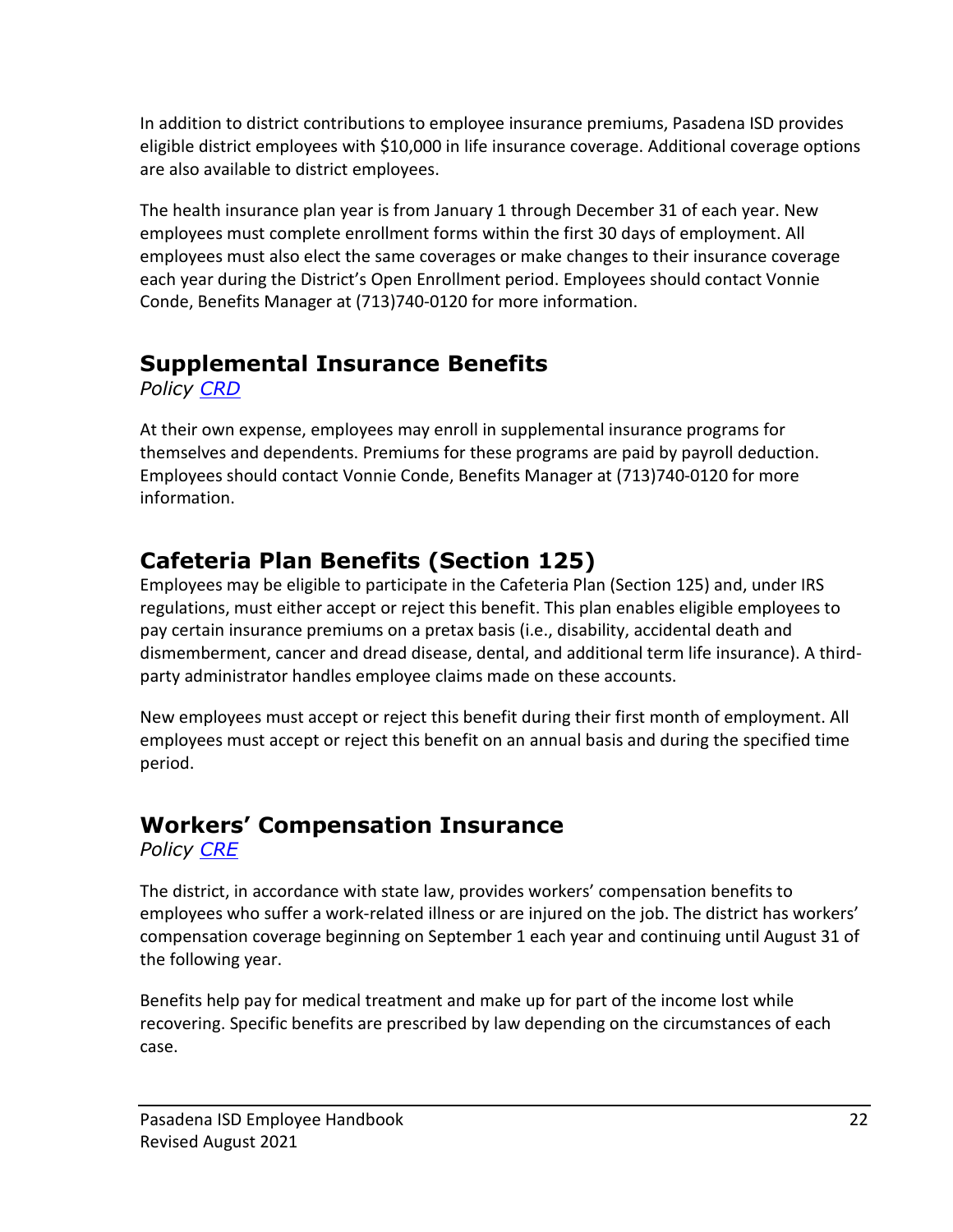All work-related accidents or injuries should be reported immediately to employee's supervisor and the District's Worker's Compensation and Safety Office. Employees who are unable to work because of a work-related injury will be notified of their rights and responsibilities under the Texas Labor Code. See *[Workers' Compensation Benefits](#page-31-0)* for information on use of paid leave for such absences.

# **Unemployment Compensation Insurance**

*Policy CRF*

Employees who have been laid off or terminated through no fault of their own may be eligible for unemployment compensation benefits. Employees are not eligible to collect unemployment benefits during regularly scheduled breaks in the school year or the summer months if they have employment contracts or reasonable assurance of returning to service. Employees with questions about unemployment benefits should contact Vonnie Conde, Benefits Manager at (713)740-0120.

# **Teacher Retirement**

All personnel employed on a regular basis for at least four and one-half months are members of the Teacher Retirement System of Texas (TRS). Substitutes not receiving TRS service retirement benefits who work at least 90 days a year are eligible to purchase a year of creditable service in TRS. TRS provides members with an annual statement of their account showing all deposits and the total account balance for the year ending August 31, as well as an estimate of their retirement benefits.

Employees who plan to retire under TRS should notify their supervisor, and the Human Resources Department as soon as possible. Information on the application procedures for TRS benefits is available from TRS at Teacher Retirement System of Texas, 1000 Red River Street, Austin, TX 78701-2698, or call 800-223-8778 or 512-542-6400. TRS information is also available on the web (www.trs.texas.gov). See the *Employment after Retirement* section for information on restrictions of employment of retirees in Texas public schools.

# **District Wellness Center**

The Pasadena ISD Wellness Center is available to all employees and is free of charge to employees and their dependents (age 2+) who are covered under one of the district's medical plans. For location, hours, and services, call the Wellness Center at (713)740-5300 or visit the [district website.](https://pasadenaisdclinic.com/)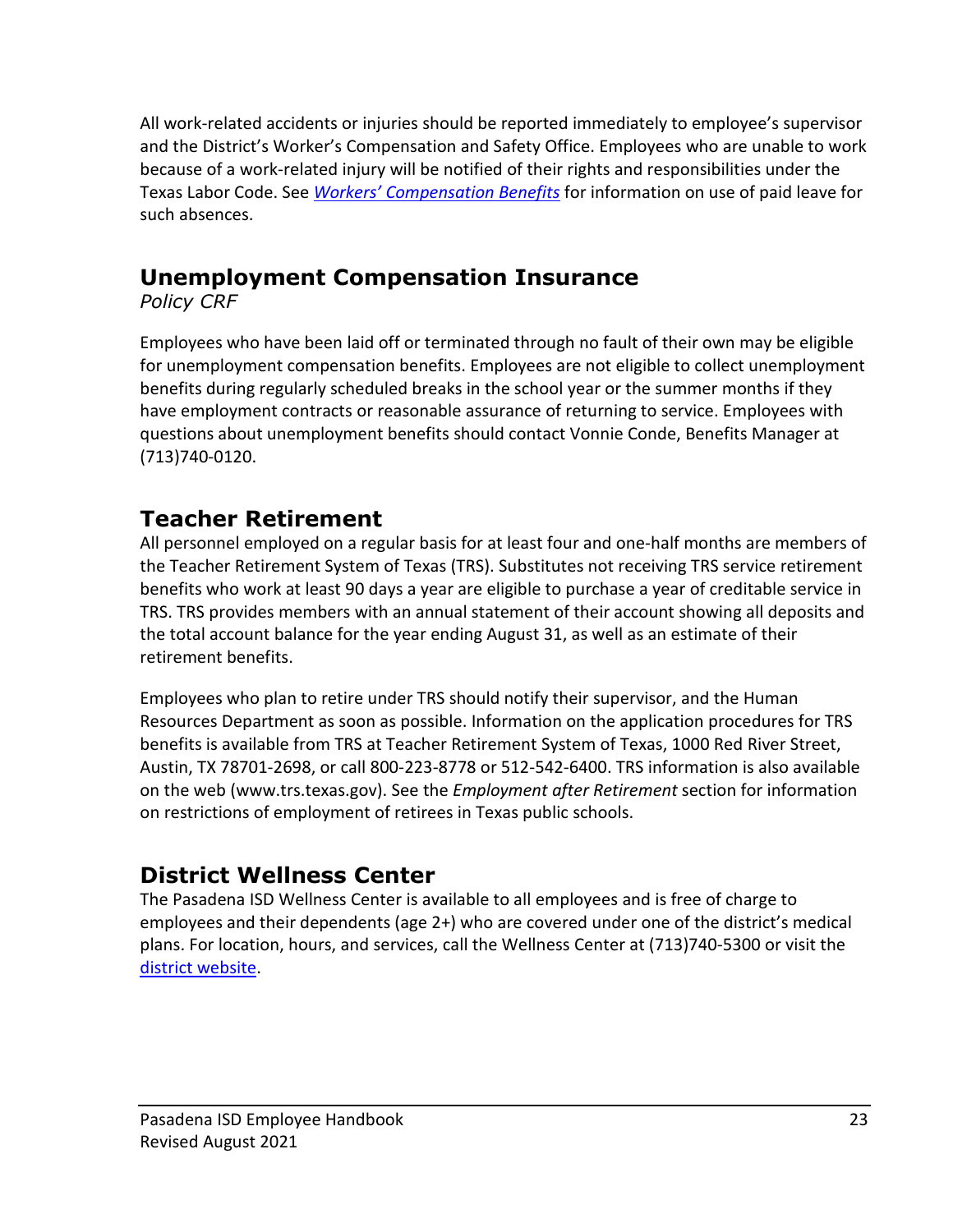# **Leaves and Absences**

*Policies [DEC,](https://pol.tasb.org/Policy/Code/597?filter=DEC) [DECA,](https://pol.tasb.org/Policy/Code/597?filter=DECA) [DECB](https://pol.tasb.org/Policy/Code/597?filter=DECB)*

The district offers employees paid and unpaid leaves of absence in times of personal need. This handbook describes the basic types of leave available and restrictions on leaves of absence. Employees who expect to be absent for an extended period of more than five days should call Vonnie Conde, Benefits Manager (713)740-0120 for information about applicable leave benefits, payment of insurance premiums, and requirements for communicating with the district.

Paid leave must be used in half day or full day increments for exempt employees and in onequarter hour increments for nonexempt employees. Earned comp time must be used before any available paid state and local leave. Unless an employee requests a different order, available paid state and local leave will be used in the following order:

- Local Leave
- State sick leave accumulated before the 1995-96 school year
- State personal leave
- Vacation leave (when applicable)

Employees must follow district and department or campus procedures to report or request any leave of absence and complete the appropriate form or certification.

**Immediate Family.** For purposes of leave other than family and medical leave, immediate family is defined as the following:

- Spouse
- Son or daughter, including a biological, adopted, or foster child, a son- or daughter-inlaw, a stepchild, a legal ward, or a child for whom the employee stands in loco parentis.
- Parent, stepparent, parent-in-law, or other individual who stands in loco parentis to the employee.
- Sibling, stepsibling, and sibling-in-law
- Grandparent and grandchild
- Any person residing in the employee's household at the time of illness or death

For purposes of family and medical leave, the definition of family is limited to spouse, parent, son or daughter, and next of kin. The definition of these are found in Policy **DECA (LEGAL)**.

**Medical Certification.** Any employee, who is absent more than five (5) days because of a personal or family illness, must submit a medical certification from a qualified health care provider confirming the specific dates of the illness, the reason for the illness, and—in the case of personal illness—the employee's fitness to return to work.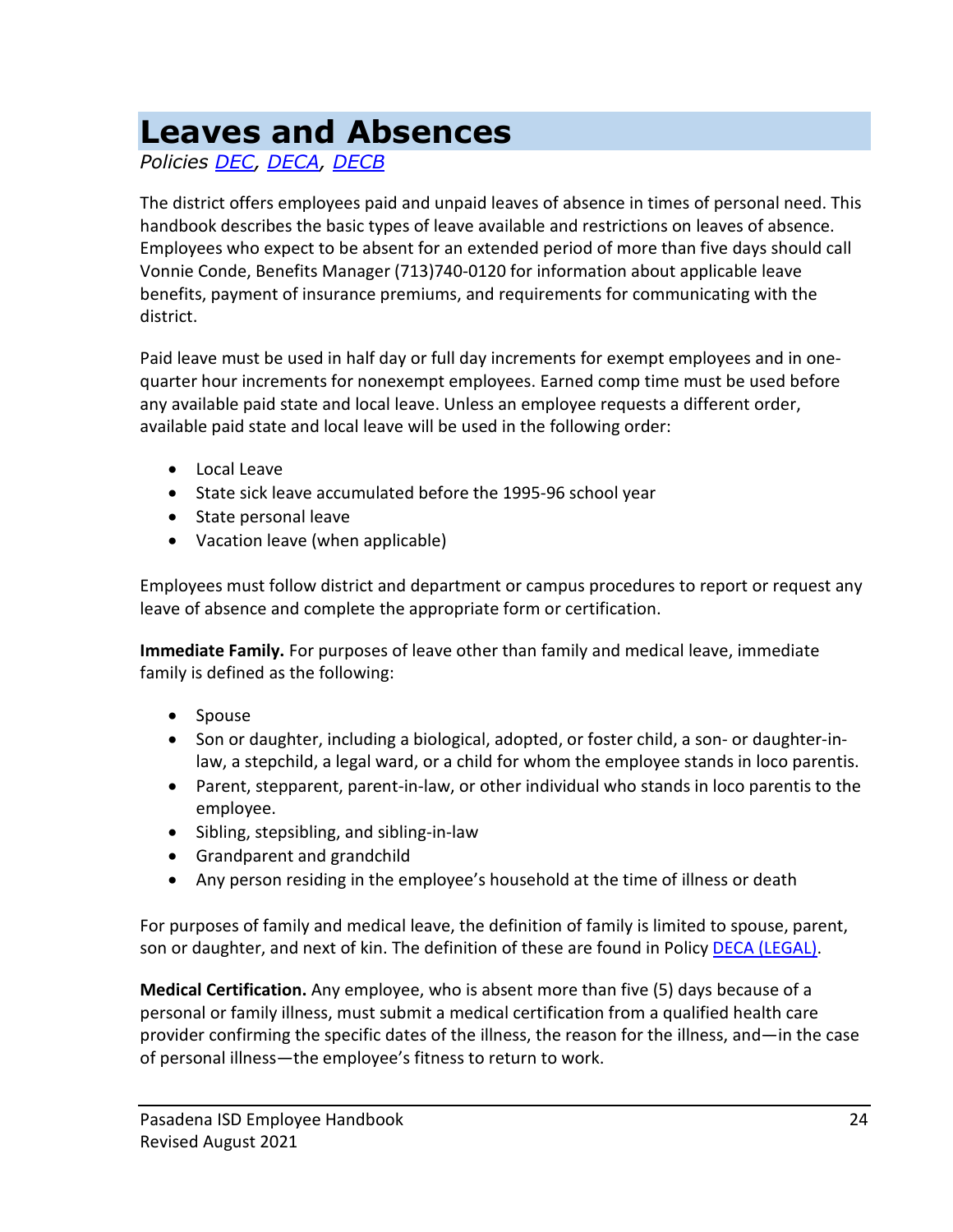The Genetic Information Nondiscrimination Act of 2008 (GINA) prohibits covered employers from requesting or requiring genetic information of an individual or family member of the individual, except as specifically allowed by this law. To comply with this law, we ask that employees and health care providers do not provide any genetic information in any medical certification. 'Genetic information,' as defined by GINA, includes an individual's family medical history, the results of an individual's or family member's genetic tests, the fact that an individual or an individual's family member sought or received genetic services, and genetic information of a fetus carried by an individual or an individual's family member, or an embryo lawfully held by an individual or family member receiving assistive reproductive services.

**Continuation of Health Insurance.** Employees, on an approved leave of absence other than family and medical leave, may continue their insurance benefits at their own expense. Health insurance benefits for employees on paid leave and leave designated under the Family and Medical Leave Act will be paid by the district as they were prior to the leave. Otherwise, the district does not pay any portion of insurance premiums for employees who are on unpaid leave.

Under TRS-Active Care rules, an employee is no longer eligible for insurance through the district after six months of unpaid leave other than FML. If an employee's unpaid leave extends for more than six months, the district will provide the employee with notice of COBRA rights.

#### **Personal Leave**

State law entitles all employees to five days of paid personal leave per year. Personal leave is available for use at the beginning of the year. A day of personal leave is equivalent to the number of hours per day in an employee's usual assignment, whether full-time or part-time. State personal leave accumulates without limit, is transferable to other Texas school districts, and generally transfers to education service centers. Personal leave may be used for two general purposes: nondiscretionary and discretionary.

**Nondiscretionary.** Leave taken for personal or family illness, family emergency, a death in the family, or active military service is considered nondiscretionary leave. Reasons for this type of leave allow very little, if any, advance planning. Nondiscretionary may be used in the same manner as state sick leave.

**Discretionary.** Leave taken at an employee's discretion that can be scheduled in advance is considered discretionary leave. An employee wishing to take discretionary personal leave must submit a request to his or her principal or supervisor three days in advance of the anticipated absence. The effect of the employee's absence on the educational program or department operations, as well as the availability of substitutes, will be considered by the principal or supervisor.

**Leave Proration.** If an employee separates from employment with the district before his or her last duty day of the year, or begins employment after the first duty day, state personal leave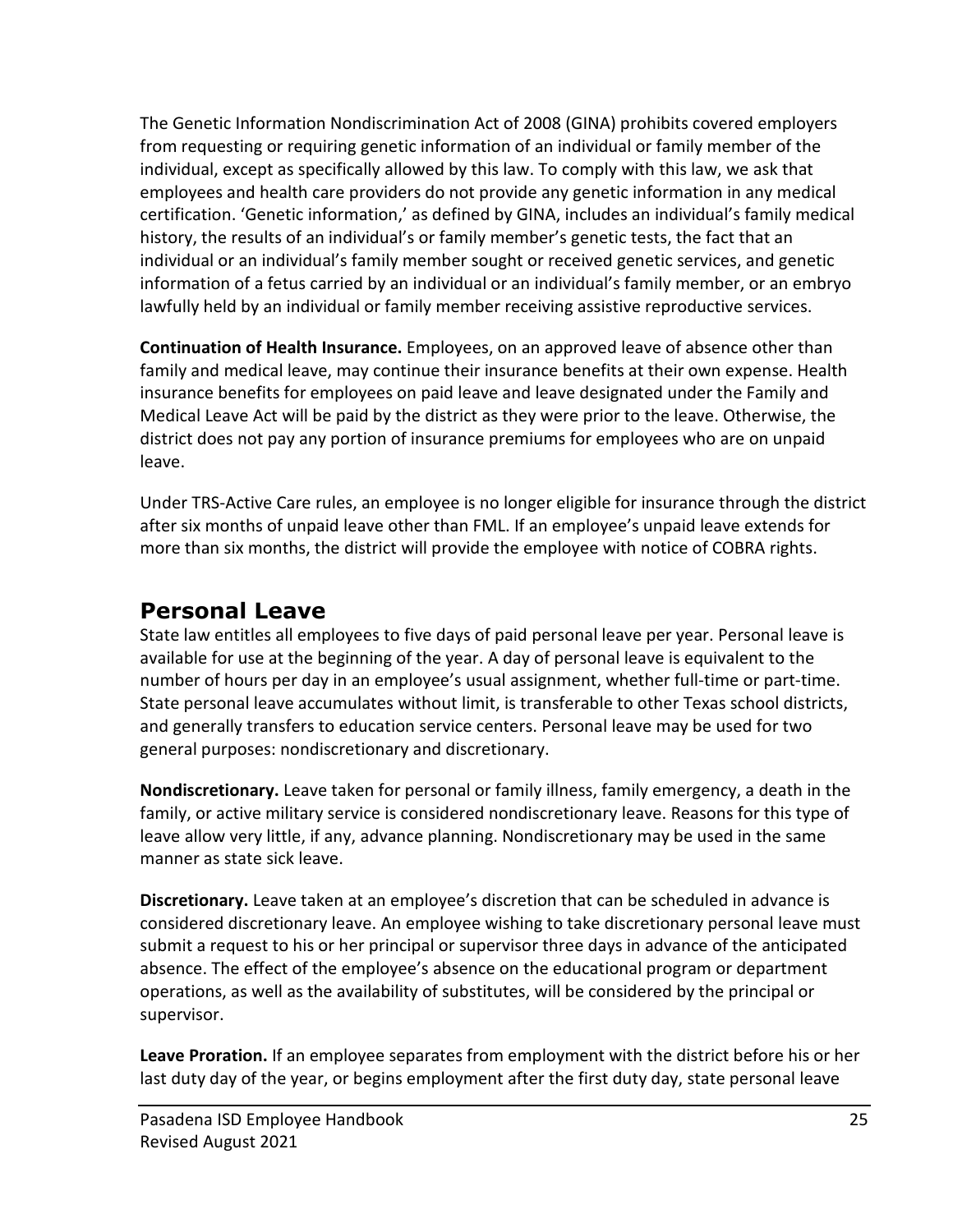will be prorated based on the actual time employed. When an employee separates from employment before the last duty day of the school year, the employee's final paycheck will be reduced by the amount of state personal leave the employee used beyond his or her pro rata entitlement for the school year.

## **State Sick Leave**

State sick leave accumulated before 1995 is available for use and may be transferred to other school districts in Texas. State sick leave can be used only in one half or one full day increments for exempt employees and one-quarter hour increments for non-exempt employees, except when coordinated with family and medical leave taken on an intermittent or reduced-schedule basis or when coordinated with workers' compensation benefits.

State sick leave may be used for the following reasons only:

- Employee illness
- Illness in the employee's immediate family
- Family emergency (i.e., natural disasters or life-threatening situations)
- Death in the immediate family
- Active military service

## **Local Leave**

In addition to state leave, each employee who is eligible for Teacher Retirement System of Texas (TRS) benefits shall earn local leave in accordance with administrative regulations.

An employee shall be permitted to use one day of local leave:

- 1. To attend the birth of a child of a member of the employee's immediate family. Complications surrounding a birth shall be considered an illness in the family for which local leave may also be used.
- 2. For the death of a relative who is not the employee's immediate family member, including an aunt, uncle, niece, nephew, or first cousin by blood or marriage.

An employee may also use local leave for absences related to the birth or placement of a child when leave is taken within the first year after the child's birth, adoption, or foster placement. Additionally, employees shall use local leave according to the terms and conditions of state sick leave accumulated before the 1995–96 school year, except that an employee may contribute local leave to a sick leave bank.

For additional information regarding local leave, or information related to hardship extensions of sick leave employees should contact the Human Resources Department.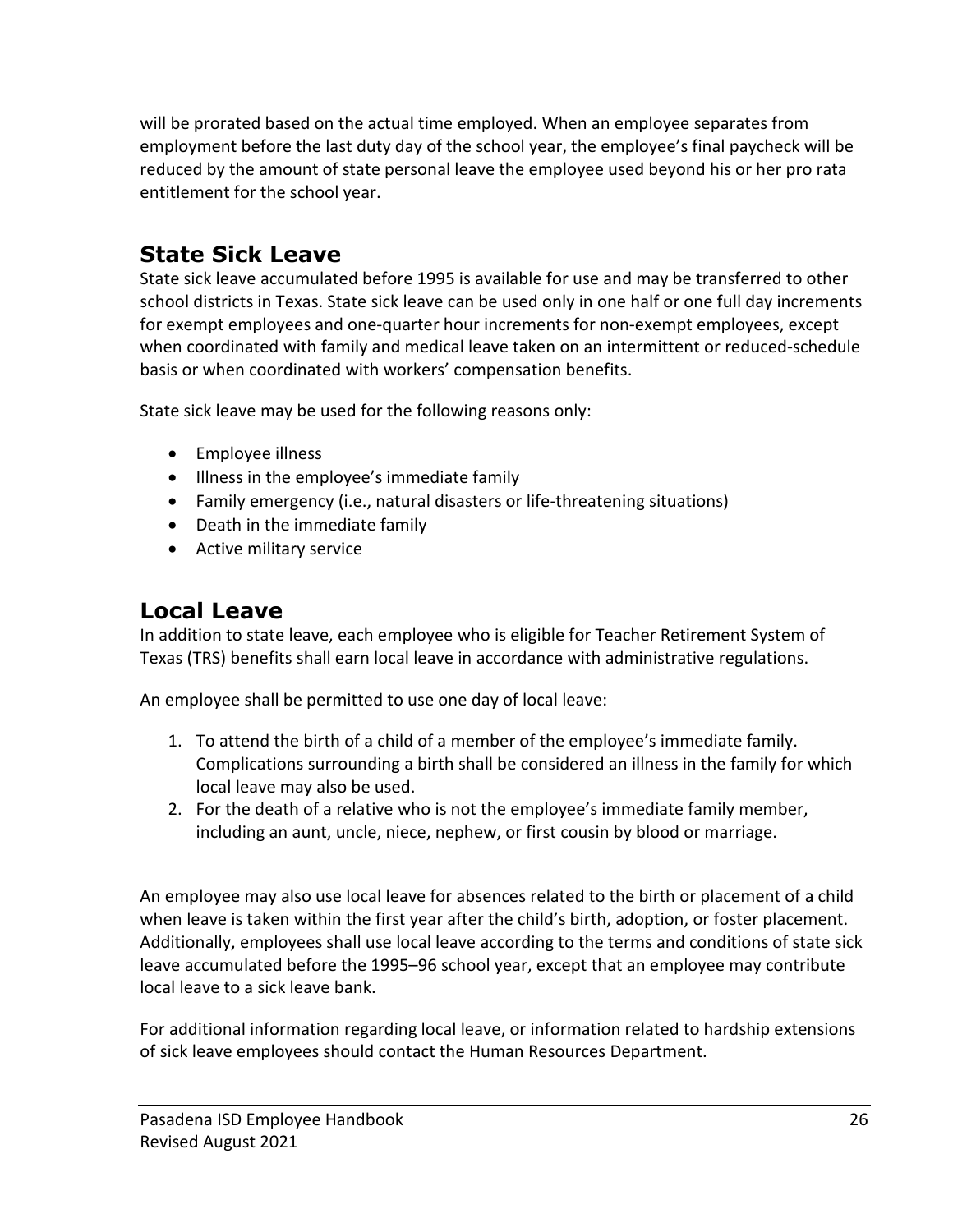# **Vacation**

*Policy [DED](https://pol.tasb.org/Policy/Search/597?filter=ded)*

Only employees in positions normally requiring 12 months of service who commenced employment with the District prior to August 1, 1998, shall be eligible for paid vacation. More information on paid vacation can be accessed on the district [website](https://pol.tasb.org/Policy/Code/597?filter=DED) or by contacting the Human Resources Department.

## **Sick Leave Bank (or Pool)**

The District has established a sick leave bank that eligible employees may join through contribution of three (3) days of local leave each year during the month of September.

To be eligible for membership in the sick leave bank, employees must have been employed by Pasadena ISD for one (1) year, be an employee who earns sick leave, and donate three (3) days of accumulated sick leave to the bank by the end of the enrollment period.

Leave contributed to the bank shall be solely for the use of participating employees. An employee who is a member of the bank may request leave from the bank if the employee experiences a catastrophic illness or injury and has exhausted all paid leave. If the employee is unable to request leave from the sick leave bank, a member of the employee's family or the employee's supervisor may submit the request. An employee may appeal a denial of a request for use of sick leave bank days to the Associate Superintendent for Human Resources.

For additional information, employees may contact the Human Resources Department.

#### **Family and Medical Leave Act (FMLA)—General Provisions**

The following text is from the federal notice, *Employee Rights and Responsibilities Under the Family and Medical Leave Act*. Specific information that the district has adopted to implement the FMLA follows this general notice.

#### **Leave Entitlements**

Eligible employees who work for a covered employer can take up to 12 weeks of unpaid, job-protected leave in a 12-month period for the following reasons:

- The birth of a child or placement of a child for adoption or foster care;
- To bond with a child (leave must be taken within 1 year of the child's birth or placement);
- To care for the employee's spouse, child, or parent who has a qualifying serious health condition;
- For the employee's own qualifying serious health condition that makes the employee unable to perform the employee's job;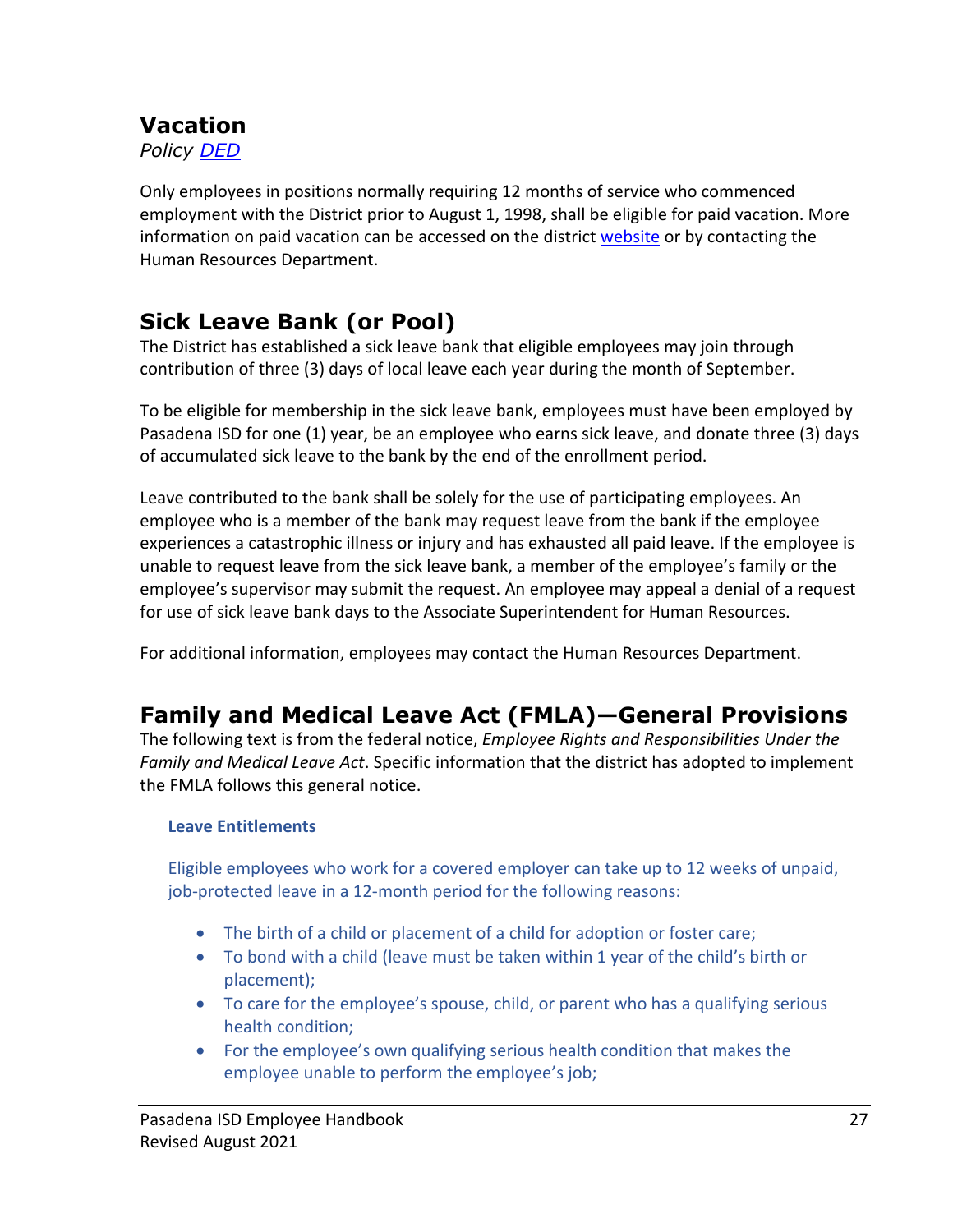• For qualifying exigencies related to the foreign deployment of a military member who is the employee's spouse, child, or parent.

An eligible employee who is a covered servicemember's spouse, child, parent, or next of kin may also take up to 26 weeks of FMLA leave in a single 12-month period to care for the servicemember with a serious injury or illness.

An employee does not need to use leave in one block. When it is medically necessary or otherwise permitted, employees may take leave intermittently or on a reduced schedule.

Employees may choose, or an employer may require, use of accrued paid leave while taking FMLA leave. If an employee substitutes accrued paid leave for FMLA leave, the employee must comply with the employer's normal paid leave policies.

#### **Benefits and Protections**

While employees are on FMLA leave, employers must continue health insurance coverage as if the employees were not on leave.

Upon return from FMLA leave, most employees must be restored to the same job or one nearly identical to it with equivalent pay, benefits, and other employment terms and conditions.

An employer may not interfere with an individual's FMLA rights or retaliate against someone for using or trying to use FMLA leave, opposing any practice made unlawful by the FMLA, or being involved in any proceeding under or related to the FMLA.

#### **Eligibility Requirements**

An employee who works for a covered employer must meet three criteria in order to be eligible for FMLA leave. The employee must:

- Have worked for the employer for at least 12 months;
- Have at least 1,250 hours of service in the 12 months before taking leave;\* and
- Work at a location where the employer has at least 50 employees within 75 miles of the employee's worksite.

\*Special hours of service eligibility requirements apply to airline flight crew employees.

#### **Requesting Leave**

Generally, employees must give 30-days' advance notice of the need for FMLA leave. If it is not possible to give 30-days' notice, an employee must notify the employer as soon as possible and, generally, follow the employer's usual procedures.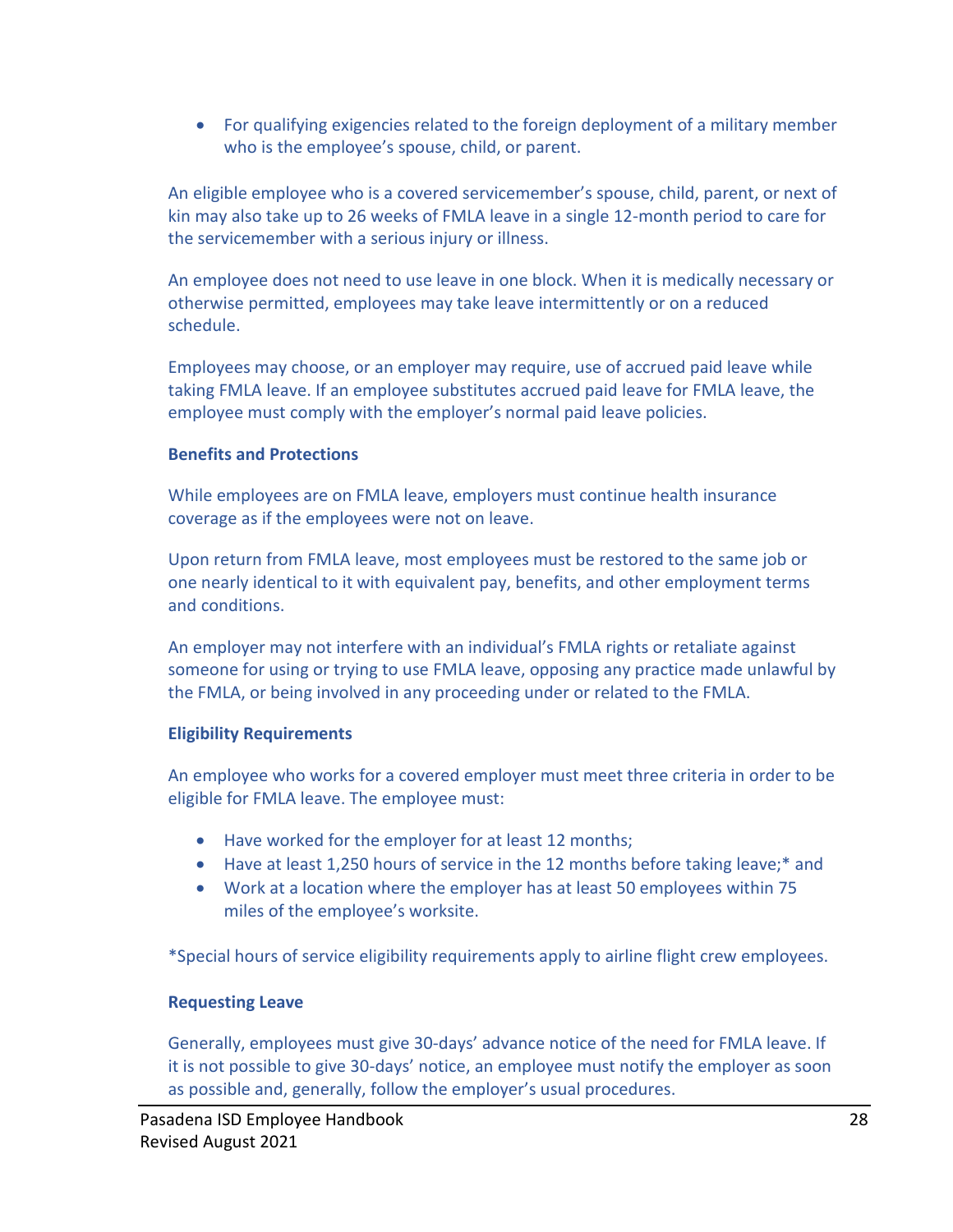Employees do not have to share a medical diagnosis but must provide enough information to the employer so it can determine if the leave qualifies for FMLA protection.

Sufficient information could include informing an employer that the employee is or will be unable to perform his or her job functions, that a family member cannot perform daily activities, or that hospitalization or continuing medical treatment is necessary. Employees must inform the employer if the need for leave is for a reason for which FMLA leave was previously taken or certified.

Employers can require a certification or periodic recertification supporting the need for leave. If the employer determines that the certification is incomplete, it must provide a written notice indicating what additional information is required.

#### **Employer Responsibilities**

Once an employer becomes aware that an employee's need for leave is for a reason that may qualify under the FMLA, the employer must notify the employee if he or she is eligible for FMLA leave and, if eligible, must also provide a notice of rights and responsibilities under the FMLA. If the employee is not eligible, the employer must provide a reason for ineligibility.

Employers must notify its employees if leave will be designated as FMLA leave, and if so, how much leave will be designated as FMLA leave.

#### **Enforcement**

Employees may file a complaint with the U.S. Department of Labor, Wage and Hour Division, or may bring a private lawsuit against an employer.

The FMLA does not affect any federal or state law prohibiting discrimination or supersede any state or local law or collective bargaining agreement that provides greater family or medical leave rights.

For additional information:

1-866-4US-WAGE (1-866-487-9243) TTY: 1-877-889-5627 [www.wagehour.dol.gov](http://www.wagehour.dol.gov/)

#### **Local Family and Medical Leave Provisions**

Eligible employees can take up to 12 weeks of unpaid leave in the 12-month period measured backward from the date an employee uses family medical leave ("FML").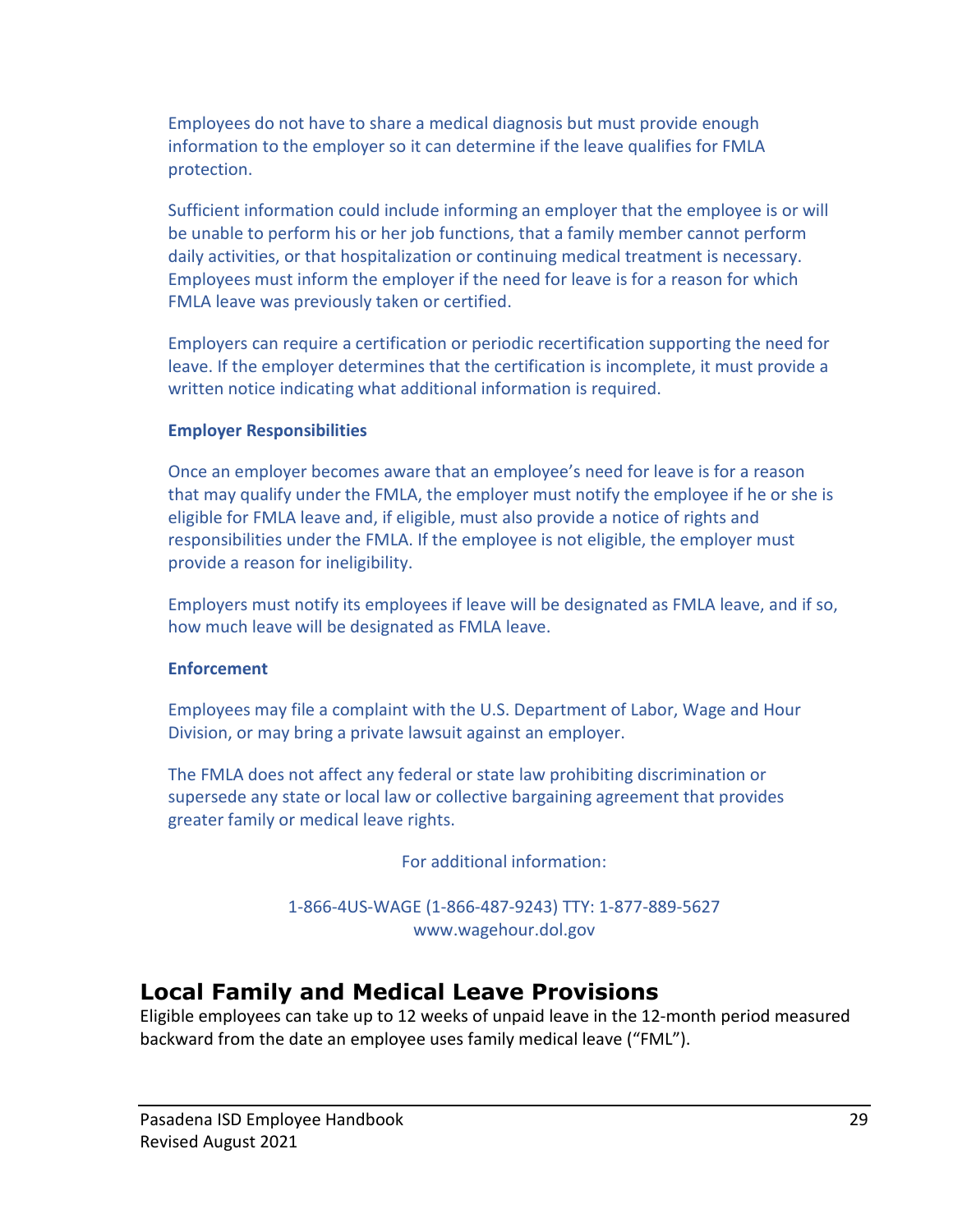**Use of Paid Leave.** FML runs concurrently with accrued sick and personal leave, temporary disability leave, compensatory time, assault leave, and absences due to a work-related illness or injury. The district will designate the leave as FML, if applicable, and notify the employee that accumulated leave will run concurrently.

**Combined Leave for Spouses.** Spouses who are employed by the district are limited to a combined total of 12 weeks of FML to care for a parent with a serious health condition; or for the birth, adoption, or foster placement of a child. Military caregiver leave for spouses is limited to a combined total of 26 weeks.

**Intermittent Leave.** When medically necessary or in the case of a qualifying exigency, an employee may take leave intermittently or on a reduced schedule. The district does not permit the use of intermittent or reduced-schedule leave for the care of a newborn child or for adoption or placement of a child with the employee. See DECA [\(LEGAL\)](https://pol.tasb.org/Policy/Download/597?filename=DECA(LEGAL).pdf) for use of intermittent or reduced schedule leave due to a medical necessity.

**Fitness for Duty.** An employee that takes FML due to the employee's own serious health condition shall provide, before resuming work, a fitness-for-duty certification from the health care provider. If certification of the employee's ability to perform essential job function is required, the district shall provide a list of essential job functions (e.g., job description) to the employee with the FML designation notice to share with the health care provider.

**Reinstatement.** An employee returning to work at the end of FML will be returned to the same position held when the leave began or to an equivalent position with equivalent employment benefits, pay, and other terms and conditions of employment.

In certain cases, instructional employees desiring to return to work at or near the conclusion of a semester may be required to continue on family and medical leave until the end of the semester. The additional time off is not counted against the employee's FML entitlement, and the district will maintain the employees group health insurance and reinstate the employee at the end of the leave according the procedures outlined in policy (see **DECA (LEGAL)**).

**Failure to Return.** If, at the expiration of FML, the employee is able to return to work but chooses not to do so, the district may require the employee to reimburse the district's share of insurance premiums paid during any portion of FML when the employee was on unpaid leave. If the employee fails to return to work for a reason beyond the employee's control, such as a continuing personal or family serious health condition or a spouse being unexpectedly transferred more than 75 miles from the district, the district may not require the employee to reimburse the district's share of premiums paid.

**District Contact.** Employees that require FML or have questions should contact the Benefits Office and/or Vonnie Conde, Benefits Manager (713)740-0120 for details on eligibility, requirements, and limitations.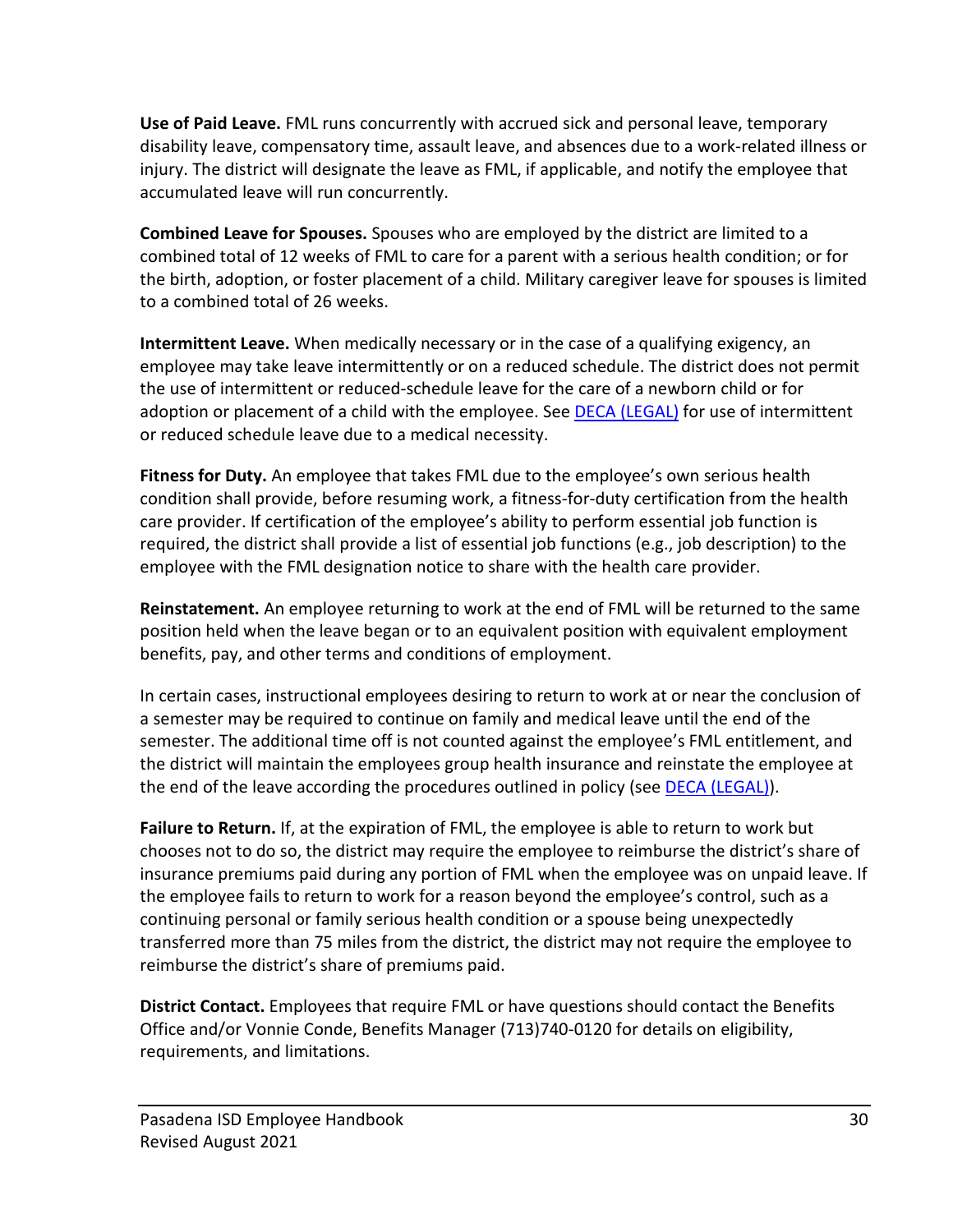# **Temporary Disability Leave**

**Certified Employees.** Any full-time employee whose position requires certification from the State Board for Educator Certification (SBEC) is eligible for temporary disability leave. The purpose of temporary disability leave is to provide job protection to full-time educators who cannot work for an extended period of time because of a mental or physical disability of a temporary nature. Temporary disability leave must be taken as a continuous block of time. It may not be taken intermittently or on a reduced schedule. Pregnancy and conditions related to pregnancy are treated the same as any other temporary disability.

Employees must request approval for temporary disability leave. An employee's notification of need for extended absence due to the employee's own medical condition shall be accepted as a request for temporary disability leave. The request must be accompanied by a physician's statement confirming the employee's inability to work and estimating a probable date of return. If disability leave is approved, the length of leave is no longer than 180 calendar days.

If an employee is placed on temporary disability leave involuntarily, he or she has the right to request a hearing before the board of trustees. The employee may protest the action and present additional evidence of fitness to work.

When an employee is ready to return to work, employees should notify the Benefits Office and/or Vonnie Conde, Benefits Manager (713)740-0120 at least 30 days in advance. The returnto-work notice must be accompanied by a physician's statement confirming that the employee is able to resume regular duties. Certified employees returning from leave will be reinstated to the school to which they were previously assigned if an appropriate position is available. If an appropriate position is not available, the employee may be assigned to another campus, subject to the approval of the campus principal. If a position is not available before the end of the school year, the employee will be reinstated to a position at the original campus at the beginning of the following school year.

# <span id="page-31-0"></span>**Workers' Compensation Benefits**

An employee absent from duty because of a job-related illness or injury may be eligible for workers' compensation weekly income benefits if the absence exceeds seven calendar days.

An employee receiving workers' compensation wage benefits for a job-related illness or injury may choose to use available, partial-day increments of sick leave or any other paid leave benefits to make up the difference between wage benefits and pre-injury or -illness wages. While an employee is receiving workers' compensation wage benefits, the district will charge available leave proportionately so that the employee receives an amount equal to the employee's regular salary.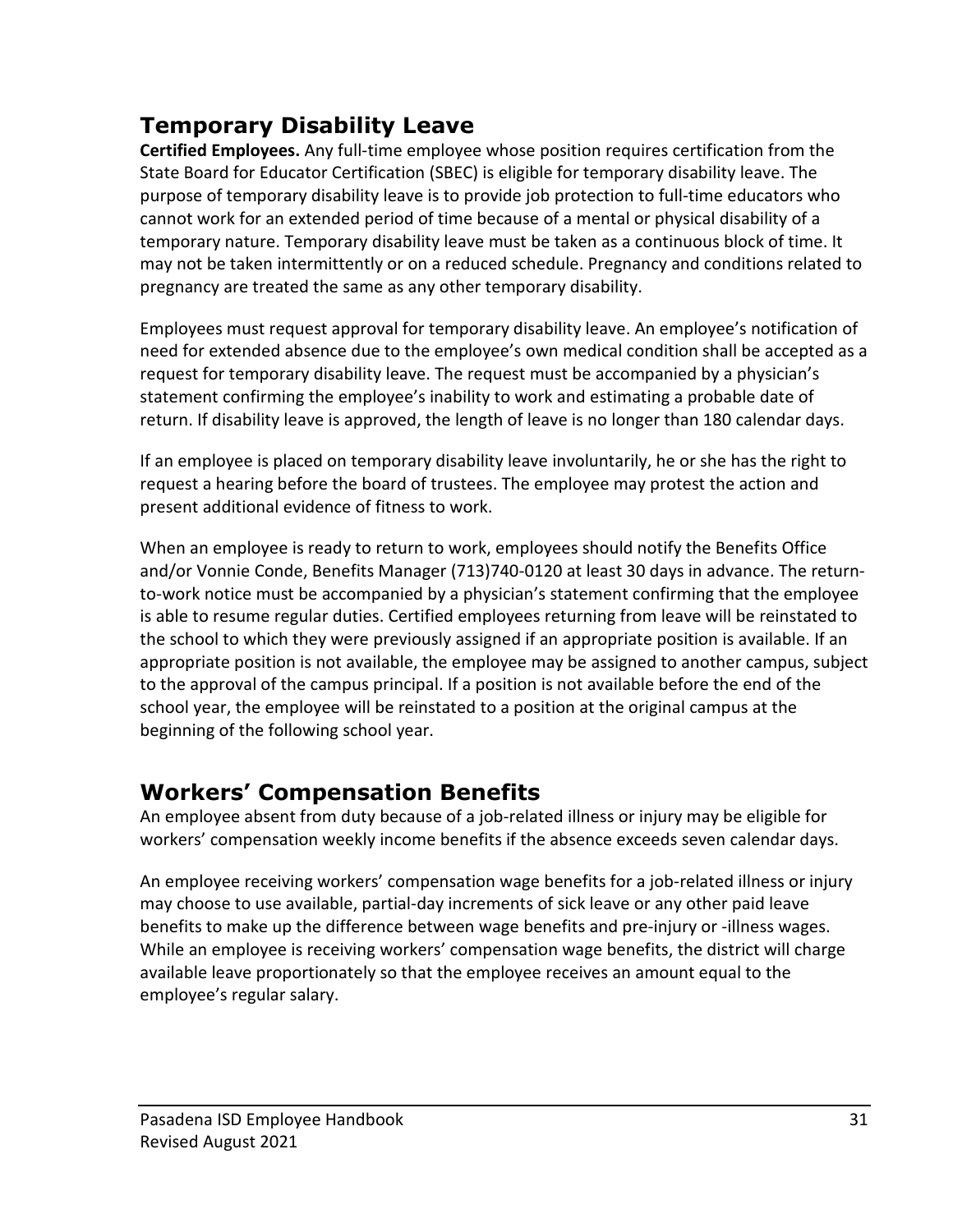#### **Assault Leave**

Assault leave provides extended job income and benefits protection to an employee who is injured as the result of a physical assault suffered during the performance of his or her job. An incident involving as assault is a work-related injury and should be immediately reported to the employee's direct supervisor, the Workers' Compensation and Safety Office, and the Human Resources Department.

An injury is treated as an assault if the person causing the injury could be prosecuted for assault or could not be prosecuted only because that person's age or mental capacity renders the person non-responsible for purposes of criminal liability.

An employee who is physically assaulted at work may take all the leave time medically necessary (up to two years) to recover from the physical injuries he or she sustained. At the request of an employee, the district will immediately assign the employee to assault leave. Days of leave granted under the assault leave provision will not be deducted from accrued personal leave and must be coordinated with workers' compensation benefits. Upon investigation the district may change the assault leave status and charge leave used against the employee's accrued paid leave. The employee's pay will be deducted if accrued paid leave is not available.

#### **Bereavement Leave**

In addition to state leave, each employee who is eligible for Teacher Retirement System of Texas (TRS) benefits shall earn local leave in accordance with administrative regulations. An employee shall be permitted to use a maximum of five (5) days of leave for the death of a member of the employee's immediate family and one day of leave for the death of a relative who is not an immediate family member of the employee, including an aunt, uncle, niece, nephew, or first cousin by blood or marriage. For purposes of bereavement leave, immediate family includes the employee's spouse, child, parent, sibling, grandparent, and grandchild by blood or marriage.

# **Jury Duty**

*Policies [DEC,](https://pol.tasb.org/Policy/Search/597?filter=dec) [DG](https://pol.tasb.org/Policy/Search/597?filter=dg)*

The district provides paid leave to employees who are summoned to jury duty including service on a grand jury. The district will not discharge, threaten to discharge, intimidate, or coerce any regular employee because of juror or grand juror service or for the employee's attendance or scheduled attendance in connection with the service in any court in the United States. Employees who report to the court for jury duty may keep any compensation the court provides. An employee should report a summons for jury duty to his or her supervisor as soon as it is received and may be required to provide the district a copy of the summons to document the need for leave.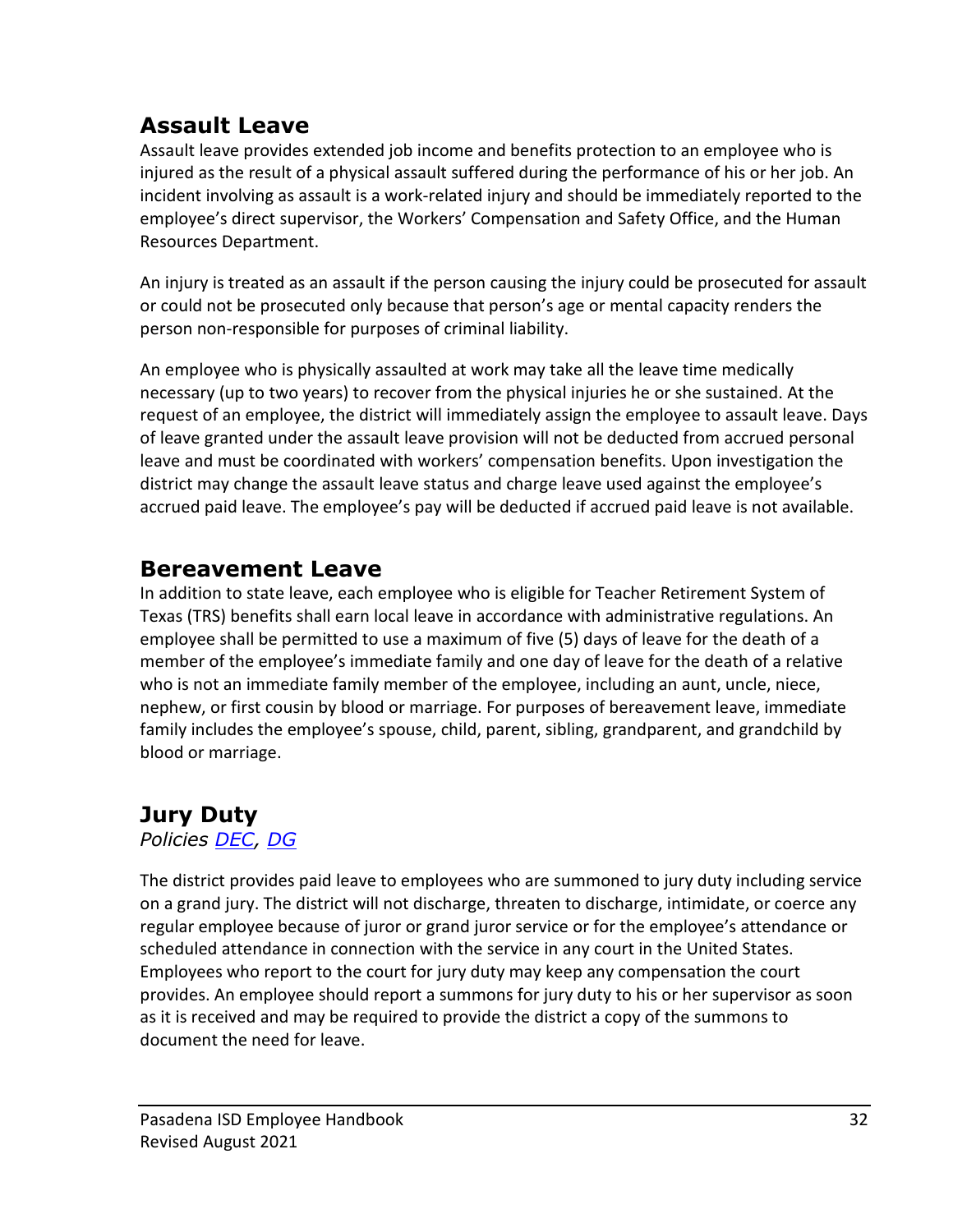An employee may be required to report back to work as soon as they are released from jury duty. The supervisor may consider the travel time required and the nature of the individual's position when determining the need to report to work. A copy of the release from jury duty or documentation of time spent at the court may be required.

## **Compliance with a Subpoena**

Employees will be paid while on leave to comply with a valid subpoena to appear in a civil, criminal, legislative, or administrative proceeding and will not be required to use personal leave. Employees may be required to submit documentation of their need for leave for court appearances.

## **Truancy Court Appearances**

An employee who is a parent, guardian of a child, or a court-appointed guardian ad litem of a child who is required to miss work to attend a truancy court hearing may use personal leave or compensatory time for the absence. Employees who do not have paid leave available will be docked for any absence required because of the court appearance.

# **Religious Observance**

The district will reasonably accommodate an employee's request for absence for a religious holiday or observance. Accommodations such as changes to work schedules or approving a day of absence will be made unless they pose an undue hardship to the district. The employee may use any accumulated personal leave for this purpose. Employees who have exhausted applicable paid leave may be granted an unpaid day of absence.

## **Military Leave**

**Paid Leave for Military Service.** Any employee who is a member of the Texas National Guard, Texas State Guard, reserve component of the United States Armed Forces, or a member of a state or federally authorized Urban Search and Rescue Team is entitled to paid leave when engaged in authorized training or duty orders by proper authority. Paid military leave is limited to 15 days each fiscal year. In addition, an employee is entitled to use available state and local personal or sick leave during a time of active military service.

**Reemployment after Military Leave.** Employees who leave the district to enter into the United States uniformed services or who are ordered to active duty as a member of the military force of any state (e.g., National or State Guard) may return to employment if they are honorably discharged. Employees who wish to return to the district will be reemployed provided they can be qualified to perform the required duties. Employees returning to work following military leave should contact Toni Lopez, Associate Superintendent of Human Resources (713)740-0278. In most cases, the length of federal military service cannot exceed five years.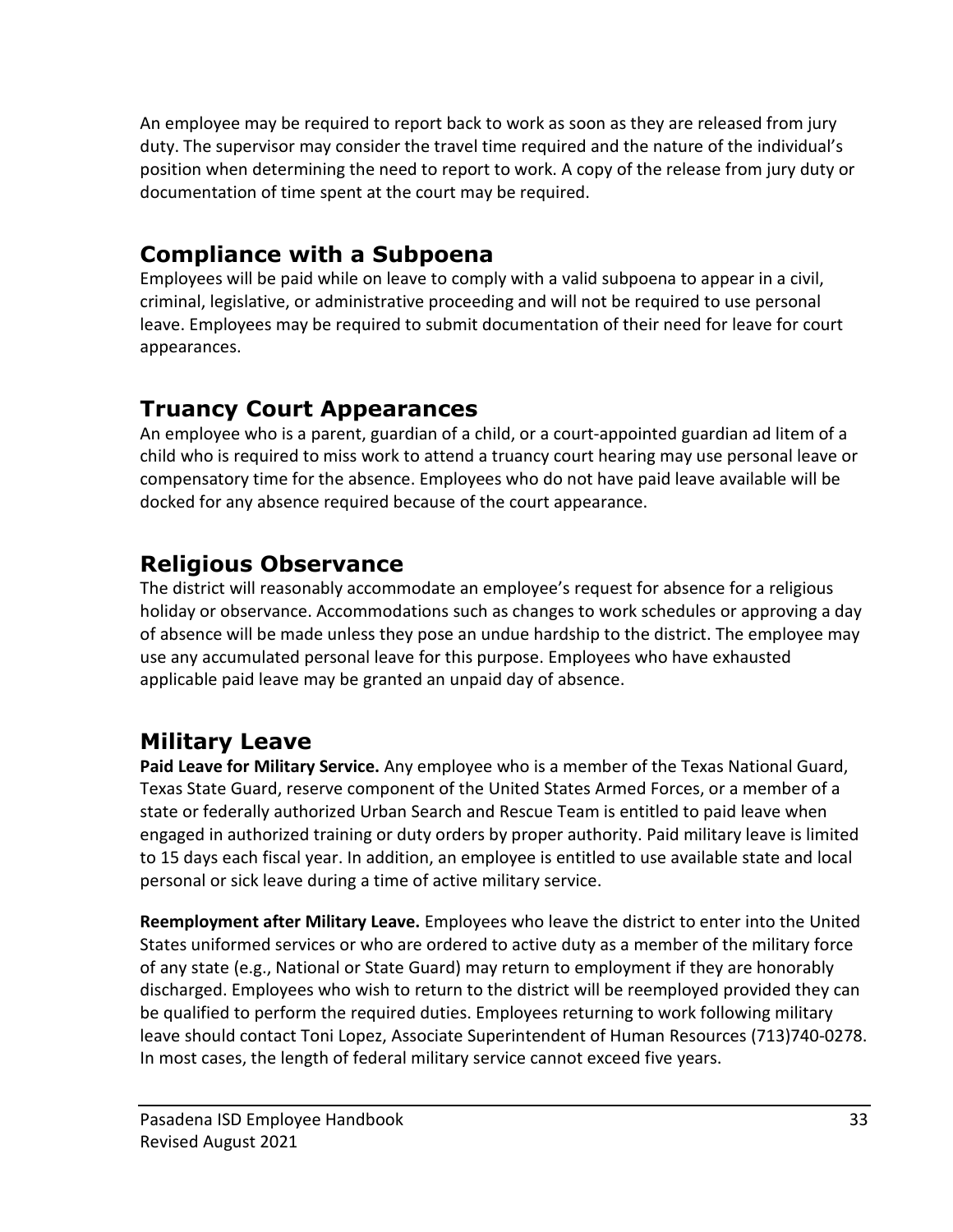**Continuation of Health Insurance.** Employees who perform service in the uniformed services may elect to continue their health plan coverage at their own cost for a period not to exceed 24 months. Employees should contact Toni Lopez, Associate Superintendent of Human Resources (713)740-0278 for details on eligibility, requirements, and limitations.

# **Leave for Peace Officers**

*UPDATE PENDING: For additional information regarding leave for peace officers, please contact the District's Human Resources Department at 713.740.0109.*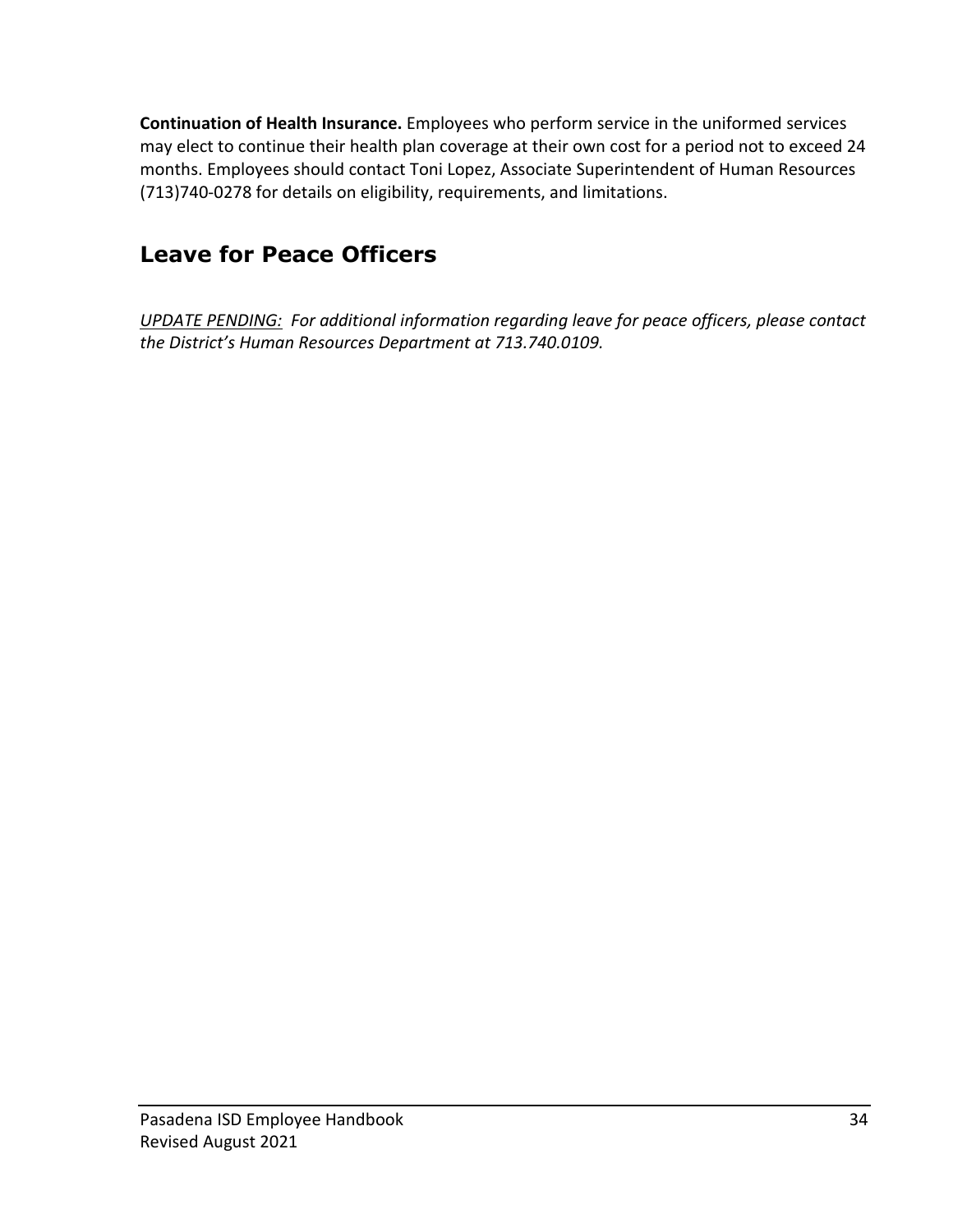# **Employee Relations and Communications**

# **Employee Recognition and Appreciation**

Continuous efforts are made throughout the year to recognize employees who make an extra effort to contribute to the success of the district. Employees are recognized at board meetings, in the district newsletter, and through special events and activities.

# **District Communications**

Throughout the school year, the Communications Department publishes newsletters, brochures, fliers, calendars, news releases, and other communication materials. These publications offer employees and the community information pertaining to school activities and achievements.

<span id="page-35-0"></span>Community members and parents can receive the latest district news, events, school board briefs, urgent news and news releases via Facebook or Twitter. The Communications Department also publishes an e-newsletter for employees and various traditional pieces, including the Pinnacle newspaper and the Partners in Pasadena Newsletter. Additional copies of these publications are available in the Communications Department and on campuses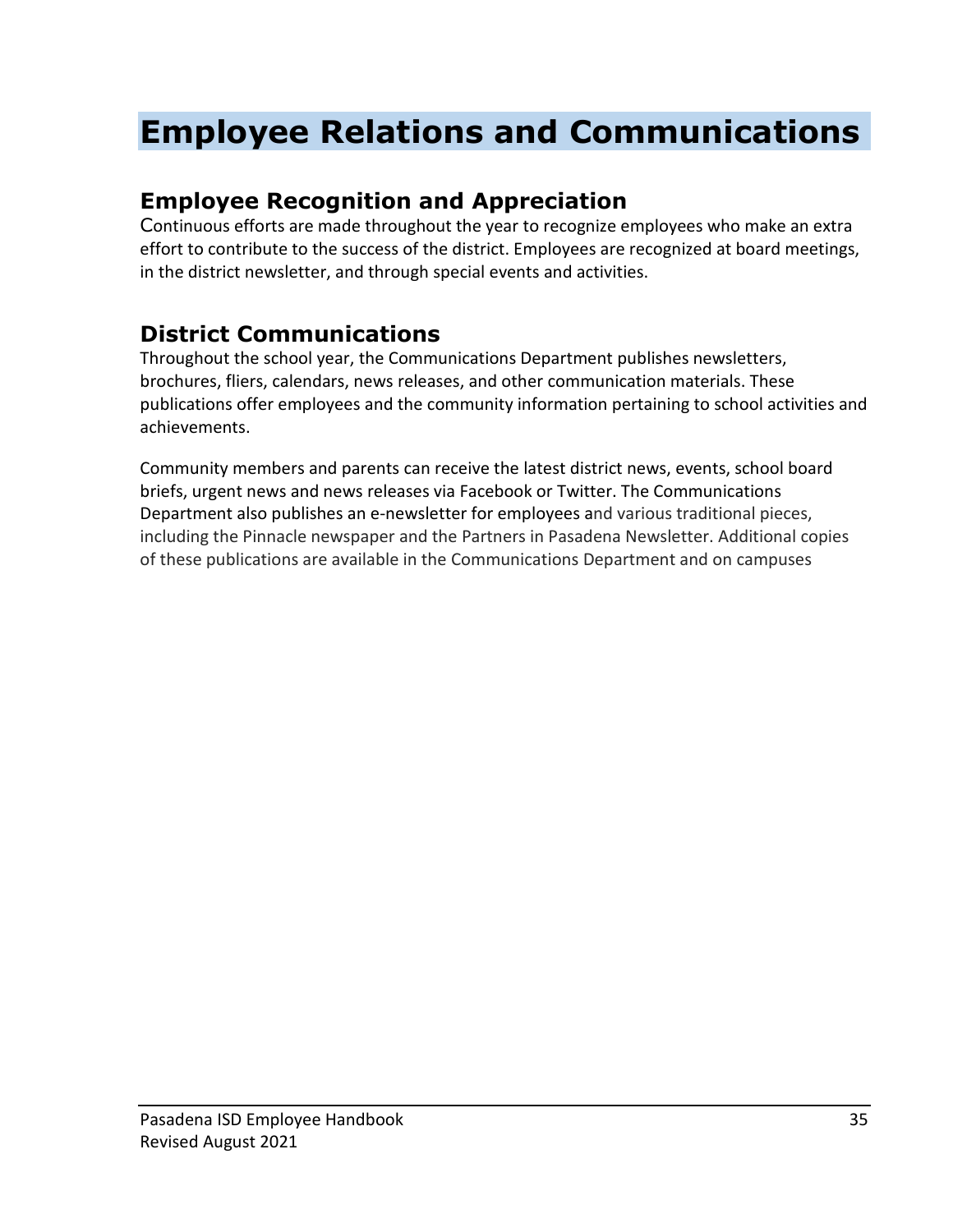# **Complaints and Grievances**

#### *Policy [DGBA](https://pol.tasb.org/Policy/Search/597?filter=dgba)*

In an effort to hear and resolve employee concerns or complaints in a timely manner and at the lowest administrative level possible, the board has adopted an orderly grievance process. Employees are encouraged to discuss their concerns or complaints with their supervisors or an appropriate administrator at any time.

The formal process provides all employees with an opportunity to be heard up to the highest level of management if they are dissatisfied with an administrative response. Once all administrative procedures are exhausted, employees can bring concerns or complaints to the board of trustees. For ease of reference, the district's policy concerning the process of bringing concerns and complaints can be found in Board Policy DGBA (Legal) and (Local) and is on the district [website](https://pol.tasb.org/Policy/Download/597?filename=DGBA(LOCAL).pdf) or at the following web address: [https://pol.tasb.org/Policy/Code/597?filter=DGBA.](https://pol.tasb.org/Policy/Code/597?filter=DGBA)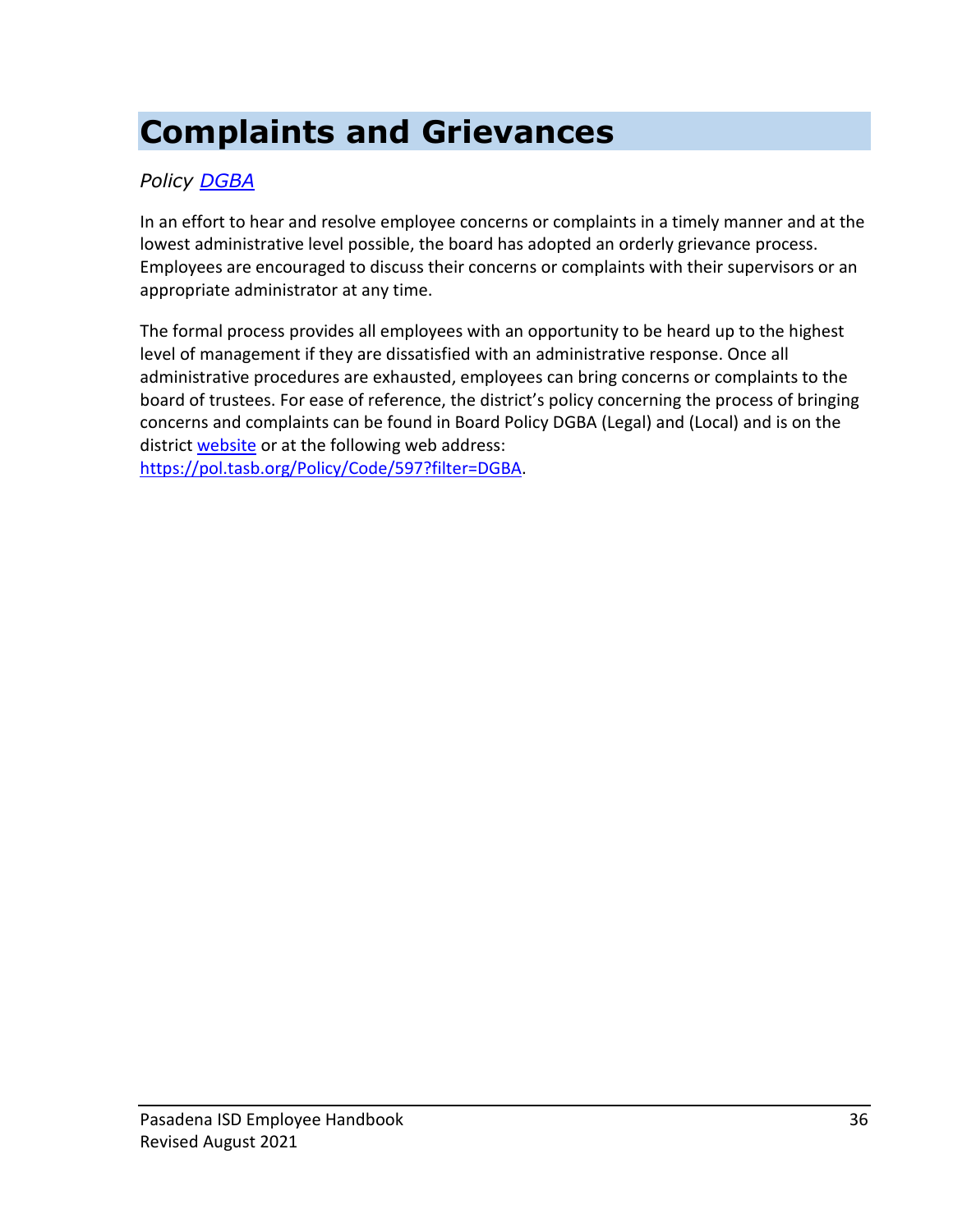# **Employee Conduct and Welfare**

#### **Standards of Conduct**

*Policy [DH](https://pol.tasb.org/Policy/Search/597?filter=dh)*

All employees are expected to work together in a cooperative spirit to serve the best interests of the district and to be courteous to students, one another, and the public. Employees are expected to observe the following standards of conduct:

- Recognize and respect the rights of students, parents, other employees, and members of the community.
- Maintain confidentiality in all matters relating to students and coworkers.
- Report to work according to the assigned schedule.
- Notify their immediate supervisor in advance or as early as possible in the event that they must be absent or late. Unauthorized absences, chronic absenteeism, tardiness, and failure to follow procedures for reporting an absence may be cause for disciplinary action.
- Know and comply with department and district policies and procedures.
- Express concerns, complaints, or criticism through appropriate channels.
- Observe all safety rules and regulations and report injuries or unsafe conditions to a supervisor immediately.
- Use district time, funds, and property for authorized district business and activities only.

All district employees should perform their duties in accordance with state and federal law, district policies and procedures, and ethical standards. Violation of policies, regulations, or guidelines, including intentionally making a false claim, offering false statements, or refusing to cooperate with a district investigation may result in disciplinary action, including termination. Alleged incidents of certain misconduct by educators, including having a criminal record, must be reported to SBEC not later than the seventh day after the superintendent knew of the incident. See the *[Reports to the Texas Education Agency](#page-59-0)* section for additional information.

The *Educators' Code of Ethics*, adopted by the State Board for Educator Certification, which all district employees must adhere to, may be found in Board Polic[y here,](https://pol.tasb.org/Policy/Download/597?filename=DH(XHIBIT).html&title=EMPLOYEE%20STANDARDS%20OF%20CONDUCT&subtitle=) and is reprinted below:

#### *Texas Educators' Code of Ethics*

#### **Purpose and Scope**

The Texas educator shall comply with standard practices and ethical conduct toward students, professional colleagues, school officials, parents, and members of the community and shall safeguard academic freedom. The Texas educator, in maintaining the dignity of the profession, shall respect and obey the law, demonstrate personal integrity, and exemplify honesty and good moral character. The Texas educator, in exemplifying ethical relations with colleagues,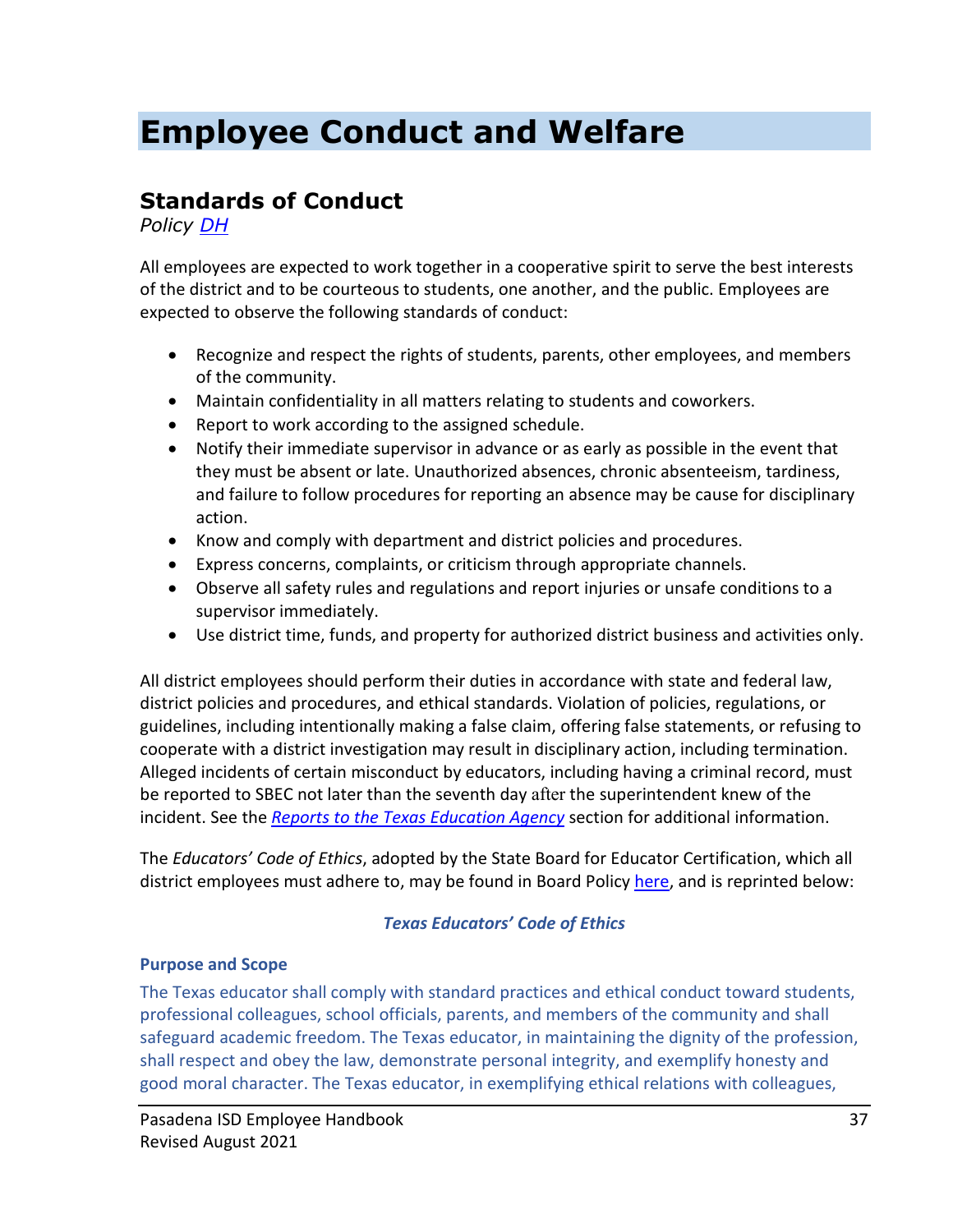shall extend just and equitable treatment to all members of the profession. The Texas educator, in accepting a position of public trust, shall measure success by the progress of each student toward realization of his or her potential as an effective citizen. The Texas educator, in fulfilling responsibilities in the community, shall cooperate with parents and others to improve the public schools of the community. This chapter shall apply to educators and candidates for certification. (19 TAC 247.1(b))

#### **Enforceable Standards**

#### **1. Professional Ethical Conduct, Practices, and Performance**

**Standard 1.1** The educator shall not intentionally, knowingly, or recklessly engage in deceptive practices regarding official policies of the school district, educational institution, educator preparation program, the Texas Education Agency, or the State Board for Educator Certification (SBEC) and its certification process.

**Standard 1.2** The educator shall not intentionally, knowingly, or recklessly misappropriate, divert, or use monies, personnel, property, or equipment committed to his or her charge for personal gain or advantage.

**Standard 1.3** The educator shall not submit fraudulent requests for reimbursement, expenses, or pay.

**Standard 1.4** The educator shall not use institutional or professional privileges for personal or partisan advantage.

**Standard 1.5** The educator shall neither accept nor offer gratuities, gifts, or favors that impair professional judgment or to obtain special advantage. This standard shall not restrict the acceptance of gifts or tokens offered and accepted openly from students, parents of students, or other persons or organizations in recognition or appreciation of service.

**Standard 1.6** The educator shall not falsify records, or direct or coerce others to do so.

**Standard 1.7** The educator shall comply with state regulations, written local school board policies, and other state and federal laws.

**Standard 1.8** The educator shall apply for, accept, offer, or assign a position or a responsibility on the basis of professional qualifications.

**Standard 1.9** The educator shall not make threats of violence against school district employees, school board members, students, or parents of students.

**Standard 1.10** The educator shall be of good moral character and be worthy to instruct or supervise the youth of this state.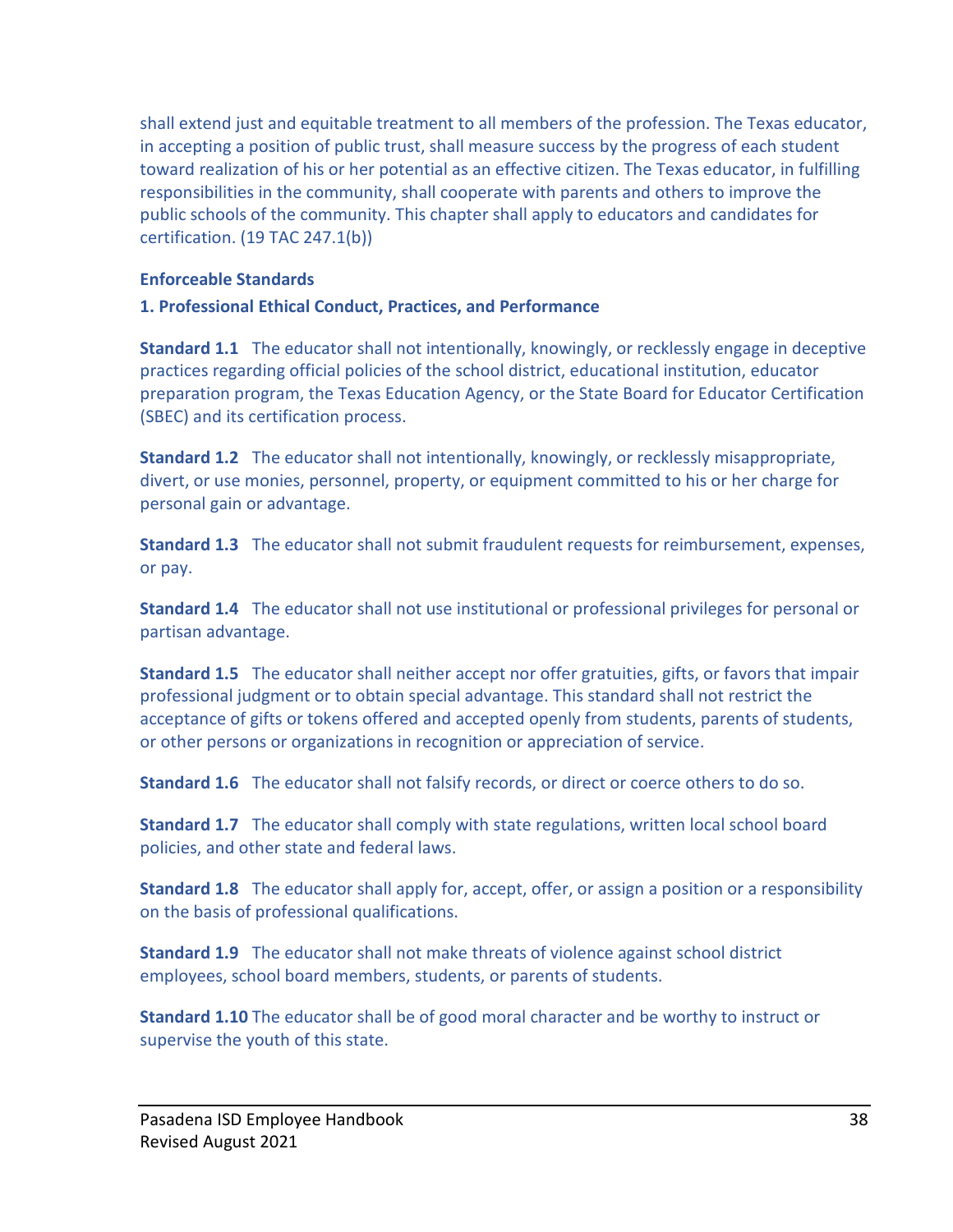**Standard 1.11** The educator shall not intentionally, knowingly, or recklessly misrepresent his or her employment history, criminal history, and/or disciplinary record when applying for subsequent employment.

**Standard 1.12** The educator shall refrain from the illegal use or distribution of controlled substances and/or abuse of prescription drugs and toxic inhalants.

**Standard 1.13** The educator shall not be under the influence of alcohol or consume alcoholic beverages on school property or during school activities when students are present.

#### **2. Ethical Conduct toward Professional Colleagues**

**Standard 2.1** The educator shall not reveal confidential health or personnel information concerning colleagues unless disclosure serves lawful professional purposes or is required by law.

**Standard 2.2** The educator shall not harm others by knowingly making false statements about a colleague or the school system.

**Standard 2.3** The educator shall adhere to written local school board policies and state and federal laws regarding the hiring, evaluation, and dismissal of personnel.

**Standard 2.4** The educator shall not interfere with a colleague's exercise of political, professional, or citizenship rights and responsibilities.

**Standard 2.5** The educator shall not discriminate against or coerce a colleague on the basis of race, color, religion, national origin, age, gender, disability, family status, or sexual orientation.

**Standard 2.6** The educator shall not use coercive means or promise of special treatment in order to influence professional decisions or colleagues.

**Standard 2.7** The educator shall not retaliate against any individual who has filed a complaint with the SBEC or who provides information for a disciplinary investigation or proceeding under this chapter.

#### **3. Ethical Conduct toward Students**

**Standard 3.1** The educator shall not reveal confidential information concerning students unless disclosure serves lawful professional purposes or is required by law.

**Standard 3.2** The educator shall not intentionally, knowingly, or recklessly treat a student or minor in a manner that adversely affects or endangers the learning, physical health, mental health, or safety of the student or minor.

**Standard 3.3** The educator shall not intentionally, knowingly, or recklessly misrepresent facts regarding a student.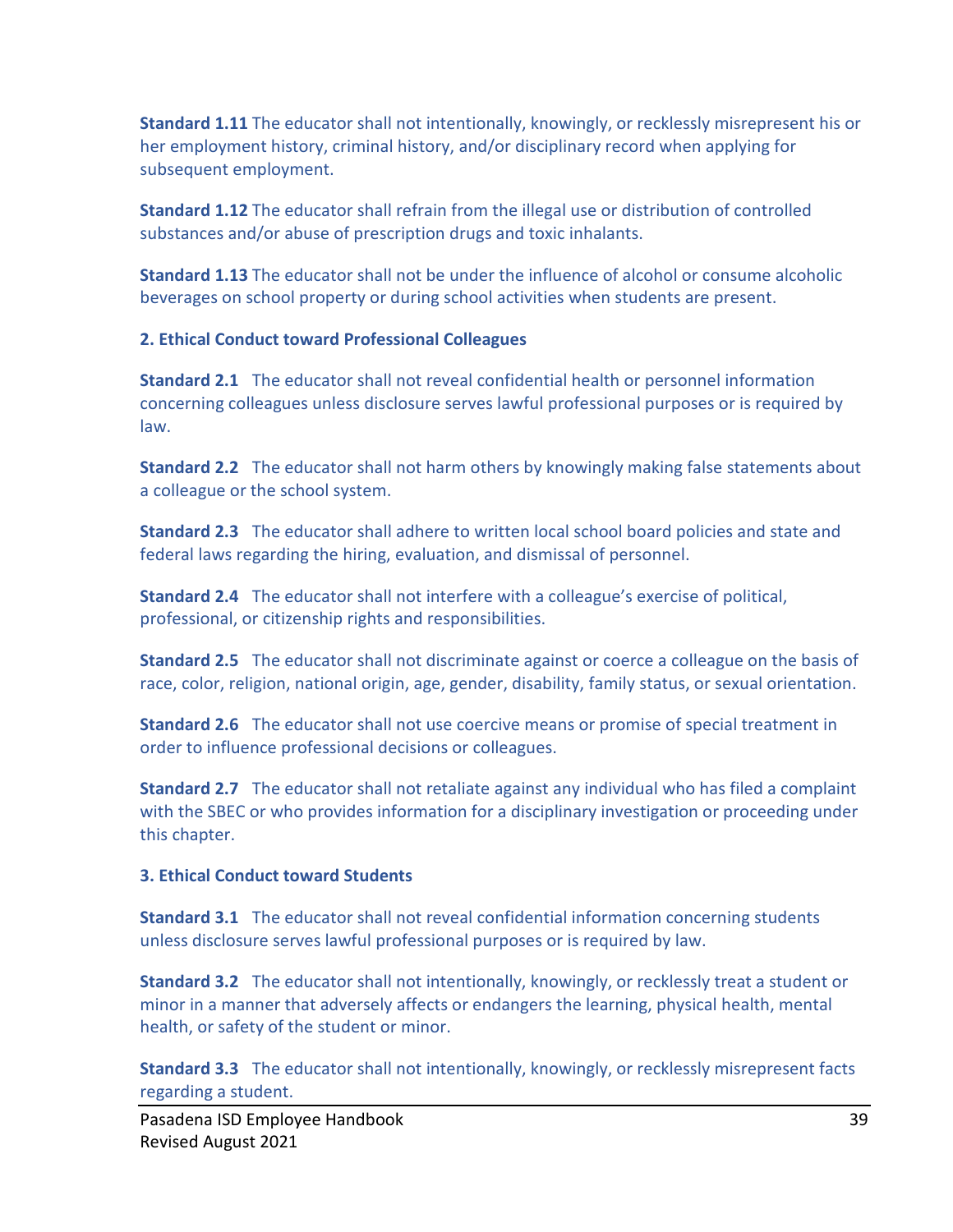**Standard 3.4** The educator shall not exclude a student from participation in a program, deny benefits to a student, or grant an advantage to a student on the basis of race, color, gender, disability, national origin, religion, family status, or sexual orientation.

**Standard 3.5** The educator shall not intentionally, knowingly, or recklessly engage in physical mistreatment, neglect, or abuse of a student or minor.

**Standard 3.6** The educator shall not solicit or engage in sexual conduct or a romantic relationship with a student or minor.

**Standard 3.7** The educator shall not furnish alcohol or illegal/unauthorized drugs to any person under 21 years of age unless the educator is a parent or guardian of that child or knowingly allow any person under 21 years of age unless the educator is a parent or guardian of that child to consume alcohol or illegal/unauthorized drugs in the presence of the educator.

**Standard 3.8** The educator shall maintain appropriate professional educator-student relationships and boundaries based on a reasonably prudent educator standard.

**Standard 3.9** The educator shall refrain from inappropriate communication with a student or minor, including, but not limited to, electronic communication such as cell phone, text messaging, email, instant messaging, blogging, or other social network communication. Factors that may be considered in assessing whether the communication is inappropriate include, but are not limited to:

- (i) the nature, purpose, timing, and amount of the communication;
- (ii) the subject matter of the communication;
- (iii) whether the communication was made openly or the educator attempted to conceal the communication;
- (iv) whether the communication could be reasonably interpreted as soliciting sexual contact or a romantic relationship;
- (v) whether the communication was sexually explicit; and
- (vi) whether the communication involved discussion(s) of the physical or sexual attractiveness or the sexual history, activities, preferences, or fantasies of either the educator or the student.

# **Discrimination, Harassment, and Retaliation**

*Policies [DH,](https://pol.tasb.org/Policy/Search/597?filter=dh) [DIA](https://pol.tasb.org/Policy/Search/597?filter=dia)*

Employees shall not engage in prohibited harassment, including sexual harassment, of other employees, unpaid interns, student teachers, or students. While acting in the course of their employment, employees shall not engage in prohibited harassment of other persons including board members, vendors, contractors, volunteers, or parents. A substantiated charge of harassment will result in disciplinary action.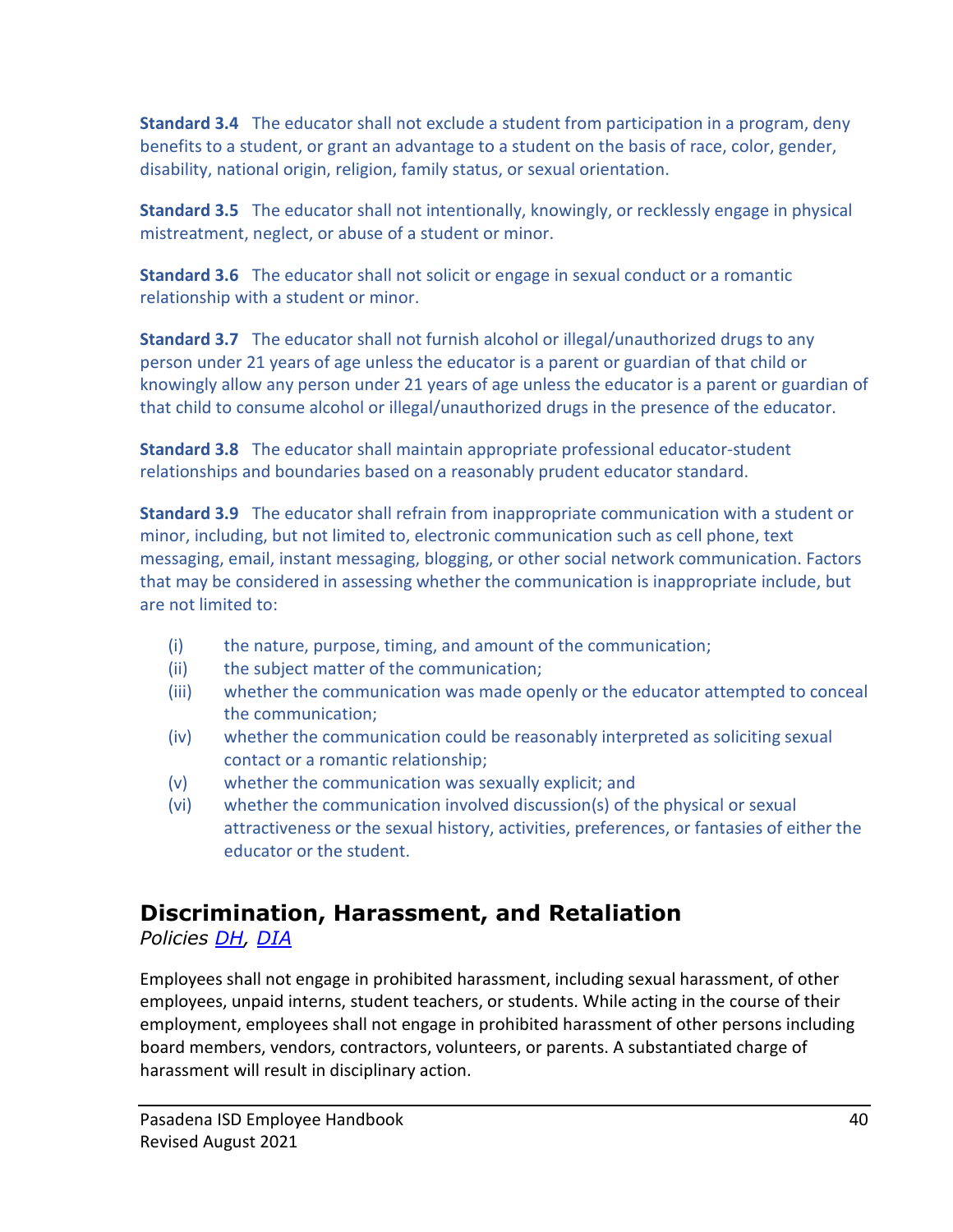Individuals who believe they have been discriminated or retaliated against or harassed are encouraged to promptly report such incidents to the campus principal, supervisor, or appropriate district official. If the campus principal, supervisor, or district official is the subject of a complaint, the complaint should be made directly to the superintendent. A complaint against the superintendent may be made directly to the board.

Any district employee who believes that he or she has experienced prohibited conduct based on sex, including sexual harassment, or believes that another employee has experienced such prohibited conduct, should immediately report the alleged acts. The employee may report the alleged acts to his or her supervisor, the campus principal, the Title IX coordinator, or the superintendent. The district's Title IX coordinator's name and contact information is listed in the Equal Employment Opportunity section of this handbook.

The district's policy that includes definitions and procedures for reporting and investigating discrimination, harassment, and retaliation can be found on the district [website](https://pol.tasb.org/Policy/Download/597?filename=DIA(LOCAL).pdf) or at the following web addresses:<https://pol.tasb.org/Policy/Code/597?filter=DH> and [https://pol.tasb.org/Policy/Code/597?filter=DIA.](https://pol.tasb.org/Policy/Code/597?filter=DIA)

#### **Harassment of Students**

*Policies [DH,](https://pol.tasb.org/Policy/Search/597?filter=dh) [DHB,](https://pol.tasb.org/Policy/Search/597?filter=dhb) [FFG,](https://pol.tasb.org/Policy/Search/597?filter=ffg) [FFH,](https://pol.tasb.org/Policy/Search/597?filter=ffh) [FFI](https://pol.tasb.org/Policy/Search/597?filter=ffi)*

Sexual and other harassment of students by employees are forms of discrimination and are prohibited by law. Romantic or inappropriate social relationships between students and district employees are prohibited.

Employees who suspect a student may have experienced prohibited harassment are obligated to report their concerns to the campus principal or other appropriate district official. Any district employee who suspects or receives direct or indirect notice that a student or group of students has or may have experienced prohibited conduct based on sex, including sexual harassment, of a student shall immediately notify the district's Title IX coordinator, the ADA/Section 504 coordinator, or superintendent and take any other steps required by district policy. Pursuant to Title IX of the of the Education Amendments of 1972 and the applicable federal regulations implementing the statute, sexual harassment of a student is conduct on the basis of sex that is one or more of the following:

- 1. Quid pro quo harassment by a district employee;
- 2. Hostile environment; and/or
- 3. A type of sexual violence defined by federal law.

**Quid pro quo sexual harassment of a student** occurs when an employee makes an aid, service, or benefit of the district conditional on a student's participation in unwelcome sexual conduct. Under this Title IX definition of quid pro quo sexual harassment, the unwelcomeness and severity of an employee's conduct toward a student is presumed.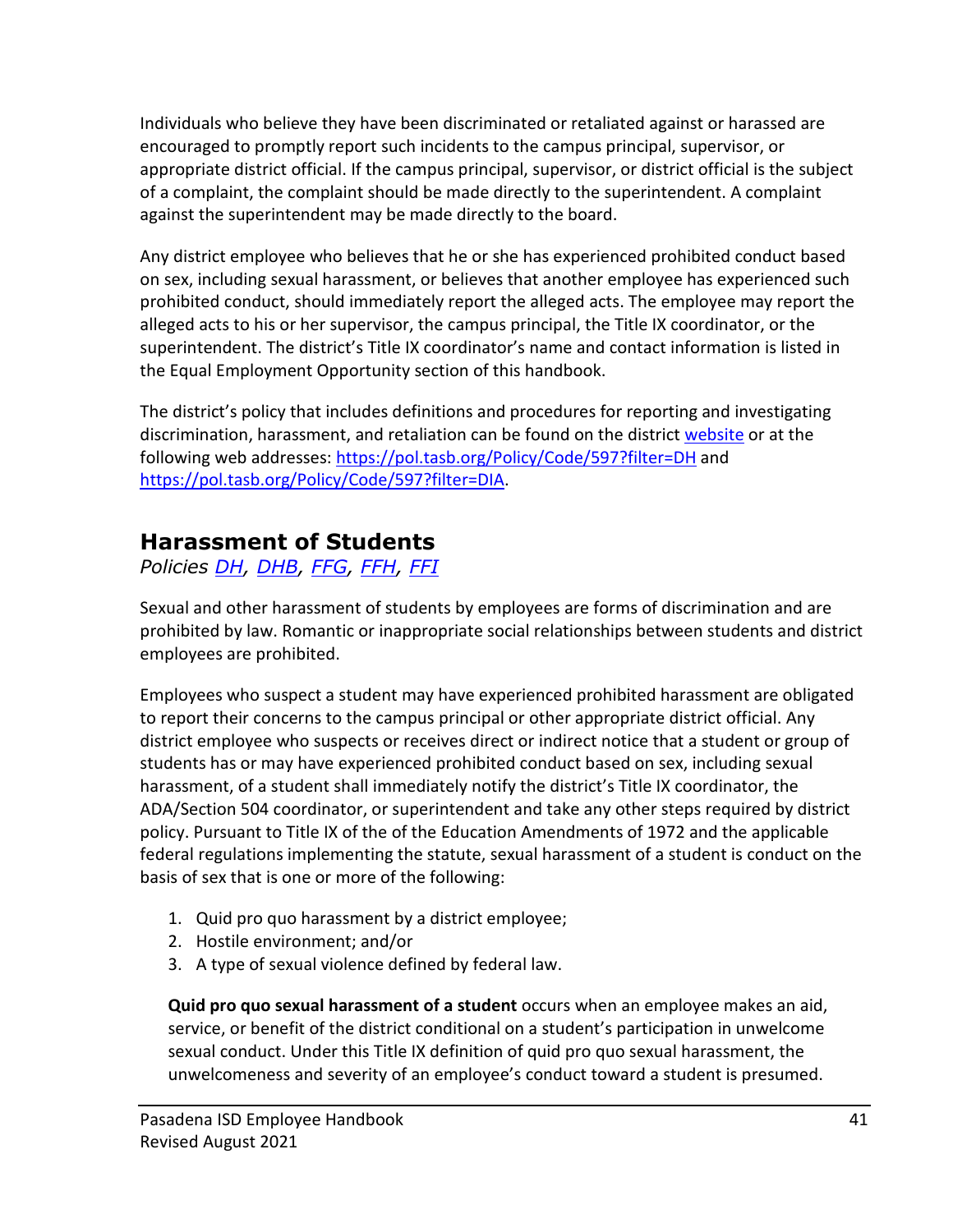**Hostile environment sexual harassment of a student** occurs when a student experiences any unwelcome conduct on the basis of sex that is so severe, pervasive, and objectively offensive that it effectively denies a person equal access to the school's education program or activity.

**Sexual violence defined by federal law** includes any instance of sexual assault (as defined in the Clery Act, dating violence, domestic violence, or stalking as defined in the Violence Against Women Act (VAWA). Under this Title IX definition sexual harassment, unwelcomeness and severity is presumed.

All allegations of prohibited harassment of a student by an employee or adult will be reported to the student's parents and promptly investigated. An employee who knows of or suspects child abuse must also report his or her knowledge or suspicion to the appropriate authorities, as required by law. See the *[Reporting Suspected Child Abuse](#page-42-0)* section and the *[Bullying](#page-63-0)* section for additional information.

The district's policy that includes definitions and procedures for reporting and investigating harassment of students available on the district website or at the following web address: [https://pol.tasb.org/Policy/Code/597?filter=FFH.](https://pol.tasb.org/Policy/Code/597?filter=FFH)

## <span id="page-42-0"></span>**Reporting Suspected Child Abuse**

*Policies [DG,](https://pol.tasb.org/Policy/Search/597?filter=dg) [GRA](https://pol.tasb.org/Policy/Search/597?filter=gra)*

All employees are required by state law to report any suspected child abuse or neglect, as defined by Texas Family Code §261.001, to a law enforcement agency, Child Protective Services (CPS), or appropriate state agency (e.g., state agency operating, licensing, certifying, or registering the facility) within 48 hours of the event that led to the suspicion. Alleged abuse or neglect involving a person responsible for the care, custody, or welfare of the child (including a teacher) must be reported to CPS.

Employees are also required to make a report if they have cause to believe that an adult was a victim of abuse or neglect as a child and they determine in good faith that the disclosure of the information is necessary to protect the health and safety of another child, elderly person, or person with a disability.

Reports to Child Protective Services can be made online at <https://www.txabusehotline.org/Login/Default.aspx> or to the Texas Abuse Hotline (800-252-5400). State law specifies that an employee may not delegate to or rely on another person or administrator to make the report.

Under state law, any person reporting or assisting in the investigation of reported child abuse or neglect is immune from liability unless the report is made in bad faith or with malicious intent. In addition, the district is prohibited from taking an adverse employment action against a certified or licensed professional who, in good faith, reports child abuse or neglect or who participates in an investigation regarding an allegation of child abuse or neglect.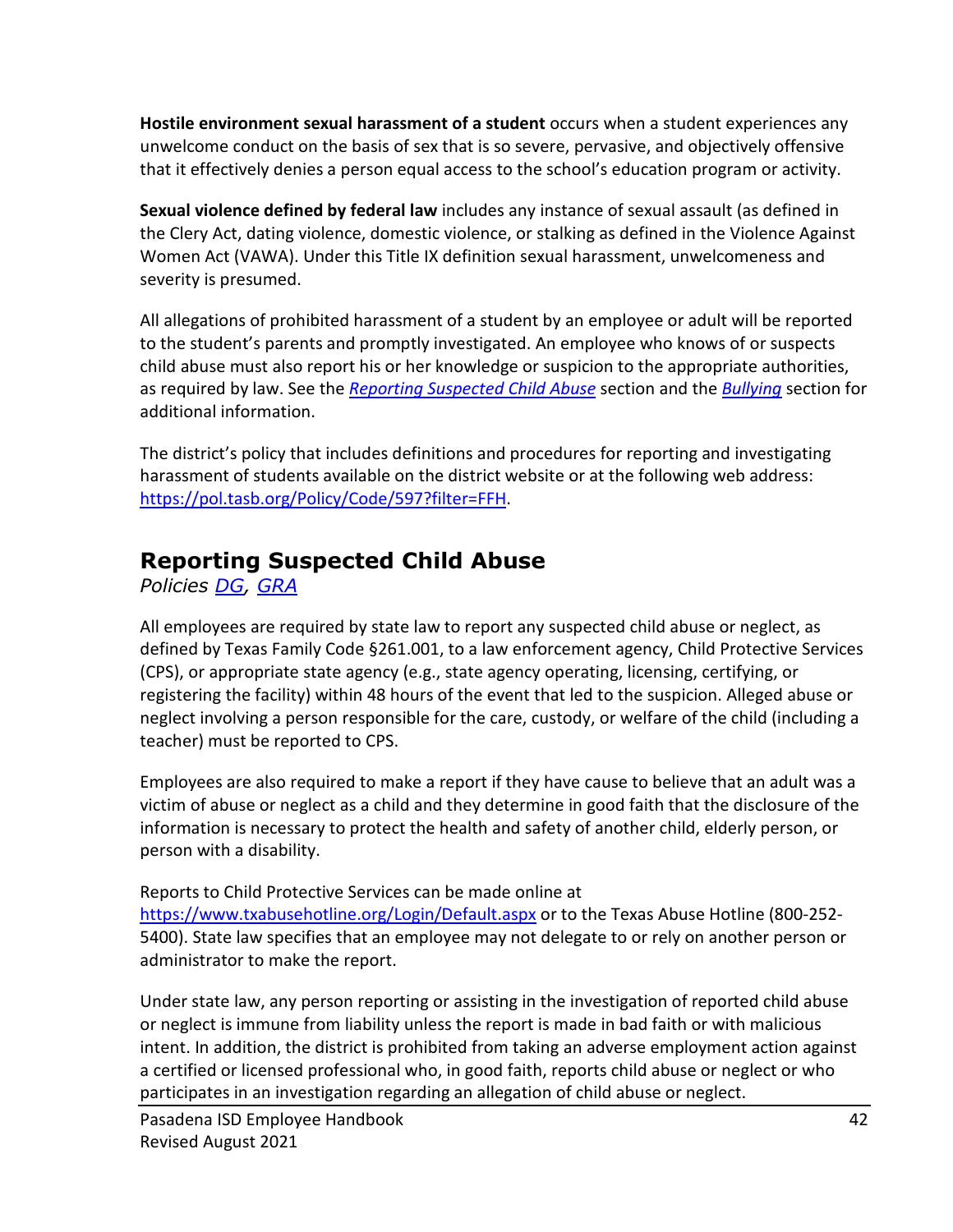An employee's failure to make the required report may result in prosecution as a Class A misdemeanor. The offense of failure to report by a professional may be a state jail felony if it is shown the individual intended to conceal the abuse or neglect. In addition, a certified employee's failure to report may result in disciplinary procedures by SBEC for a violation of the Texas Educators' Code of Ethics.

Employees who suspect that a student has been or may be abused or neglected should also report their concerns to the campus principal. This includes students with disabilities who are no longer minors. Employees are not required to report their concern to the principal before making a report to the appropriate agency.

Reporting the concern to the principal does not relieve the employee of the requirement to report it to the appropriate state agency. In addition, employees must cooperate with investigators of child abuse and neglect. Interference with a child abuse investigation by denying an interviewer's request to interview a student at school or requiring the presence of a parent or school administrator against the desires of the duly authorized investigator is prohibited.

# **Sexual Abuse and Maltreatment of Children**

*Policy [FFH](https://pol.tasb.org/Policy/Code/597?filter=FFH)*

The district has established a plan for addressing sexual abuse and other maltreatment of children, which may be accessed at [FFH \(Local\).](https://pol.tasb.org/Policy/Code/597?filter=FFH) As an employee, it is important for you to be aware of warning signs that could indicate a child may have been or is being sexually abused or maltreated. Sexual abuse in the Texas Family Code is defined as any sexual conduct harmful to a child's mental, emotional, or physical welfare as well as a failure to make a reasonable effort to prevent sexual conduct with a child. Maltreatment is defined as abuse or neglect. Anyone who suspects that a child has been or may be abused or neglected has a legal responsibility under state law for reporting the suspected abuse or neglect following the procedures described above in *Reporting Suspected Child Abuse*.

# **Reporting Crime**

*Policy [DG](https://pol.tasb.org/Policy/Search/597?filter=dg)*

The Texas Whistleblower Act protects district employees who make good faith reports of violations of law by the district to an appropriate law enforcement authority. The district is prohibited from suspending, terminating the employment of, or taking other adverse personnel action against, an employee who makes a report under the Act. State law also provides employees with the right to report a crime witnessed at the school to any peace officer with authority to investigate the crime.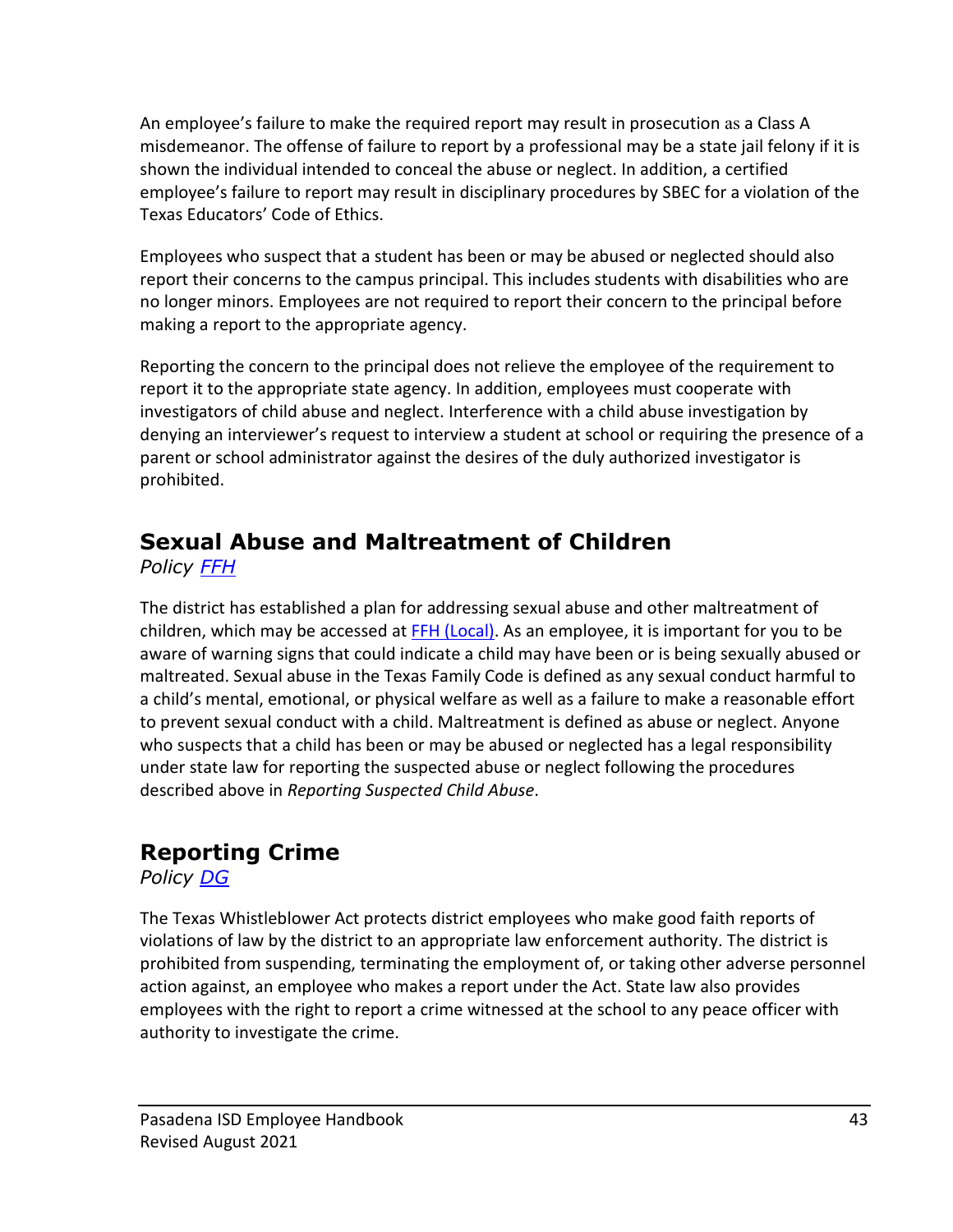#### **Scope and Sequence**

*Policy [DG](https://pol.tasb.org/Policy/Search/597?filter=dg)*

If a teacher determines that students need more or less time in a specific area to demonstrate proficiency in the Texas Essential Knowledge and Skills (TEKS) for that subject and grade level, the district will not penalize the teacher for not following the district's scope and sequence.

The district may take appropriate action if a teacher does not follow the district's scope and sequence based on documented evidence of a deficiency in classroom instruction. This documentation can be obtained through observation or substantiated and documented thirdparty information.

# **Technology Resources**

*Policy [CQ](https://pol.tasb.org/Policy/Search/597?filter=cq)*

The district's technology resources, including its networks, computer systems, email accounts, devices connected to its networks, and all district-owned devices used on or off school property, are primarily for administrative and instructional purposes. Limited personal use is permitted if the use:

- Imposes no tangible cost to the district.
- Does not unduly burden the district's technology resources.
- Has no adverse effect on job performance or on a student's academic performance.

Electronic mail transmissions and other use of the technology resources are not confidential and can be monitored at any time to ensure appropriate use.

Employees are required to abide by the provisions of the district's acceptable use agreement and administrative procedures. Failure to do so can result in suspension of access or termination of privileges and may lead to disciplinary and legal action. Employees with questions about computer use and data management should contact their supervisor, or campus technology liaison.

#### **Personal Use of Electronic Communications**

*Policy [CQ,](https://pol.tasb.org/Policy/Search/597?filter=cq) [DH](https://pol.tasb.org/Policy/Search/597?filter=dh)*

Electronic communications include all forms of social media, such as text messaging, instant messaging, electronic mail (email), web logs (blogs), wikis, electronic forums (chat rooms), video-sharing websites (e.g., YouTube), editorial comments posted on the Internet, and social network sites (e.g., Facebook, Twitter, LinkedIn, Instagram). Electronic communications also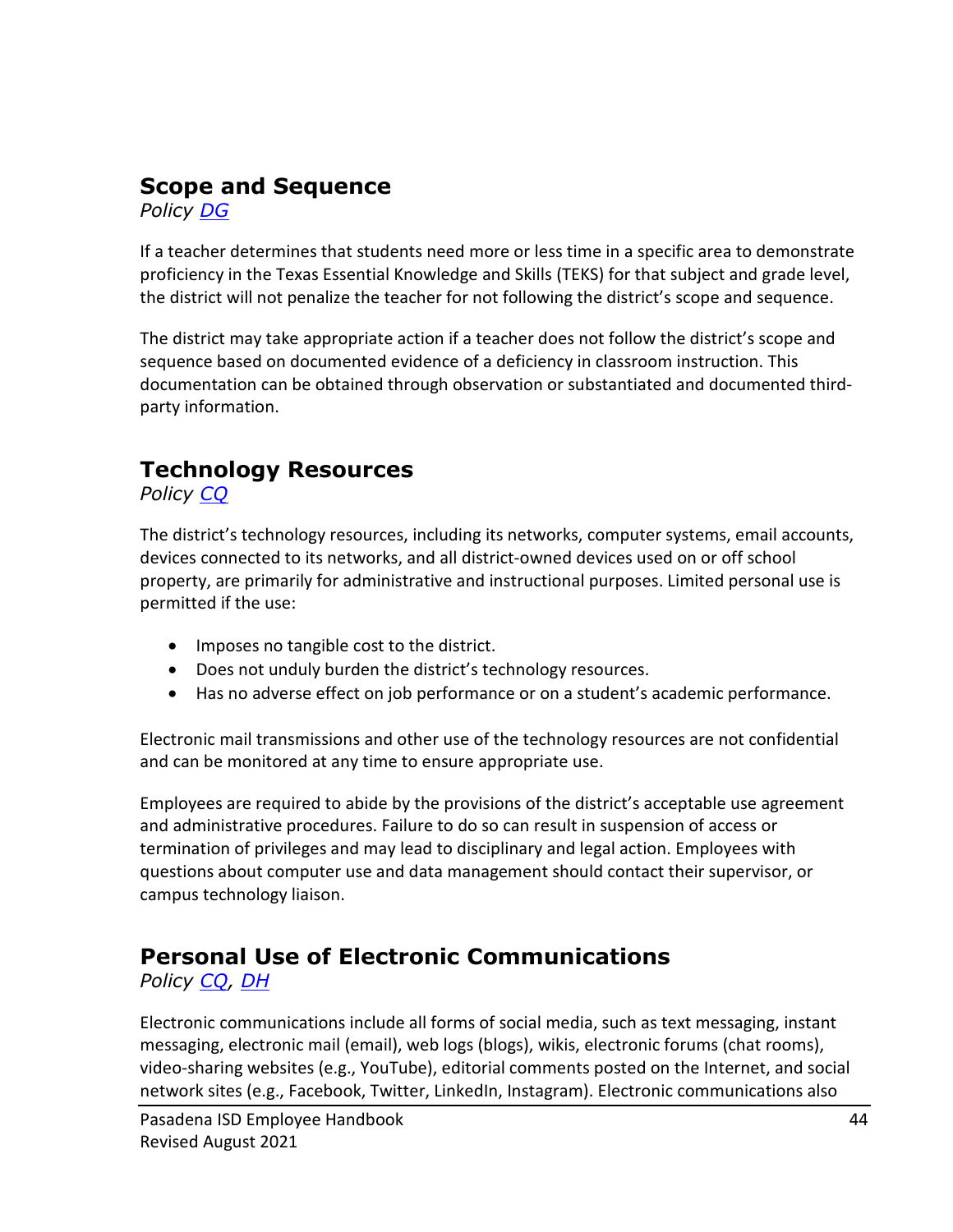include all forms of telecommunication such as landlines, cell phones, and web-based applications.

As role models for the district's students, employees are responsible for their public conduct even when they are not acting as district employees. Employees will be held to the same professional standards in their public use of electronic communications as they are for any other public conduct. If an employee's use of electronic communications interferes with the employee's ability to effectively perform his or her job duties, the employee is subject to disciplinary action, up to and including termination of employment. If an employee wishes to use a social network site or similar media for personal purposes, the employee is responsible for the content on the employee's page, including content added by the employee, the employee's friends, or members of the public who can access the employee's page, and for web links on the employee's page. The employee is also responsible for maintaining privacy settings appropriate to the content.

An employee who uses electronic communications for personal purposes shall observe the following:

- The employee may not set up or update the employee's personal social network page(s) using the district's computers, network, or equipment.
- The employee shall limit use of personal electronic communication devices to send or receive calls, text messages, pictures, and videos to breaks, meal times, and before and after scheduled work hours, unless there is an emergency or the use is authorized by a supervisor to conduct district business.
- The employee shall not use the district's logo or other copyrighted material of the district without express written consent.
- An employee may not share or post, in any format, information, videos, or pictures obtained while on duty or on district business unless the employee first obtains written approval from the employee's immediate supervisor. Employees should be cognizant that they have access to information and images that, if transmitted to the public, could violate privacy concerns.
- The employee continues to be subject to applicable state and federal laws, local policies, administrative regulations, and the Texas Educators' Code of Ethics, even when communicating regarding personal and private matters, regardless of whether the employee is using private or public equipment, on or off campus. These restrictions include:
	- o Confidentiality of student records. [See Policy [FL\]](https://pol.tasb.org/Policy/Search/597?filter=fl)
	- $\circ$  Confidentiality of health or personnel information concerning colleagues, unless disclosure serves lawful professional purposes or is required by law. [See DH [\(EXHIBIT\)\]](https://pol.tasb.org/Policy/Search/597?filter=dh)
	- o Confidentiality of district records, including educator evaluations and private email addresses. [See Policy [GBA\]](https://pol.tasb.org/Policy/Search/597?filter=gba)
	- o Copyright law [See Policy [CY\]](https://pol.tasb.org/Policy/Search/597?filter=cy)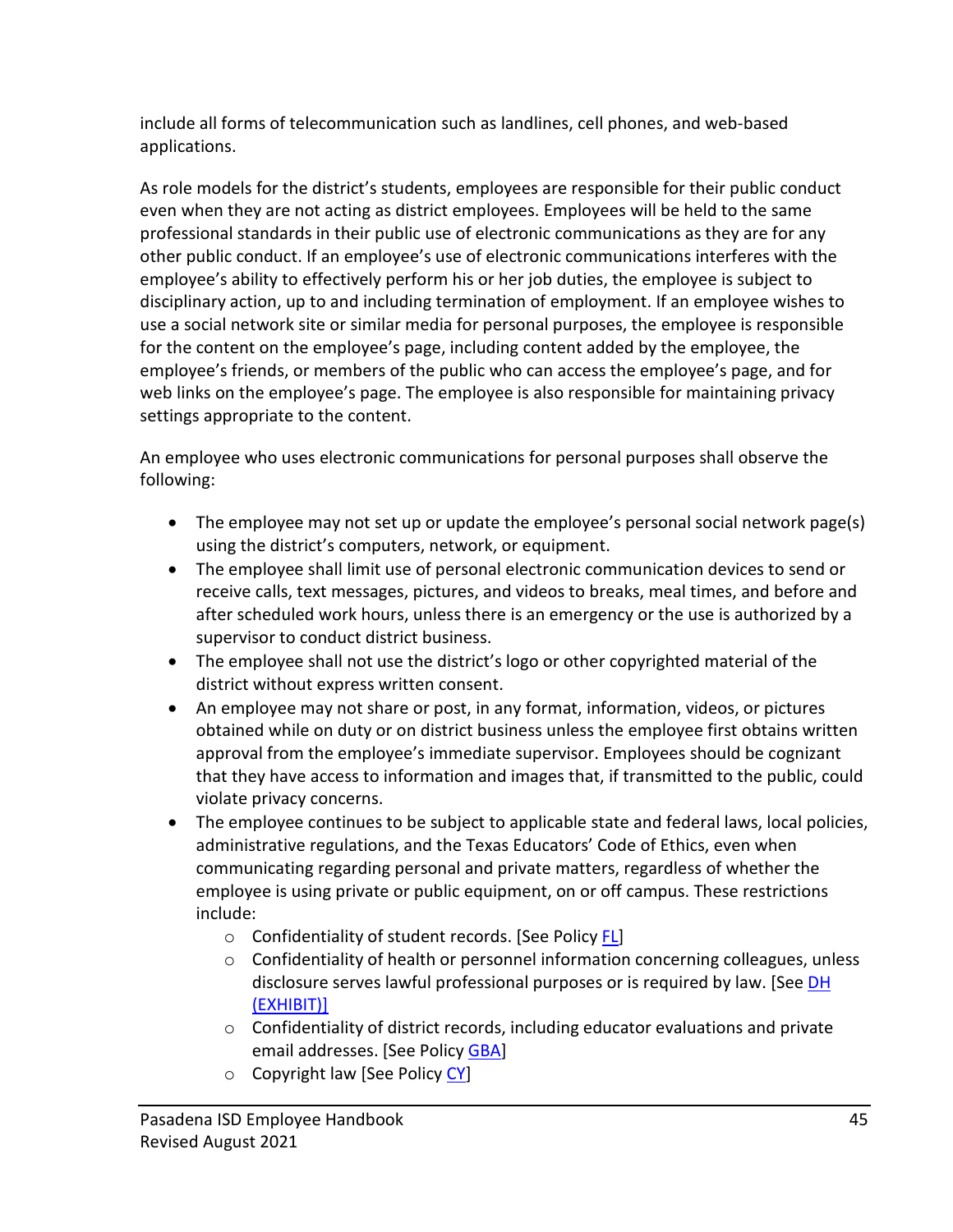$\circ$  Prohibition against harming others by knowingly making false statements about a colleague or the school system. [See [DH \(EXHIBIT\)](https://pol.tasb.org/Policy/Search/597?filter=dh)]

See *Electronic Communications between Employees, Students, and Parents,* below, for regulations on employee communication with students through electronic media.

# **Electronic Communications between Employees, Students, and Parents**

*Policy [DH](https://pol.tasb.org/Policy/Search/597?filter=dh)*

A certified or licensed employee, or any other employee designated in writing by the superintendent or a campus principal, may use electronic communications with students who are currently enrolled in the district. The employee must comply with the provisions outlined below. Electronic communications between all other employees and students who are enrolled in the district are prohibited. Employees are not required to provide students with their personal phone number or email address.

An employee is not subject to the provisions regarding electronic communications with a student to the extent the employee has a social or family relationship with a student. For example, an employee may have a relationship with a niece or nephew, a student who is the child of an adult friend, a student who is a friend of the employee's child, or a member or participant in the same civic, social, recreational, or religious organization. An employee who claims an exception based on a social relationship shall provide written consent from the student's parent. The written consent shall include an acknowledgement by the parent that:

- The employee has provided the parent with a copy of this protocol
- The employee and the student have a social relationship outside of school;
- The parent understands that the employee's communications with the student are excepted from district regulation; and
- The parent is solely responsible for monitoring electronic communications between the employee and the student.

The following definitions apply for the use of electronic media with students:

- *Electronic communications* means any communication facilitated by the use of any electronic device, including a telephone, cellular telephone, computer, computer network, personal data assistant, or pager. The term includes email, text messages, instant messages, and any communication made through an Internet website, including a social media website or a social networking website.
- *Communicate* means to convey information and includes a one-way communication as well as a dialogue between two or more people. A public communication by an employee that is not targeted at students (e.g., a posting on the employee's personal social network page or a blog) is not a *communication*: however, the employee may be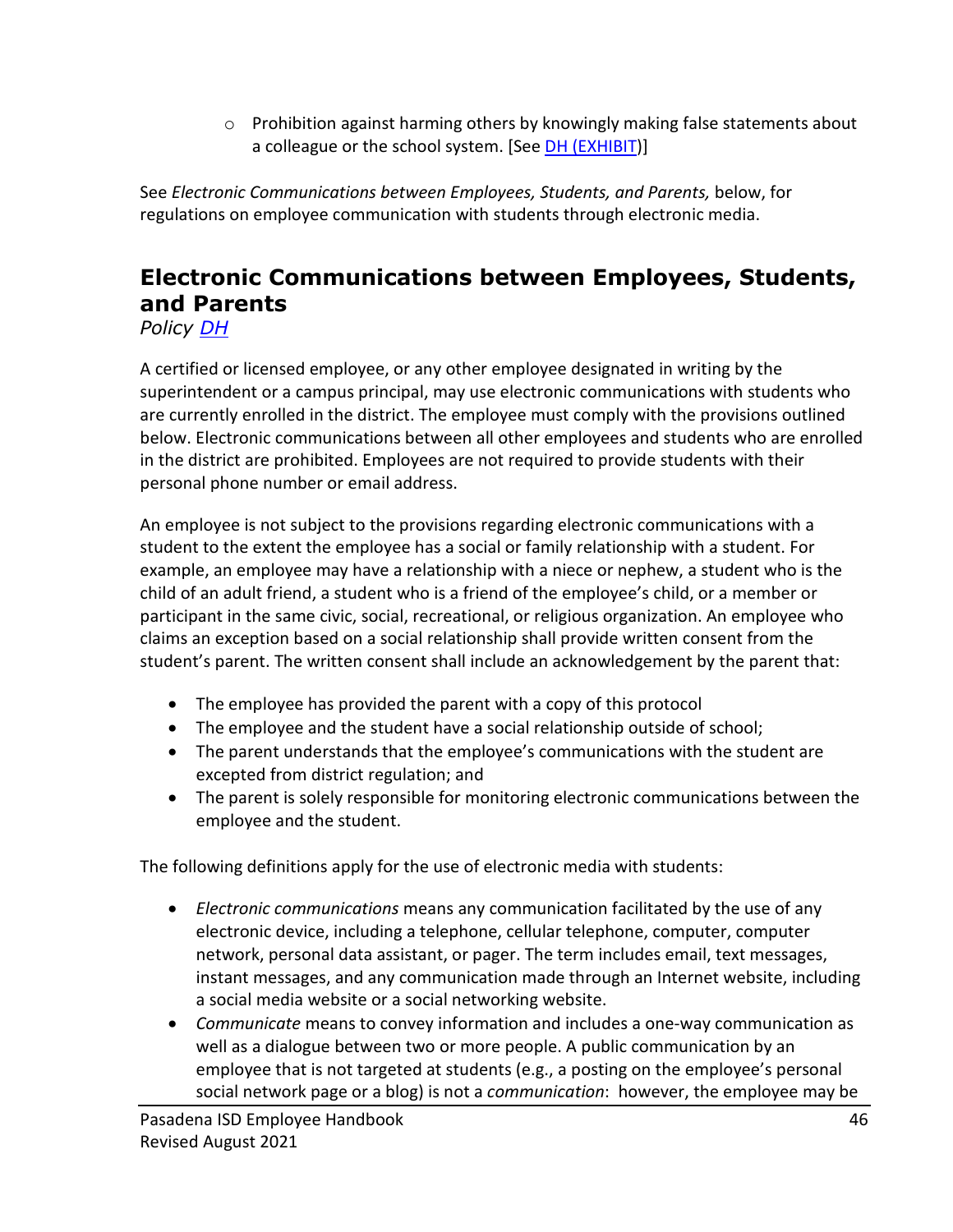subject to district regulations on personal electronic communications. See *Personal Use of Electronic Media*, above. Unsolicited contact from a student through electronic means is not a *communication*.

• *Certified or licensed employee* means a person employed in a position requiring SBEC certification or a professional license, and whose job duties may require the employee to communicate electronically with students. The term includes classroom teachers, counselors, principals, librarians, paraprofessionals, nurses, educational diagnosticians, licensed therapists, and athletic trainers.

An employee who communicates electronically with students shall observe the following:

- A certified employee, licensed employee, or any other employee designated in writing by the Superintendent or a campus principal may use electronic communication, as this term is defined by law, with currently enrolled students only about matters within the scope of the employee's professional responsibilities.
- All staff are encouraged to limit their electronic communication to District-approved platforms and/or programs. For additional information related to approved platforms/programs, employees should contact their supervisor.
- A teacher, trainer, or other employee who has an extracurricular duty may use text messaging to communicate with students who participate in the extracurricular activity over which the employee has responsibility. An employee who communicates with a student using text messaging shall comply with the following protocol:
	- o The employee shall include at least one of the student's parents or guardians as a recipient on each text message to the student so that the student and parent receive the same message; or
	- o The employee shall include his or her colleague, and/or immediate supervisor as a recipient on each text message to the student so that the student and at least one other Pasadena ISD employee receive the same message.
- Employees shall limit communications to matters within the scope of the employee's professional responsibilities (e.g., for classroom teachers, matters relating to class work, homework, and tests; for an employee with an extracurricular duty, matters relating to the extracurricular activity).
- The employee is prohibited from knowingly communicating with currently enrolled students through a personal social network page or personal electronic communication platform, application, or account. The employee must enable administration and parents to access the employee's professional page.
- Employees shall make attempts to limit electronic communication with any student between the hours designated by their campus administration and/or supervisor. An employee may, however, make public posts to a social network site, blog, or similar application at any time.
- The employee does not have a right to privacy with respect to communications with students and parents.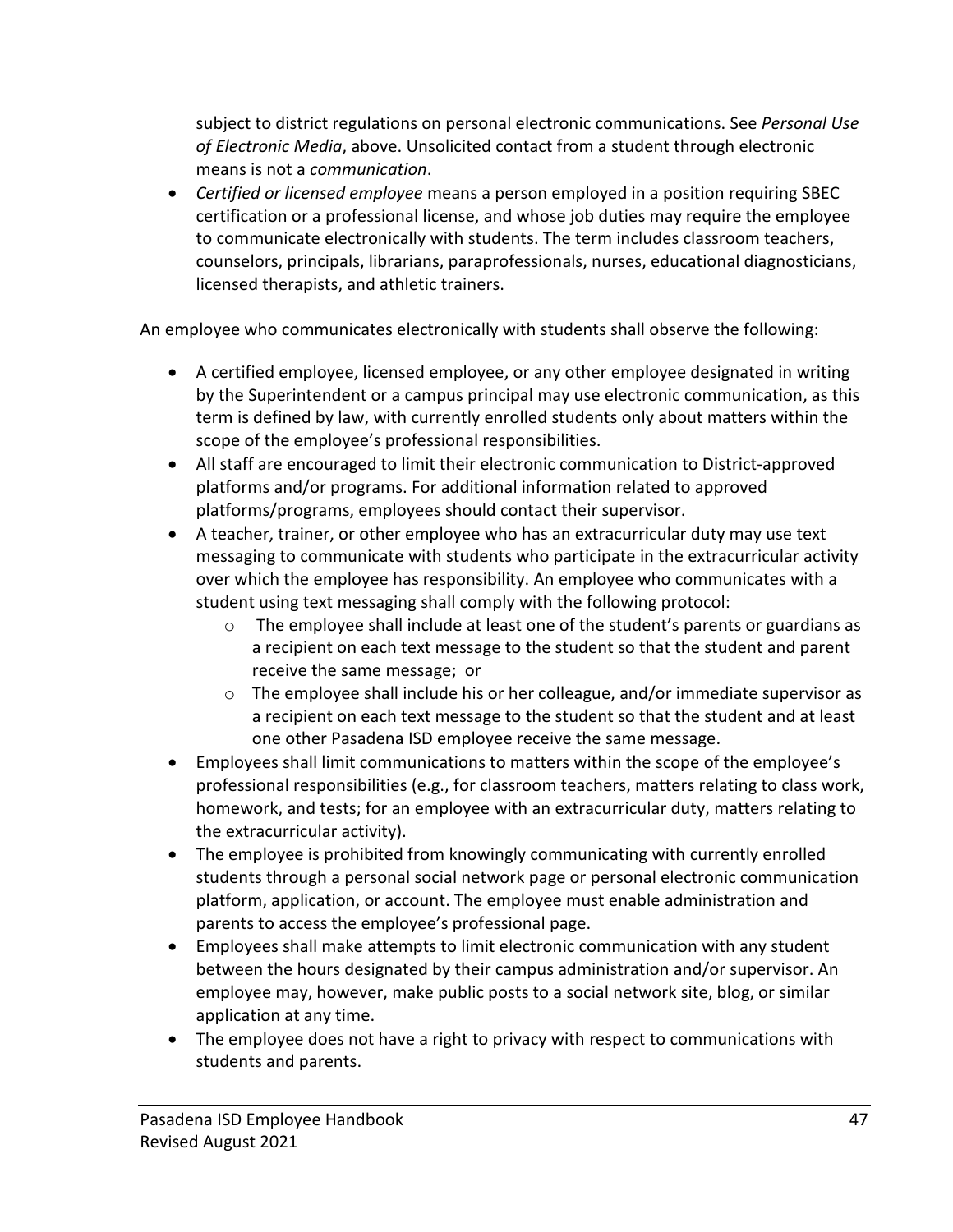- The employee continues to be subject to applicable state and federal laws, local policies, administrative regulations, and the Texas Educators' Code of Ethics including:
	- o Compliance with the Public Information Act and the Family Educational Rights and Privacy Act (FERPA), including retention and confidentiality of student records. [See Policies [CPC](https://pol.tasb.org/Policy/Search/597?filter=cpc) and [FL\]](https://pol.tasb.org/Policy/Search/597?filter=fl)
	- o Copyright law [Policy [CY\]](https://pol.tasb.org/Policy/Search/597?filter=cy)
	- $\circ$  Prohibitions against soliciting or engaging in sexual conduct or a romantic relationship with a student. [See Policy [DH\]](https://pol.tasb.org/Policy/Search/597?filter=dh)
- Upon request from administration, an employee will provide the phone number(s), social network site(s), or other information regarding the method(s) of electronic media the employee uses to communicate with one or more currently-enrolled students.
- Upon written request from a parent or student, the employee shall discontinue communicating with the student through email, text messaging, instant messaging, or any other form of one-to-one communication.
- Nothing herein prohibits employees from communicating with family members who are also currently enrolled students by any electronic means, so long as the communication does not constitute prohibited harassment or abuse of a District student or minor; adversely affects the student's learning, mental health, or safety; include threats of violence against the student; reveal confidential information about the student; or constitute inappropriate communication with a student as described in the Texas Educator's Code of Ethics.
- Nothing herein prohibits employees from communicating with currently enrolled students by any electronic means if the employee has an established, and appropriate, social relationship with the student, so long as the communication does not constitute prohibited harassment or abuse of a District student or minor; adversely affects the student's learning, mental health, or safety; include threats of violence against the student; reveal confidential information about the student; or constitute inappropriate communication with a student as described in the Texas Educator's Code of Ethics. Employees shall disclose social relationships with currently enrolled students to their immediate supervisor if and/or when those relationships result in the employee's electronic communication with a currently enrolled student.
- An employee may request an exception from one or more of the limitations above by submitting a written request to his or her immediate supervisor.
- All staff are required to use school email accounts for all electronic communications with parents. Communication about school issues through personal email accounts or text messages are not allowed as they cannot be preserved in accordance with the district's record retention policy.
- An employee shall notify his or supervisor in writing within one business day if a student engages in an improper electronic communication with the employee. The employee should describe the form and content of the electronic communication.
- An employee shall not be required to disclose his or her personal email address or personal phone number to a student.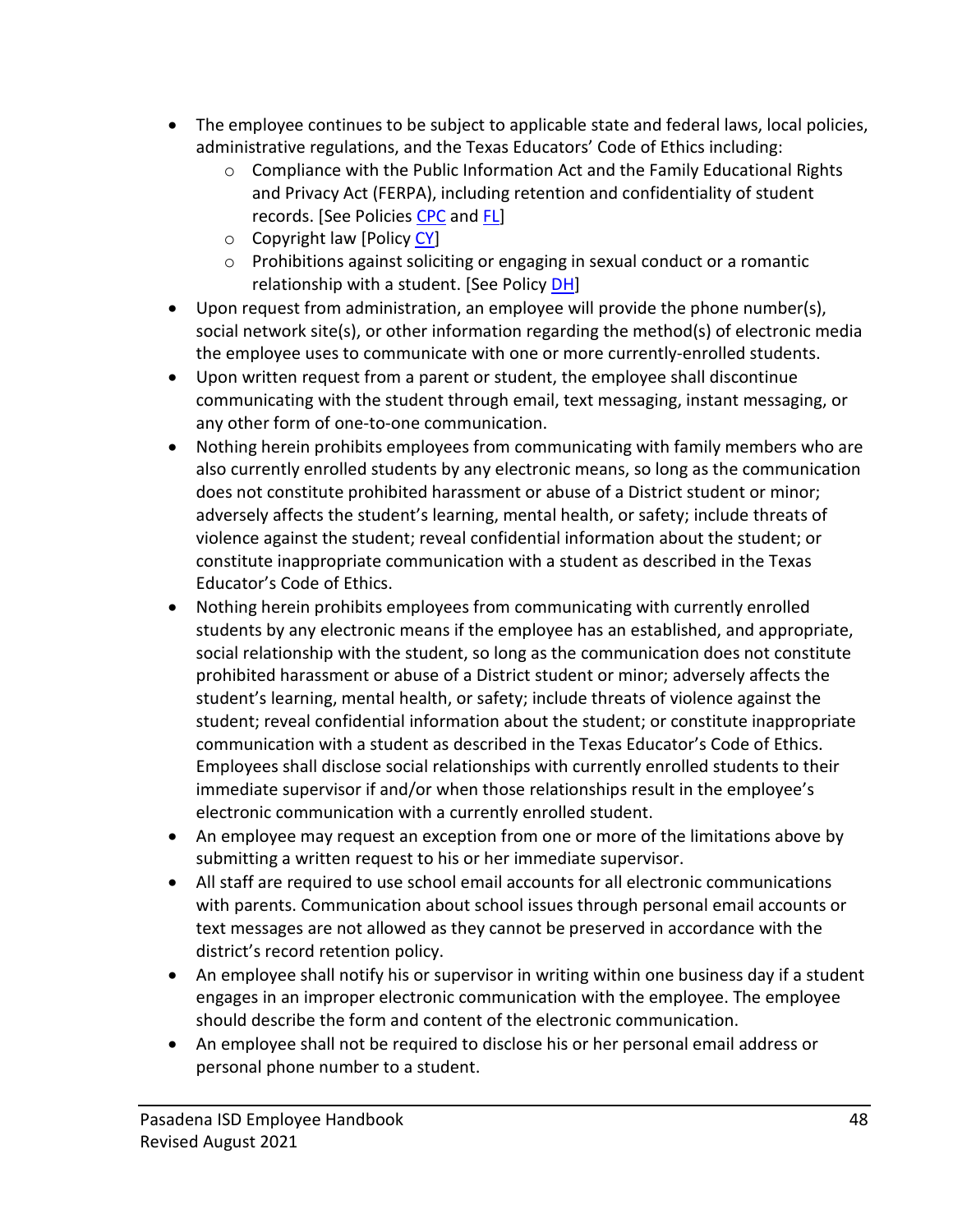• All employees shall be held to the same professional standards in their public use of electronic communication as for any other public conduct. If an employee's use of electronic communication violates state or federal law or District policy, or interferes with the employee's ability to effectively perform his or her job duties, the employee is subject to disciplinary action, up to and including termination of employment.

## **Public Information on Private Devices**

*Policy [DH](https://pol.tasb.org/Policy/Search/597?filter=dh)*

Employees should not maintain district information on privately owned devices. Any district information must be forwarded or transferred to the district to be preserved. The district will take reasonable efforts to obtain public information in compliance with the Public Information Act. Reasonable efforts may include:

- Verbal or written directive
- Remote access to district-owned devices and services.

## **Criminal History Background Checks**

*Policy [DBAA](https://pol.tasb.org/Policy/Search/597?filter=dbaa)*

Employees may be subject to a review of their criminal history record information at any time during employment. National criminal history checks based on an individual's fingerprints, photo, and other identification will be conducted on certain employees and entered into the Texas Department of Public Safety (DPS) Clearinghouse. This database provides the district and SBEC with access to an employee's current national criminal history and updates to the employee's subsequent criminal history.

## **Employee Arrests and Convictions**

*Policy [DH](https://pol.tasb.org/Policy/Search/597?filter=dh)*

An employee must notify his or her principal or immediate supervisor within three calendar days of any arrest, indictment, conviction, no contest or guilty plea, or other adjudication of any felony, and any of the other offenses listed below:

- Crimes involving school property or funds;
- Crimes involving attempt by fraudulent or unauthorized means to obtain or alter any certificate or permit that would entitle any person to hold or obtain a position as an educator;
- Crimes that occur wholly or in part on school property or at a school-sponsored activity; and/or
- Crimes involving moral turpitude, which include: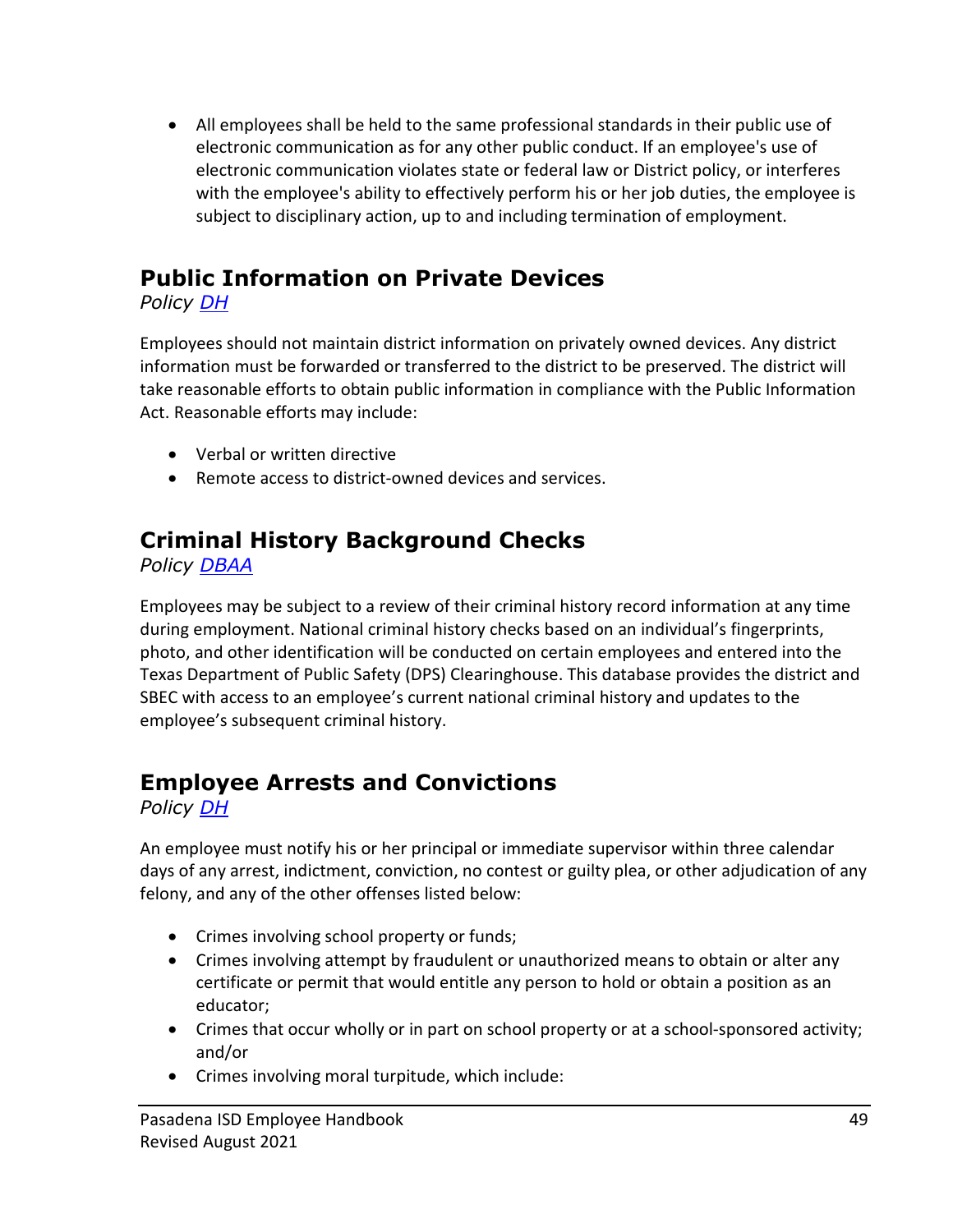- o Dishonesty, fraud, deceit, theft, misrepresentation;
- o Deliberate violence;
- $\circ$  Base, vile, or depraved acts that are intended to arouse or gratify the sexual desire of the actor;
- $\circ$  Crimes involving any felony possession or conspiracy to possess, or any misdemeanor or felony transfer, sale, distribution, or conspiracy to transfer, sell, or distribute any controlled substance defined in Chapter 481 of the Health and Safety Code;
- o Felonies involving driving while intoxicated (DWI);
- o Acts constituting abuse or neglect under the SBEC rules; and/or
- $\circ$  Any offense of driving under the influence (DUI) or driving while intoxicated (DWI), if the employee's job description requires operation of a vehicle.

If an educator is arrested or criminally charged, the superintendent is also required to report the educator's criminal history to the Division of Investigations at TEA.

# **Alcohol and Drug-Abuse Prevention**

*Policy [DH](https://pol.tasb.org/Policy/Search/597?filter=dh)*

Pasadena ISD is committed to maintaining an alcohol- and drug-free environment and will not tolerate the use of alcohol and illegal drugs in the workplace and at school-related or schoolsanctioned activities on or off school property. Employees who use or are under the influence of alcohol or illegal drugs as defined by the Texas Controlled Substances Act during working hours may be dismissed. The district's policy regarding employee drug use can be seen in DH [\(Local\)](https://pol.tasb.org/Policy/Download/597?filename=DH(LOCAL).pdf) on the district website.

## **Tobacco Products and E-Cigarette Use**

*Policies [DH,](file://pasadenaisd.org/staff/SuptShare/General%20Counsel/Employee%20Handbook/Policy%20DH) [FNCD,](https://pol.tasb.org/Policy/Search/597?filter=fncd) [GKA](https://pol.tasb.org/Policy/Search/597?filter=GKA)*

State law prohibits smoking, using tobacco products, or e-cigarettes on all district-owned property and at school-related or school-sanctioned activities, on or off school property. This includes all buildings, playground areas, parking facilities, and facilities used for athletics and other activities. Drivers of district-owned vehicles are prohibited from smoking, using tobacco products, or e-cigarettes while inside the vehicle. Notices stating that smoking is prohibited by law and punishable by a fine are displayed in prominent places in all school buildings.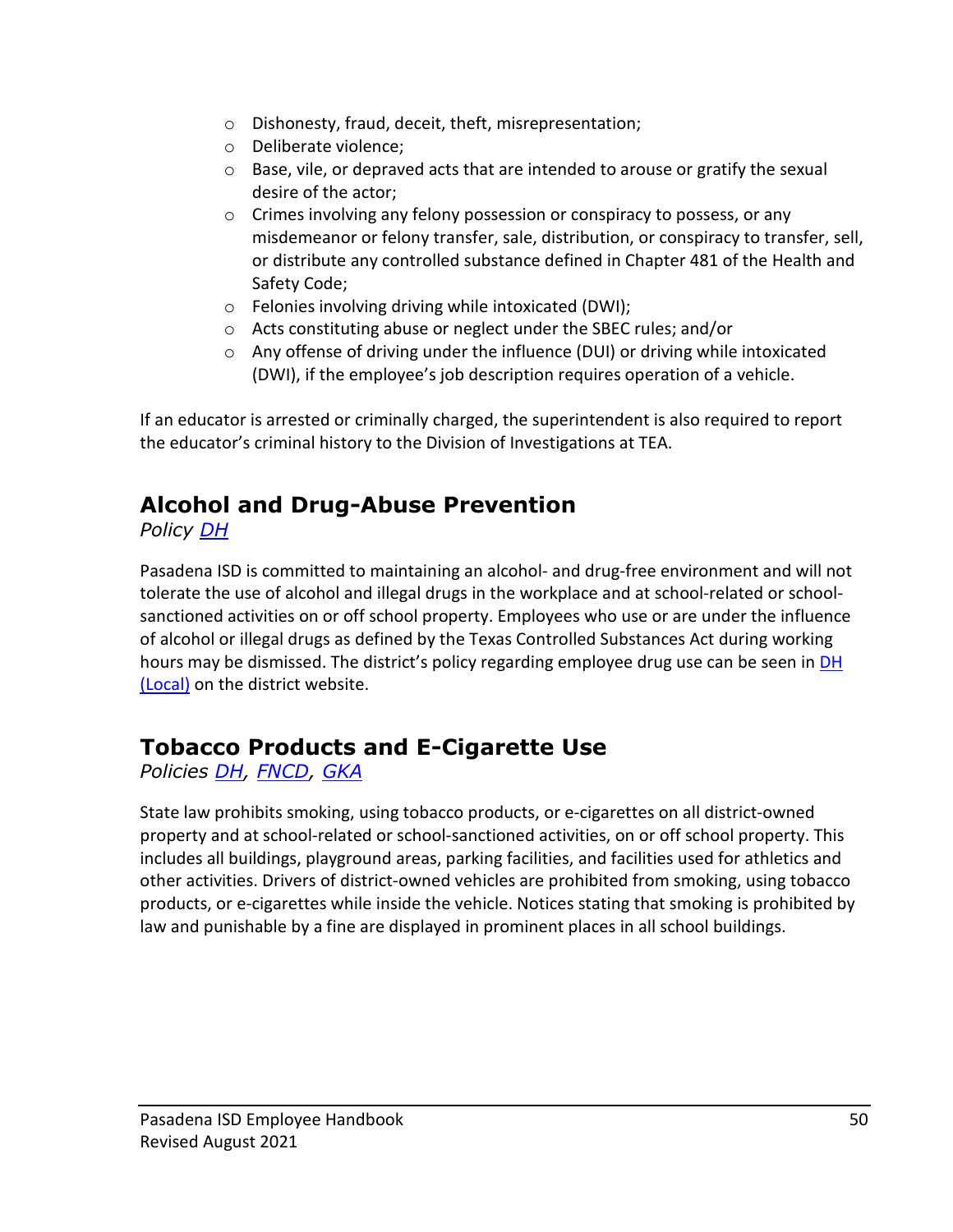## **Fraud and Financial Impropriety**

*Policy [CAA](https://pol.tasb.org/Policy/Search/597?filter=caa)*

All employees should act with integrity and diligence in duties involving the district's financial resources. The district prohibits fraud and financial impropriety, as defined below. Fraud and financial impropriety include the following:

- Forgery or unauthorized alteration of any document or account belonging to the district
- Forgery or unauthorized alteration of a check, bank draft, or any other financial document
- Misappropriation of funds, securities, supplies, or other district assets including employee time
- Impropriety in the handling of money or reporting of district financial transactions
- Profiteering as a result of insider knowledge of district information or activities
- Unauthorized disclosure of confidential or proprietary information to outside parties
- Unauthorized disclosure of investment activities engaged in or contemplated by the district
- Accepting or seeking anything of material value from contractors, vendors, or other persons providing services or materials to the district, except as otherwise permitted by law or district policy
- Inappropriately destroying, removing, or using records, furniture, fixtures, or equipment
- Failing to provide financial records required by federal, state, or local entities
- Failure to disclose conflicts of interest as required by law or district policy
- Any other dishonest act regarding the finances of the district
- Failure to comply with requirements imposed by law, the awarding agency, or a passthrough entity for state and federal awards

# **Conflict of Interest**

*Policy [CB,](https://pol.tasb.org/Policy/Search/597?filter=cb) [DBD](https://pol.tasb.org/Policy/Search/597?filter=dbd)*

Employees are required to disclose in writing to the district any situation that creates a potential conflict of interest with proper discharge of assigned duties and responsibilities or creates a potential conflict of interest with the best interests of the district. This includes the following:

- A personal financial interest
- A business interest
- Any other obligation or relationship
- Non-school employment

Employees should contact their supervisor for additional information.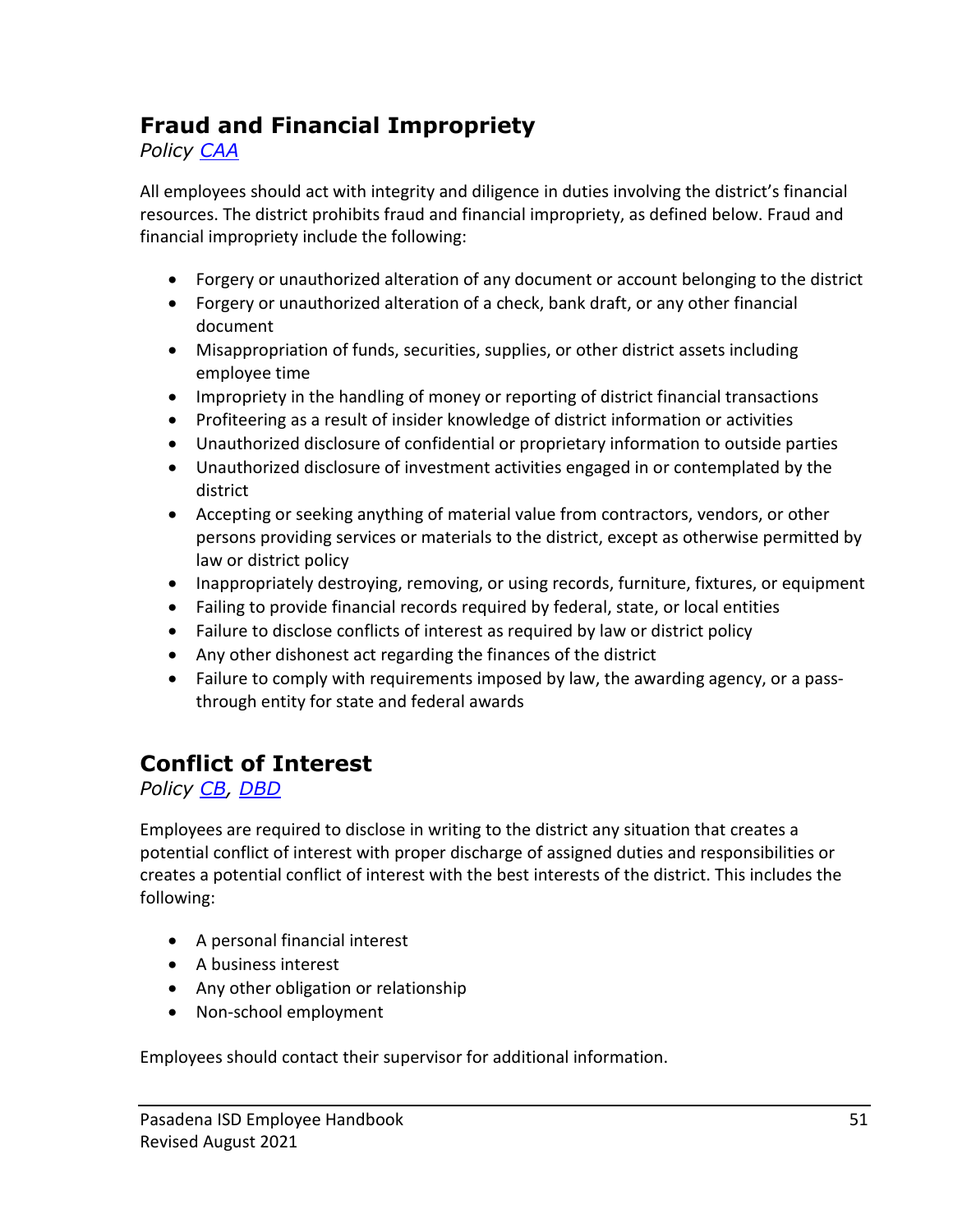#### **Gifts and Favors**

*Policy [DBD](https://pol.tasb.org/Policy/Search/597?filter=dbd)*

Employees may not accept gifts or favors that could influence, or be construed to influence, the employee's discharge of assigned duties. The acceptance of a gift, favor, or service by an administrator or teacher that might reasonably tend to influence the selection of textbooks, electronic textbooks, instructional materials or technological equipment may result in prosecution of a Class B misdemeanor offense. This does not include staff development, teacher training, or instructional materials such as maps or worksheets that convey information to students or contribute to the learning process.

# **Copyrighted Materials**

*Policy [CY](https://pol.tasb.org/Policy/Search/597?filter=cy)*

Employees are expected to comply with the provisions of federal copyright law relating to the unauthorized use, reproduction, distribution, performance, or display of copyrighted materials (i.e., printed material, videos, computer data and programs, etc.). Electronic media, including motion pictures and other audiovisual works, are to be used in the classroom for instructional purposes only. Duplication or backup of computer programs and data must be made within the provisions of the purchase agreement.

## **Associations and Political Activities**

*Policy [DGA](https://pol.tasb.org/Policy/Search/597?filter=dga)*

The district will not directly or indirectly discourage employees from participating in political affairs or require any employee to join any group, club, committee, organization, or association. Employees may join or refuse to join any professional association or organization.

An individual's employment will not be affected by membership or a decision not to be a member of any employee organization that exists for the purpose of dealing with employers concerning grievances, labor disputes, wages, rates of pay, hours of employment, or conditions of work. Use of district resources including work time for political activities is prohibited.

The district encourages personal participation in the political process, including voting. Employees who need to be absent from work to vote during the early voting period or on election day must communicate with their immediate supervisor prior to the absence.

# **Charitable Contributions**

*Policy [DG](https://pol.tasb.org/Policy/Search/597?filter=dg)*

The Board or any employee may not directly or indirectly require or coerce an employee to make a contribution to a charitable organization or in response to a fundraiser. Employees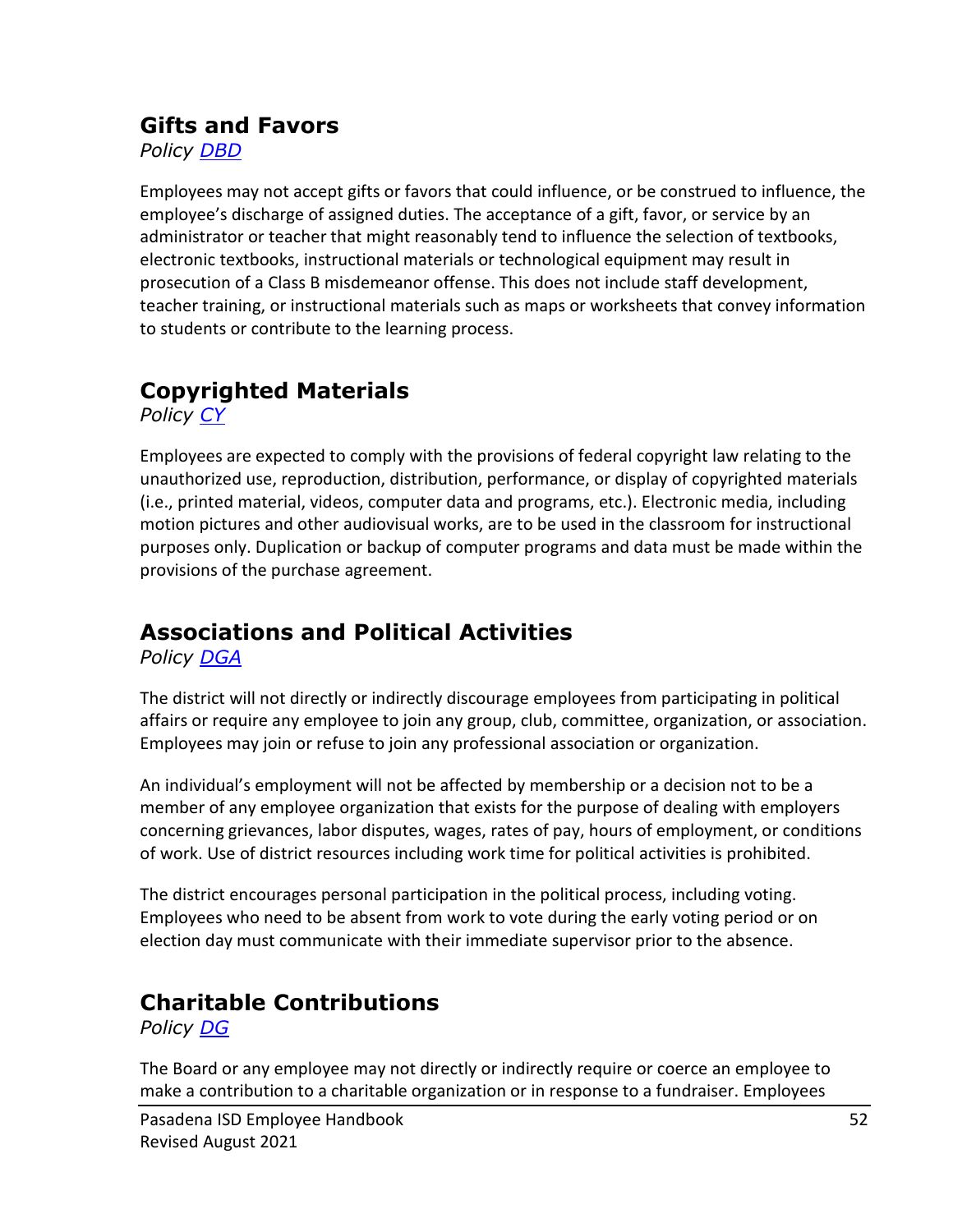cannot be required to attend a meeting called for the purpose of soliciting charitable contributions. In addition, the Board or any employee may not directly or indirectly require or coerce an employee to refrain from making a contribution to a charitable organization or in response to a fundraiser or attending a meeting called for the purpose of soliciting charitable contributions.

## **Safety**

#### *Policy CK [series](https://pol.tasb.org/Policy/Search/597?filter=ck)*

The district has developed and promotes a comprehensive program to ensure the safety of its employees, students, and visitors. The safety program includes guidelines and procedures for responding to emergencies and activities to help reduce the frequency of accidents and injuries. See the *[Emergencies](#page-55-0)* section for additional information.

To prevent or minimize injuries to employees, coworkers, and students and to protect and conserve district equipment, employees must comply with the following requirements:

- Observe all safety rules.
- Keep work areas clean and orderly at all times.
- Immediately report all accidents to their supervisor.
- Operate only equipment or machines for which they have training and authorization.

While driving on district business, employees are required to abide by all state and local traffic laws. Employees driving on district business are prohibited from texting and using other electronic devices that require both visual and manual attention while the vehicle is in motion. Employees will exercise care and sound judgment on whether to use hands-free technology while the vehicle is in motion.

Employees with questions or concerns relating to safety programs and issues can contact the Workers' Compensation and Safety Office at 713-740-0258.

#### **Possession of Firearms and Weapons**

*Policies [DH,](https://pol.tasb.org/Policy/Search/597?filter=dh) [FNCG,](https://pol.tasb.org/Policy/Search/597?filter=fncg) [GKA](https://pol.tasb.org/Policy/Search/597?filter=gka)*

Employees, visitors, and students, including those with a license to carry a handgun, are prohibited from bringing firearms, knives, clubs, or other prohibited weapons onto school premises (i.e., building or portion of a building) or any grounds or building where a schoolsponsored activity takes place. A person, including an employee, who holds a license to carry a handgun may transport or store a handgun or other firearm or ammunition in a locked vehicle in a parking lot, garage, or other district provided parking area, provided the handgun or firearm or ammunition is properly stored, and not in plain view. To ensure the safety of all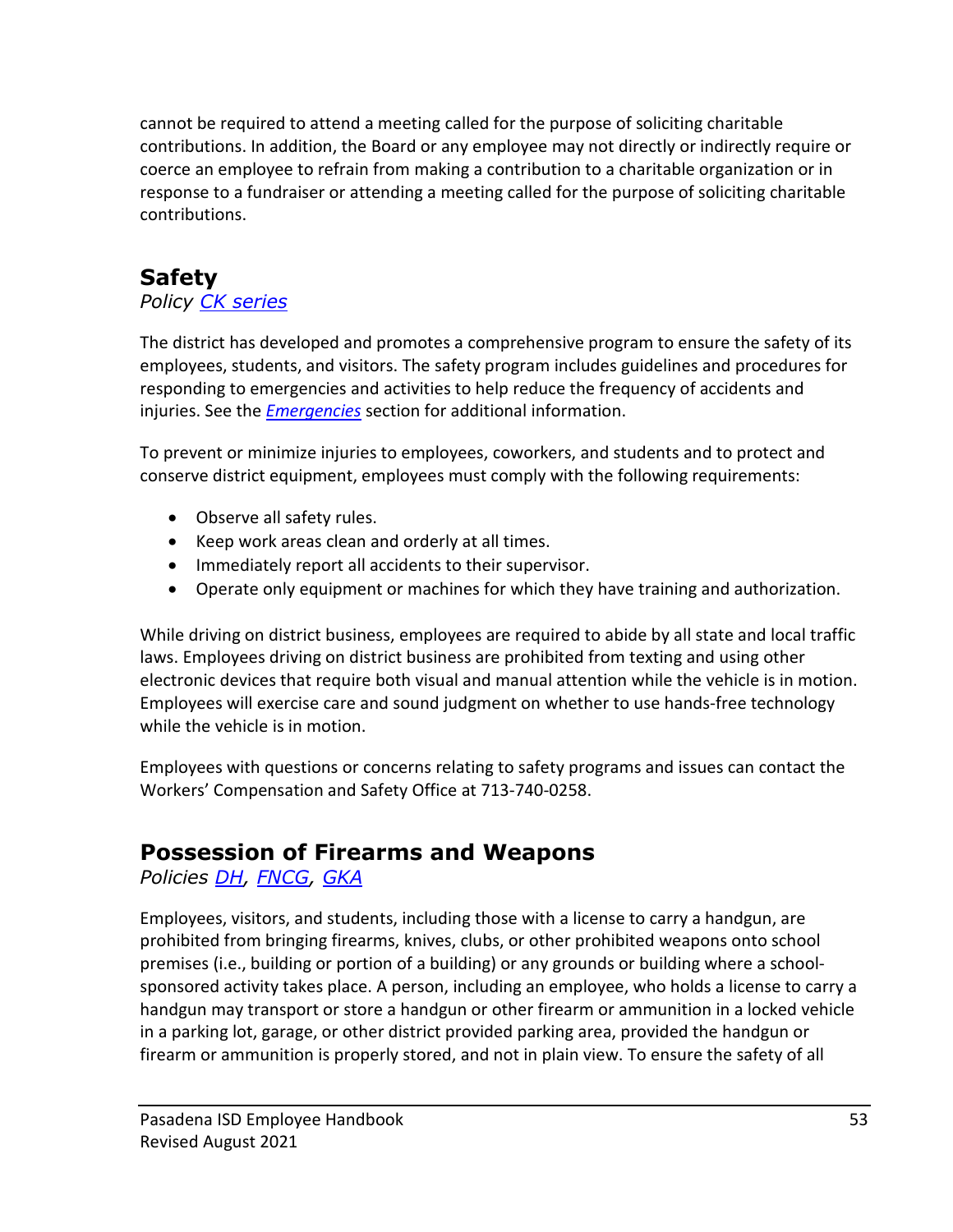persons, employees who observe or suspect a violation of the district's weapons policy should report it to their supervisor or call Police dispatch at 713-740-0200 immediately.

#### **Visitors in the Workplace**

*Policy [GKC](https://pol.tasb.org/Policy/Search/597?filter=gkc)*

All visitors are expected to enter any district facility through the main entrance and sign in or report to the building's main office. Authorized visitors will receive directions or be escorted to their destination. Employees who observe an unauthorized individual on the district premises should immediately direct him or her to the building office or contact the administrator in charge.

#### **Asbestos Management Plan**

*Policy [CKA](https://pol.tasb.org/Policy/Search/597?filter=cka)*

The district is committed to providing a safe environment for employees. An accredited management planner has developed an asbestos management plan for each school. Copies of the district's management plan is kept in the District Administration Building and the Office of the Associate Superintendent for Facilities and Construction, and is available for inspection during normal business hours.

#### **Pest Control Treatment**

*Policies [CLB,](https://pol.tasb.org/Policy/Search/597?filter=clb) [DI](https://pol.tasb.org/Policy/Search/597?filter=di)*

Employees are prohibited from applying any pesticide or herbicide without appropriate training and prior approval of the integrated pest management (IPM) coordinator. Any application of pesticide or herbicide must be done in a manner prescribed by law and the district's integrated pest management program.

Notices of planned pest control treatment will be posted in a district building 48 hours before the treatment begins. In addition, individual employees may request in writing to be notified of pesticide applications. An employee who requests individualized notice will be notified by telephone, written, or electric means. Pest control information sheets are available from campus principals or facility managers upon request.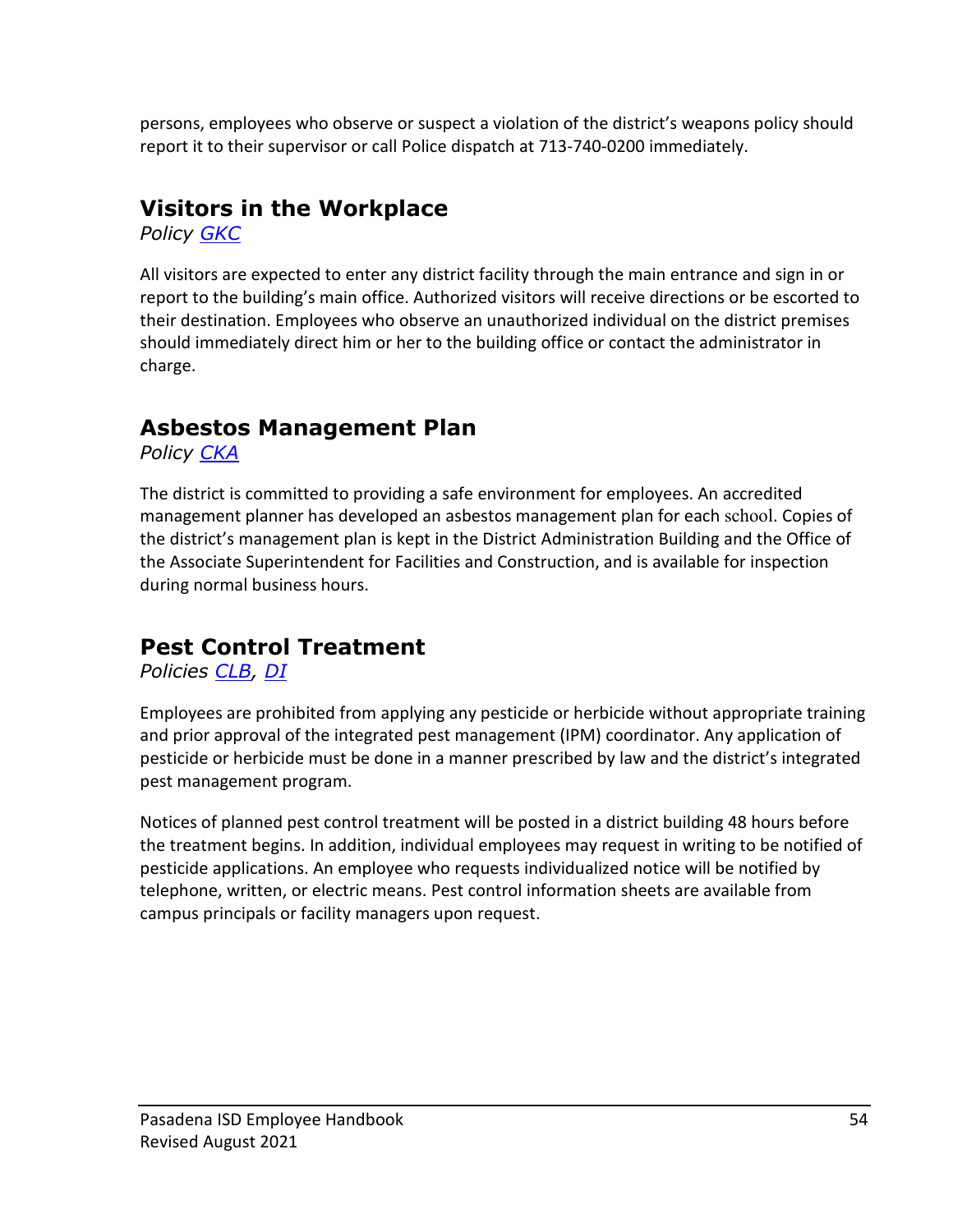# **General Procedures**

#### **Emergency School Closing**

The district may close schools because of severe weather, epidemics, or other emergency conditions. When such conditions exist, the Superintendent will make the official decision concerning the closing of the district's facilities. When it becomes necessary to open late, to release students early, or to cancel school, district officials will provide notification through the following channels:

- The Pasadena ISD phone notification system,
- The front page of the [district website,](http://www.pasadenaisd.org/)
- The District's social media accounts, including [Facebook](https://www.facebook.com/pasadenaisd) and [Twitter,](https://twitter.com/PasadenaISD_TX)
- Local television stations; and
- <span id="page-55-0"></span>• Local radio stations.

#### **Emergencies**

*Policies [CKC,](https://pol.tasb.org/Policy/Search/597?filter=ckc) [CKD](https://pol.tasb.org/Policy/Search/597?filter=ckd)*

All employees should be familiar with the safety procedures for responding to emergencies, including a medical emergency. Employees should locate evacuation diagrams posted in their work areas and be familiar with shelter in place, lockout, and lockdown procedures. Emergency drills will be conducted to familiarize employees and students with safety and evacuation procedures. Each campus is equipped with an automatic external defibrillator. Fire extinguishers are located throughout all district buildings. Employees should know the location of these devices and procedures for their use.

#### **Purchasing Procedures**

*Policy [CH](https://pol.tasb.org/Policy/Search/597?filter=ch)*

All requests for purchases must be submitted on an official district purchase order (PO) form with the appropriate approval signatures. No purchases, charges, or commitments to buy goods or services for the district can be made without a PO number. The district will not reimburse employees or assume responsibility for purchases made without authorization. Employees are not permitted to purchase supplies or equipment for personal use through the district's business office. Contact the Purchasing Department at 713-740-0195 for additional information on purchasing procedures.

#### **Name and Address Changes**

It is important that employment records be kept up to date. Employees must notify the Human Resources office if there are any changes or corrections to their name, home address, contact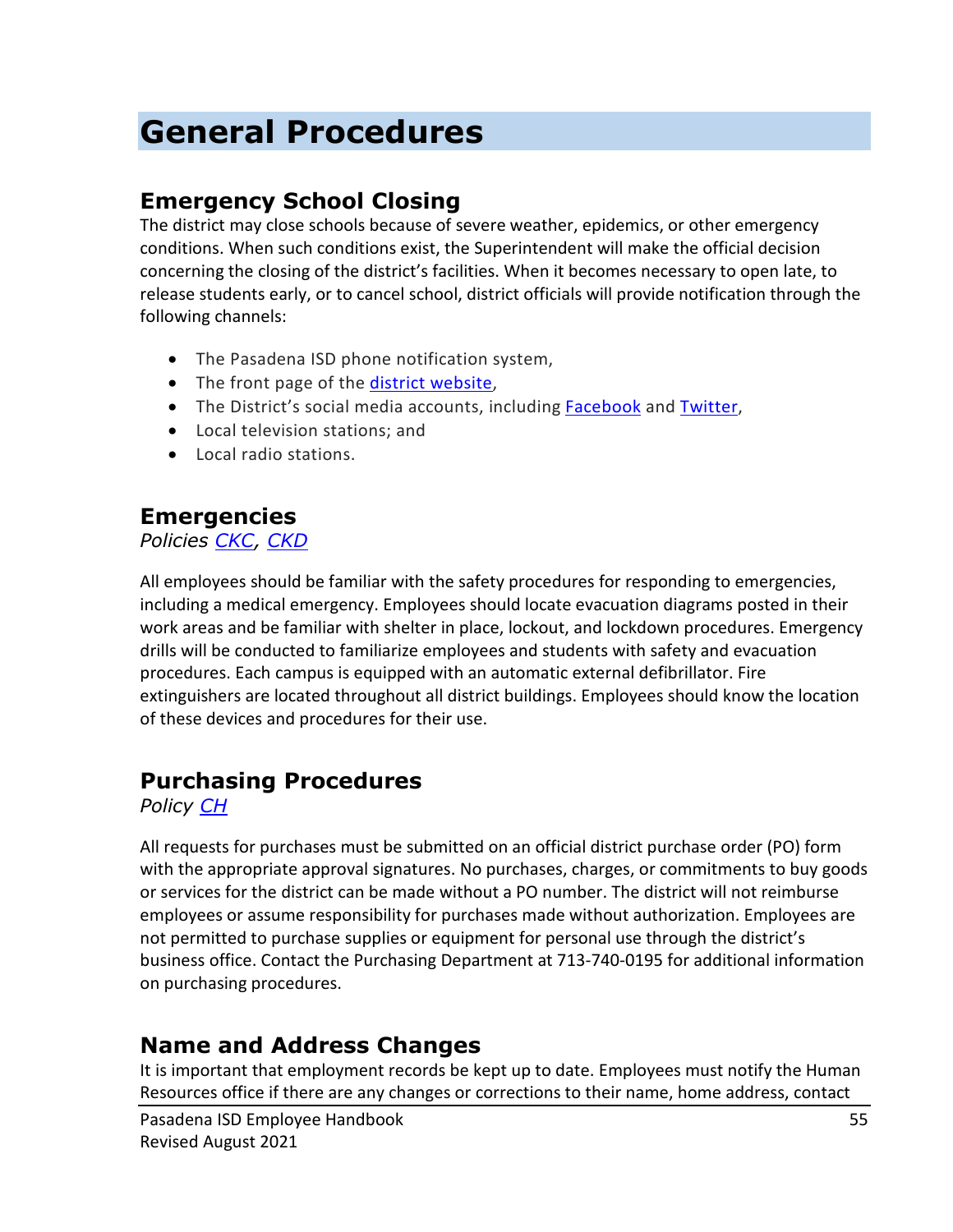telephone number, marital status, emergency contact, or beneficiary. The form to process a change in personal information can be obtained from Human Resources. Employees may also make changes electronically via Employee Self Service (ESS).

#### **Personnel Records**

*Policy [DBA,](https://pol.tasb.org/Policy/Search/597?filter=dba) [GBA](https://pol.tasb.org/Policy/Search/597?filter=gba)*

Most district records, including personnel records, are public information and must be released upon request. In most cases, an employee's personal email address is confidential and may not be released without the employee's permission.

Employees may choose to have the following personal information withheld:

- Address;
- Phone number, including personal cell phone number;
- Emergency contact information; and
- Information that reveals whether they have family members.

The choice to not allow public access to this information or change an existing choice may be made at any time by submitting a written request to Human Resources Department. New or terminated employees have 14 days after hire or termination to submit a request.

Otherwise, personal information may be released to the public until a request to withhold the information is submitted or another exception for release of information under law applies. An employee is responsible for notifying the district if he or she is subject to any exception for disclosure of personal or confidential information.

# **Facility Use**

#### *Policies [DGA,](https://pol.tasb.org/Policy/Search/597?filter=dga) [GKD](https://pol.tasb.org/Policy/Search/597?filter=gkd)*

Employees who wish to use district facilities after school hours must follow established procedures. The individual campus is responsible for approving availability for the use of facilities after school hours. Employee must contact the school principal to request use of school facilities. If they receive approval that the date & time they are requesting is available, the employee must contact the Safety Office at (713)740-0257 to obtain information on the fees charged and to request a use of facility contract.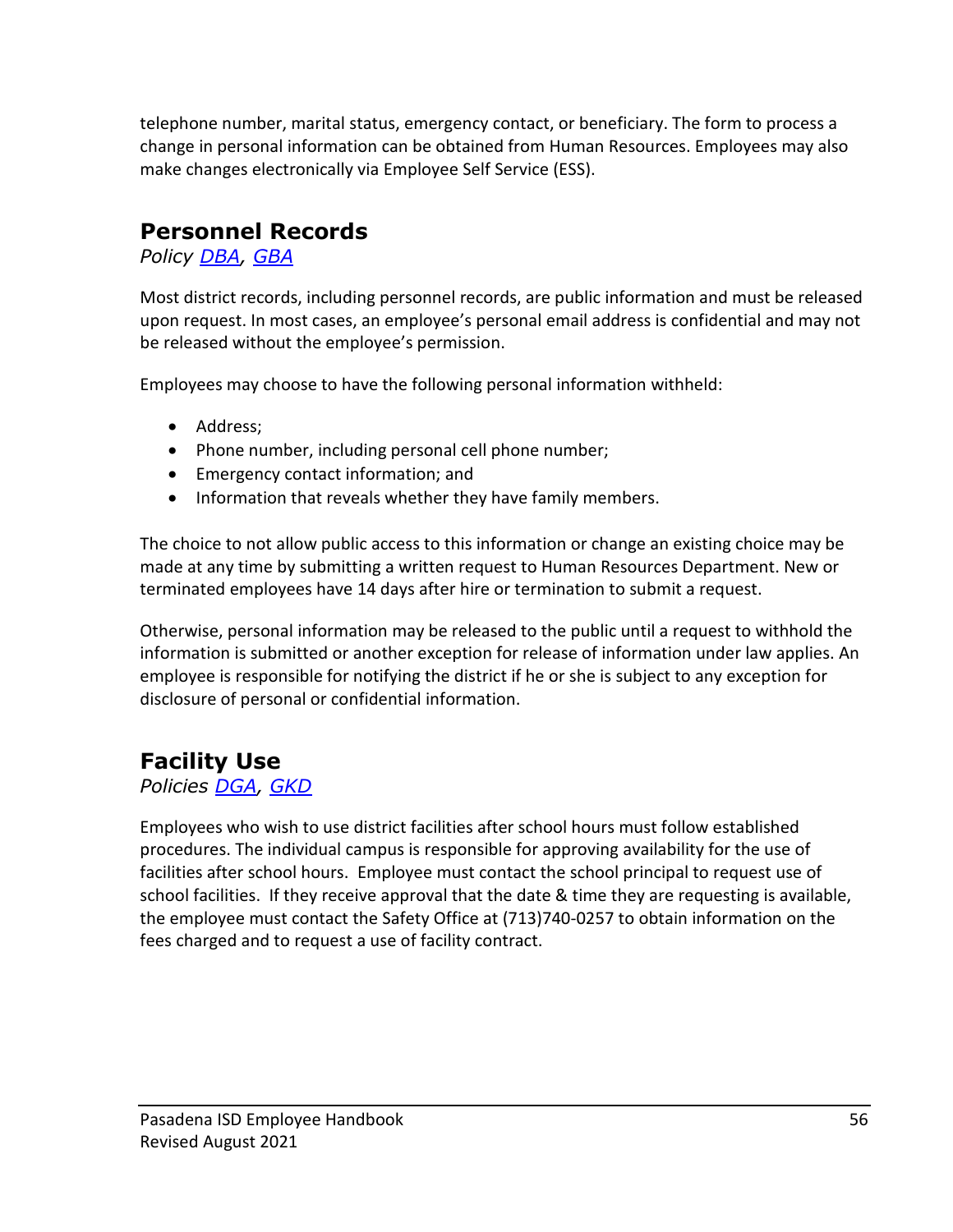# **Termination of Employment**

## **Resignations**

*Policy [DFE](https://pol.tasb.org/Policy/Search/597?filter=dfe)*

The District's *Exiting Employee Information Guide*, including information about the resignation and release request processes, may be accessed on the District's [website.](https://www1.pasadenaisd.org/departments/departments_f-_l/human_resources/exiting_employee_information)

**Contract Employees.** Contract employees may resign their position without penalty at the end of any school year if written notice is received at least 45 days before the first day of instruction of the following school year.

A written notice of resignation should be submitted to the Superintendent or other person designated by the Board to accept a contract employee's resignation. Contract employees may resign at any other time only with the approval of the superintendent or the board of trustees. Resignation without consent may result in disciplinary action by the State Board for Educator Certification (SBEC).

The principal is required to notify the superintendent of an educator's resignation within seven business days following an alleged incident of misconduct for any of the acts listed in *[Reports to](#page-59-0)  [Texas Education Agency](#page-59-0)*. The superintendent will notify SBEC when an employee resigns and reasonable evidence exists to indicate that the employee has engaged in of the same act.

**Noncontract Employees.** Noncontract employees may resign their position at any time. A written notice of resignation should be submitted to the Superintendent or authorized designee at least two weeks prior to the effective date. Employees are encouraged to include the reasons for leaving in the letter of resignation but are not required to do so.

The principal is required to notify the superintendent of a noncertified employee's resignation or termination within seven business days following an alleged incident of misconduct of abuse of a student, or was involved in a romantic relationship with or solicited or engaged in sexual conduct with a student or minor. The superintendent will notify TEA within seven business days of receiving a report from a principal, or knew about an employee's resignation or termination following an alleged incident of misconduct described above.

# **Dismissal or Nonrenewal of Contract Employees**

*Policies [DF Series](https://pol.tasb.org/Policy/Search/597?filter=df)*

Employees on probationary or term contract can be dismissed during the school year according to the procedures outlined in district policies. Employees on probationary or term contracts can be nonrenewed at the end of the contract term. Contract employees dismissed during the school year, suspended without pay, or subject to a reduction in force are entitled to receive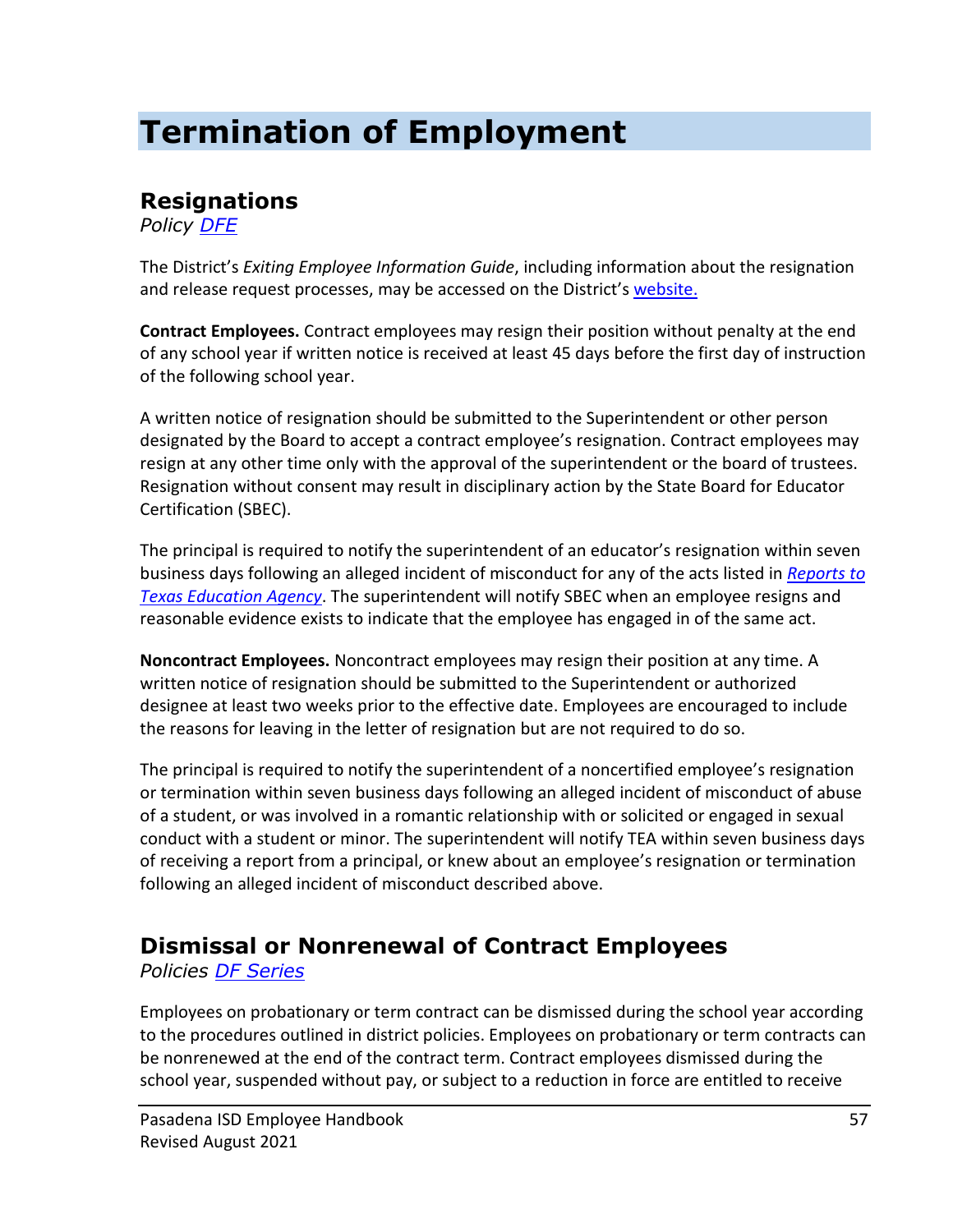notice of the recommended action, an explanation of the charges against them, and an opportunity for a hearing. The timelines and procedures to be followed when a suspension, termination, or nonrenewal occurs will be provided when a written notice is given to an employee.

The principal is required to notify the superintendent of an educator's termination within seven business days following an alleged incident of misconduct for any of the acts listed in Reports to Texas Education Agency section of this Handbook. The superintendent will notify SBEC when an employee is terminated and there is evidence to indicate that the employee has engaged in such misconduct.

Advance notification requirements do not apply when a contract employee is dismissed for failing to obtain or maintain appropriate certification or when the employee's certification is revoked for misconduct. Information on the timelines and procedures can be found in the DF series policies that are provided to employees or are available online.

# **Dismissal of Noncontract Employees**

*Policies [DCD,](https://pol.tasb.org/Policy/Search/597?filter=dcd) [DP](https://pol.tasb.org/Policy/Search/597?filter=dp)*

Noncontract employees are employed at will and may be dismissed without notice, a description of the reasons for dismissal, or a hearing. It is unlawful for the district to dismiss any employee for reasons of race, color, religion, gender, national origin, age, disability, military status, genetic information, any other basis protected by law, or in retaliation for the exercise of certain protected legal rights. Noncontract employees who are dismissed have the right to grieve the termination. The dismissed employee must follow the district process outlined in this handbook when pursuing the grievance. (See *[Complaints and Grievances](#page-35-0)*).

The principal is required to notify the superintendent of a noncertified employee's resignation or termination within seven business days following an alleged incident of misconduct of abuse of a student, or was involved in a romantic relationship with or solicited or engaged in sexual conduct with a student or minor. The superintendent will notify TEA within seven business days of receiving a report from a principal, or knew about an employee's resignation or termination following an alleged incident of misconduct described above.

# **Exit Interviews and Procedures**

Exit interviews will be scheduled for all employees leaving the district. Information on the continuation of benefits, release of information, and procedures for requesting references will be provided at this time. Separating employees are asked to provide the district with a forwarding address and phone number and complete a questionnaire that provides the district with feedback on his or her employment experience. All district keys, books, property, including intellectual property, and equipment must be returned upon separation from employment.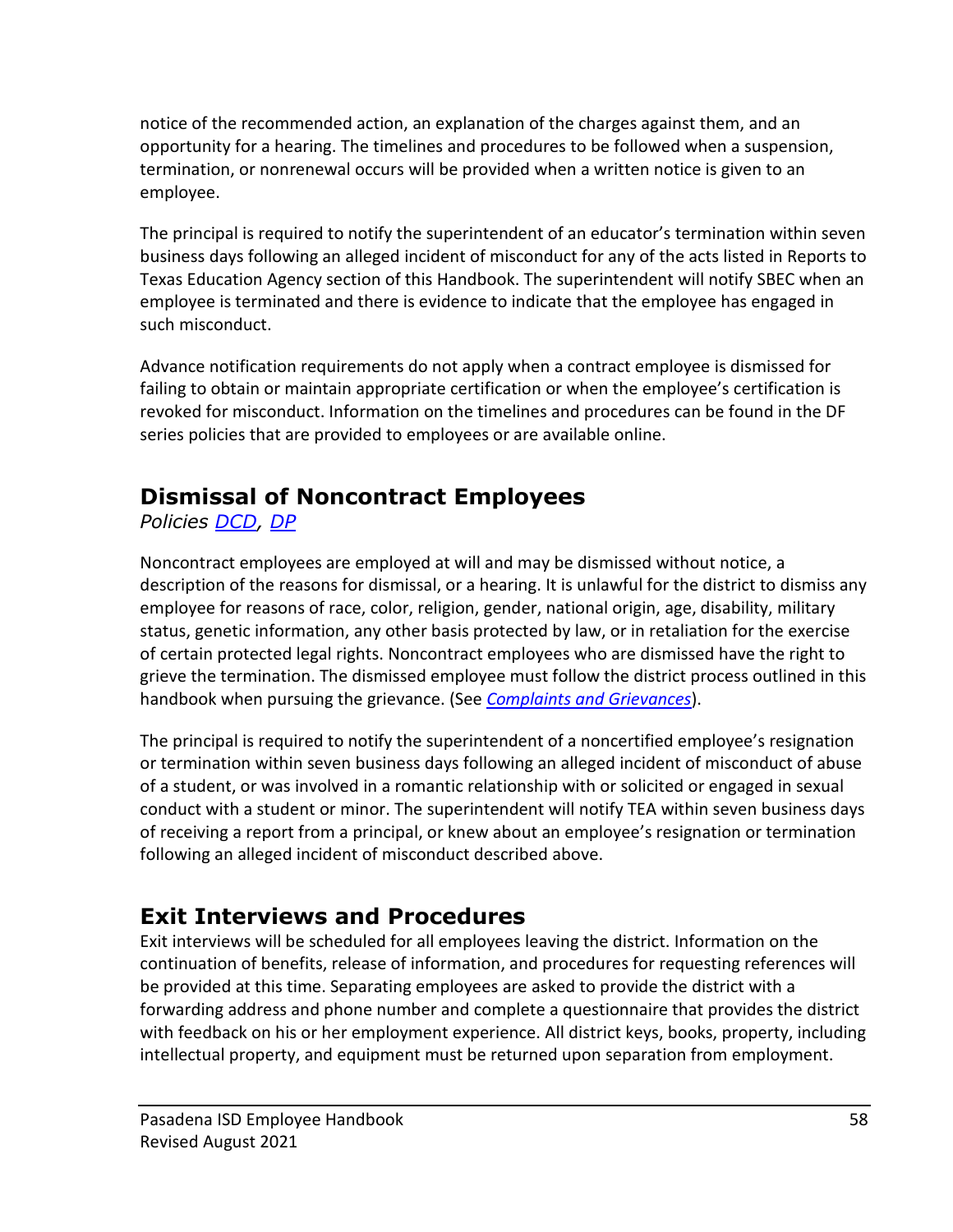The District's *Exiting Employee Information Guide* may be accessed on the District's [website.](https://www1.pasadenaisd.org/departments/departments_f-_l/human_resources/exiting_employee_information)

# **Discharge of Convicted Employees**

*Policy [DF](https://pol.tasb.org/Policy/Search/597?filter=df)*

The district shall discharge any employee who has been convicted of or placed on deferred adjudication community supervision for an offense requiring the registration as a sex offender or convicted of a felony under Title 5 Penal Code if the victim was a minor.

If the offense is more than 30 years before the date the person's employment began or the person satisfied all terms of the court order entered on conviction the requirement to discharge does not apply.

## <span id="page-59-0"></span>**Reports to Texas Education Agency**

*Policies [DF,](https://pol.tasb.org/Policy/Search/597?filter=df) [DHB,](https://pol.tasb.org/Policy/Search/597?filter=dhb) [DHC](https://pol.tasb.org/Policy/Search/597?filter=dhc)*

**Certified Employees.** The resignation or termination of a certified employee must be reported to the Division of Investigations at TEA if there is evidence that the employee was involved in any of the following:

- Any form of sexual or physical abuse of a minor, or any other unlawful conduct with a student or a minor
- Soliciting or engaging in sexual contact or a romantic relationship with a student or minor
- The possession, transfer, sale, or distribution of a controlled substance
- The illegal transfer, appropriation, or expenditure of district or school property or funds
- An attempt by fraudulent or unauthorized means to obtain or alter any certificate or permit for the purpose of promotion or additional compensation
- Committing a criminal offense or any part of a criminal offense on district property or at a school-sponsored event.

The reporting requirements above are in addition to the superintendent's ongoing duty to notify TEA when a certified employee or an applicant for certification has a reported criminal history or engaged in conduct violating the assessment security procedures established under TEC §39.0301.

"Reported criminal history" means any formal criminal justice system charges and dispositions including arrests, detentions, indictments, criminal information, convictions, deferred adjudications, and probations in any state or federal jurisdiction that is obtained by a means other than the Fingerprint-based Applicant Clearinghouse of Texas (FACT).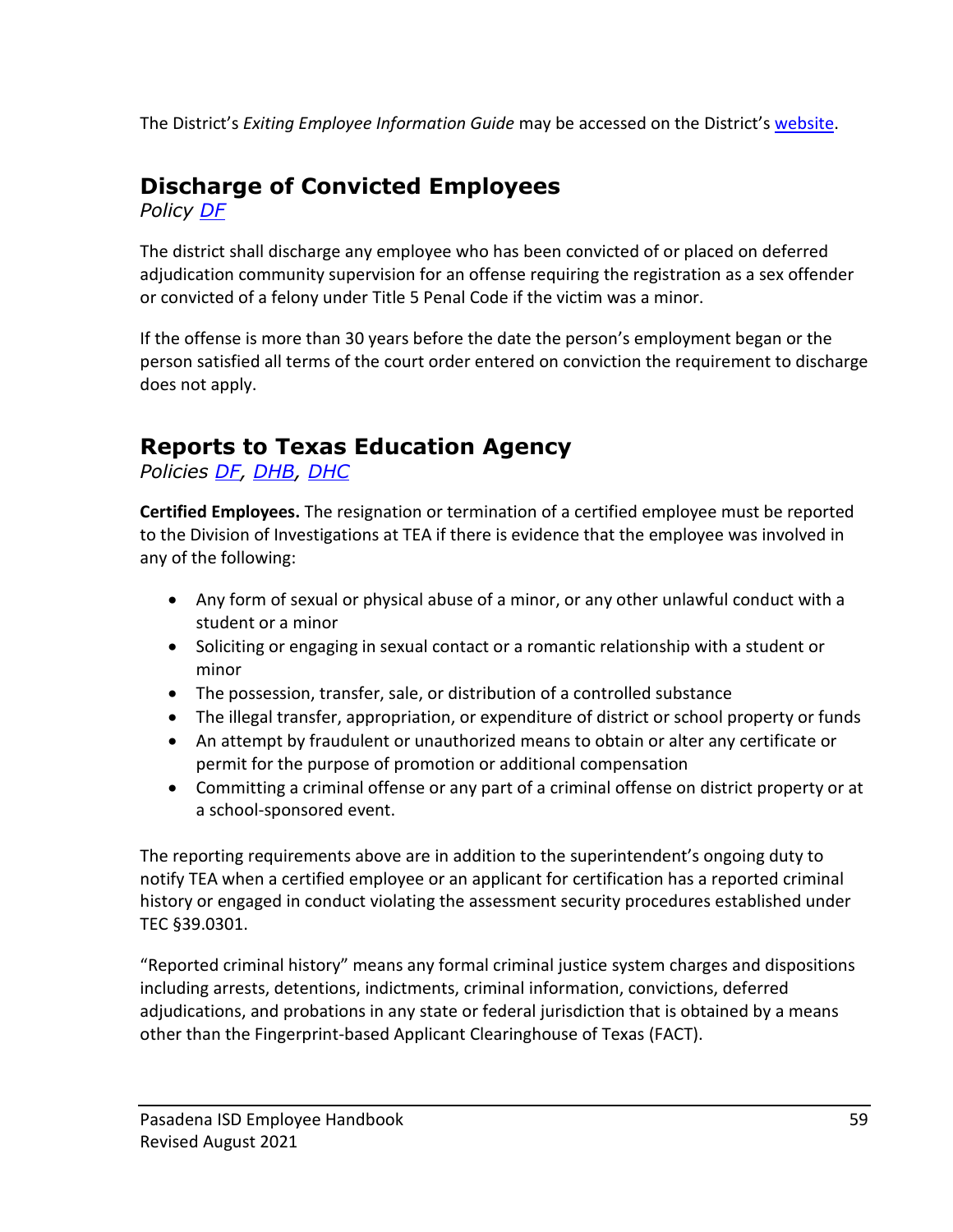**Noncertified Employees.** The voluntary or involuntary separation of a noncertified employee from the District must be reported to the Division of Investigations at TEA by the superintendent if there is evidence the employee abused or otherwise committed an unlawful act with a student or minor, was involved in a romantic relationship with a student or minor, or solicited or engaged in sexual contact with a student or minor.

# **Reports Concerning Court-Ordered Withholding**

The district is required to report the termination of employees that are under court order or writ of withholding for child support or spousal maintenance. Notice of the following must be sent to the support recipient and the court or, in the case of child support, the Texas Attorney General Child Support Division:

- Termination of employment not later than the seventh day after the date of termination
- Employee's last known address
- Name and address of the employee's new employer, if known.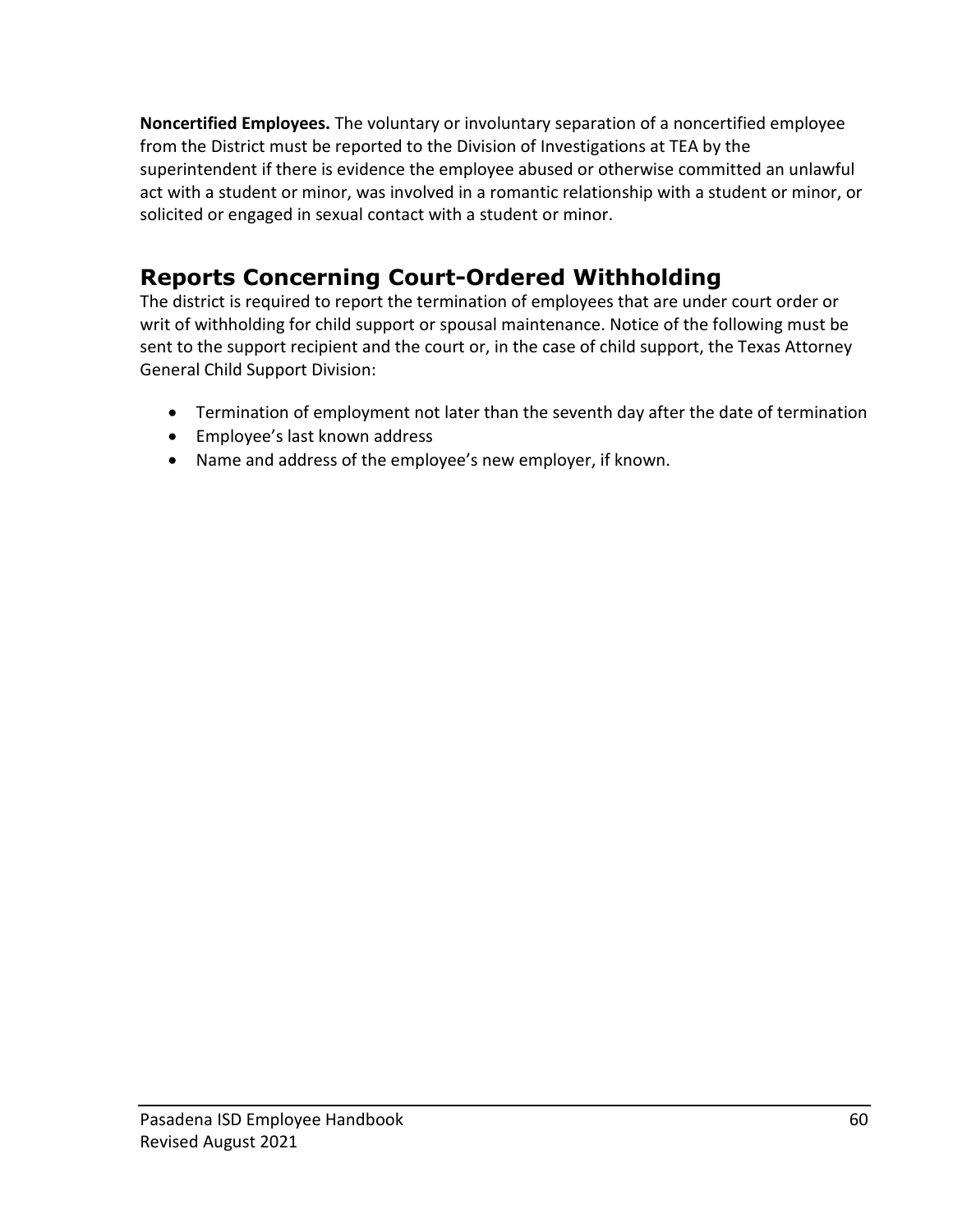# **Student Issues**

# **Equal Educational Opportunities**

*Policies [FB,](https://pol.tasb.org/Policy/Search/597?filter=fb) [FFH](https://pol.tasb.org/Policy/Search/597?filter=ffh)*

Pasadena ISD does not discriminate on the basis of race, color, religion, national origin, sex, or disability in providing education services, activities, and programs, including vocational programs, in accordance with Title VI of the Civil Rights Act of 1964, as amended; Title IX of the Educational Amendments of 1972; and Section 504 of the Rehabilitation Act of 1973, as amended.

Questions or concerns about discrimination against students based on sex, including sexual harassment should be directed to Bobbye McCain, Executive Director for Human Resources and the District's Title IX Coordinator. Questions or concerns about discrimination on the basis of a disability should be directed to Erika Garza, the District ADA/Section 504 Coordinator, the district ADA/Section 504 coordinator. All other questions or concerns relating to discrimination based on any other reasons should be directed to the Superintendent.

#### **Student Records**

*Policy [FL](https://pol.tasb.org/Policy/Search/597?filter=fl)*

Student records are confidential and are protected from unauthorized inspection or use. Employees should take precautions to maintain the confidentiality of all student records. The following people are the only people who have general access to a student's records:

- Parents: Married, separated, or divorced unless parental rights have been legally terminated and the school has been given a copy of the court order terminating parental rights
- The student: The rights of parents transfer to a student who turns 18 or is enrolled in an institution of post-secondary education. A district is not prohibited from granting the student access to the student's records before this time.
- School officials with legitimate educational interests

The student handbook provides parents and students with detailed information on student records. Parents or students who want to review student records should be directed to the campus principal or other campus administrator for assistance.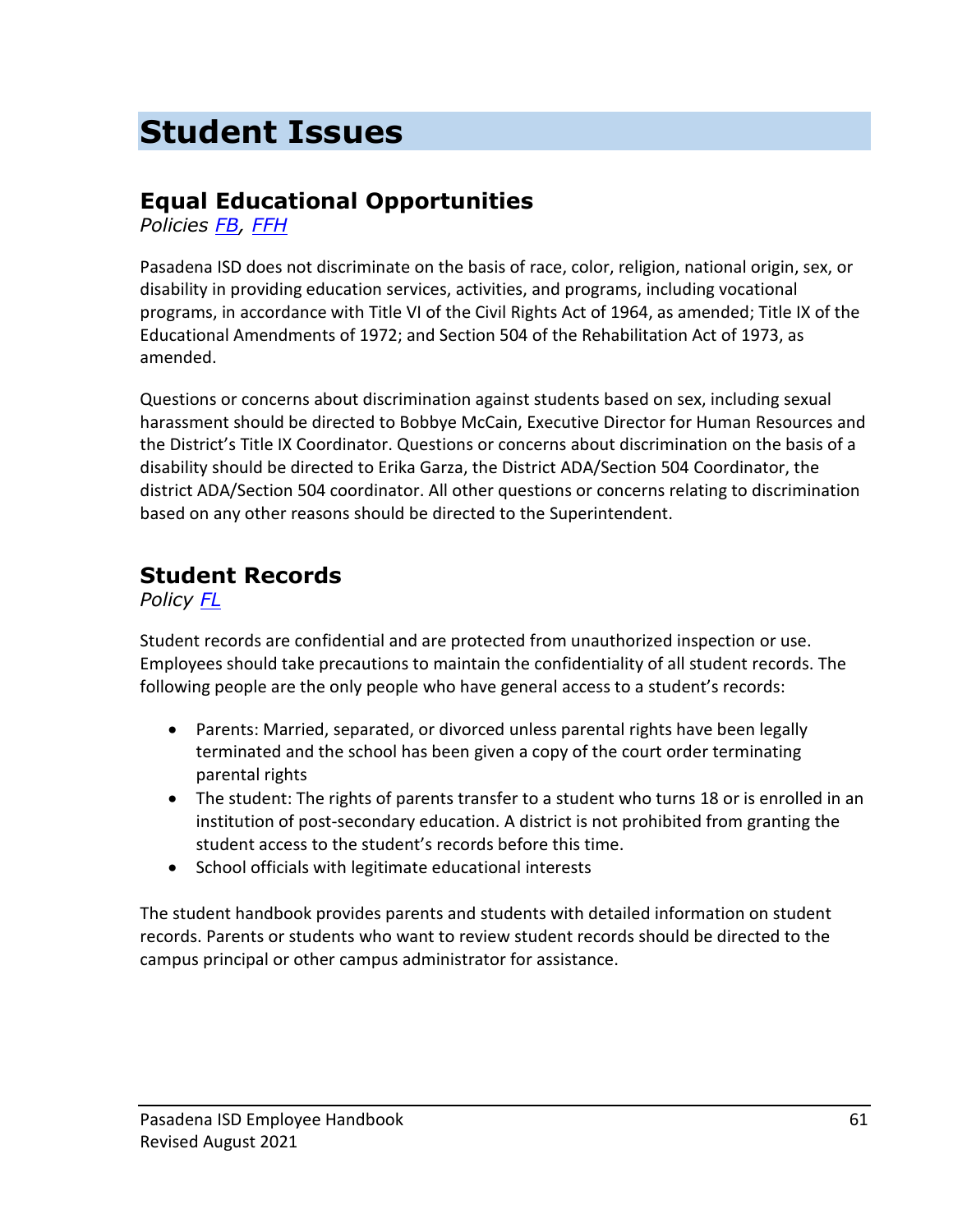### **Parent and Student Complaints**

*Policy [FNG](https://pol.tasb.org/Policy/Search/597?filter=fng)*

In an effort to hear and resolve parent and student complaints in a timely manner and at the lowest administrative level possible, the board has adopted orderly processes for handling complaints on different issues. Any campus office or the superintendent's office can provide parents and students with information on filing a complaint.

Parents are encouraged to discuss problems or complaints with the teacher or the appropriate administrator at any time. Parents and students with complaints that cannot be resolved to their satisfaction should be directed to the campus principal. The formal complaint process provides parents and students with an opportunity to be heard up to the highest level of management if they are dissatisfied with a principal's response.

# **Administering Medication to Students**

*Policy [FFAC](https://pol.tasb.org/Policy/Search/597?filter=ffac)*

Only designated employees may administer prescription medication, nonprescription medication, and herbal or dietary supplements to students. Exceptions apply to the selfadministration of asthma medication, medication for anaphylaxis (e.g., EpiPen<sup>®</sup>), and medication for diabetes management, if the medication is self-administered in accordance with district policy and procedures. A student who must take any other medication during the school day must bring a written request from his or her parent and the medicine in its original, properly labeled container. Contact the principal or school nurse for information on procedures that must be followed when administering medication to students.

# **Dietary Supplements**

*Policies [DH,](https://pol.tasb.org/Policy/Search/597?filter=dh) [FFAC](https://pol.tasb.org/Policy/Search/597?filter=ffac)*

District employees are prohibited by state law from knowingly selling, marketing, or distributing a dietary supplement that contains performance-enhancing compounds to a student with whom the employee has contact as part of his or her school district duties. In addition, employees may not knowingly endorse or suggest the ingestion, intranasal application, or inhalation of a performance-enhancing dietary supplement to any student.

# **Psychotropic Drugs**

*Policy [FFAC](https://pol.tasb.org/Policy/Search/597?filter=ffac)*

A psychotropic drug is a substance used in the diagnosis, treatment, or prevention of a disease or as a component of a medication. It is intended to have an altering effect on perception, emotion, or behavior and is commonly described as a mood- or behavior-altering substance.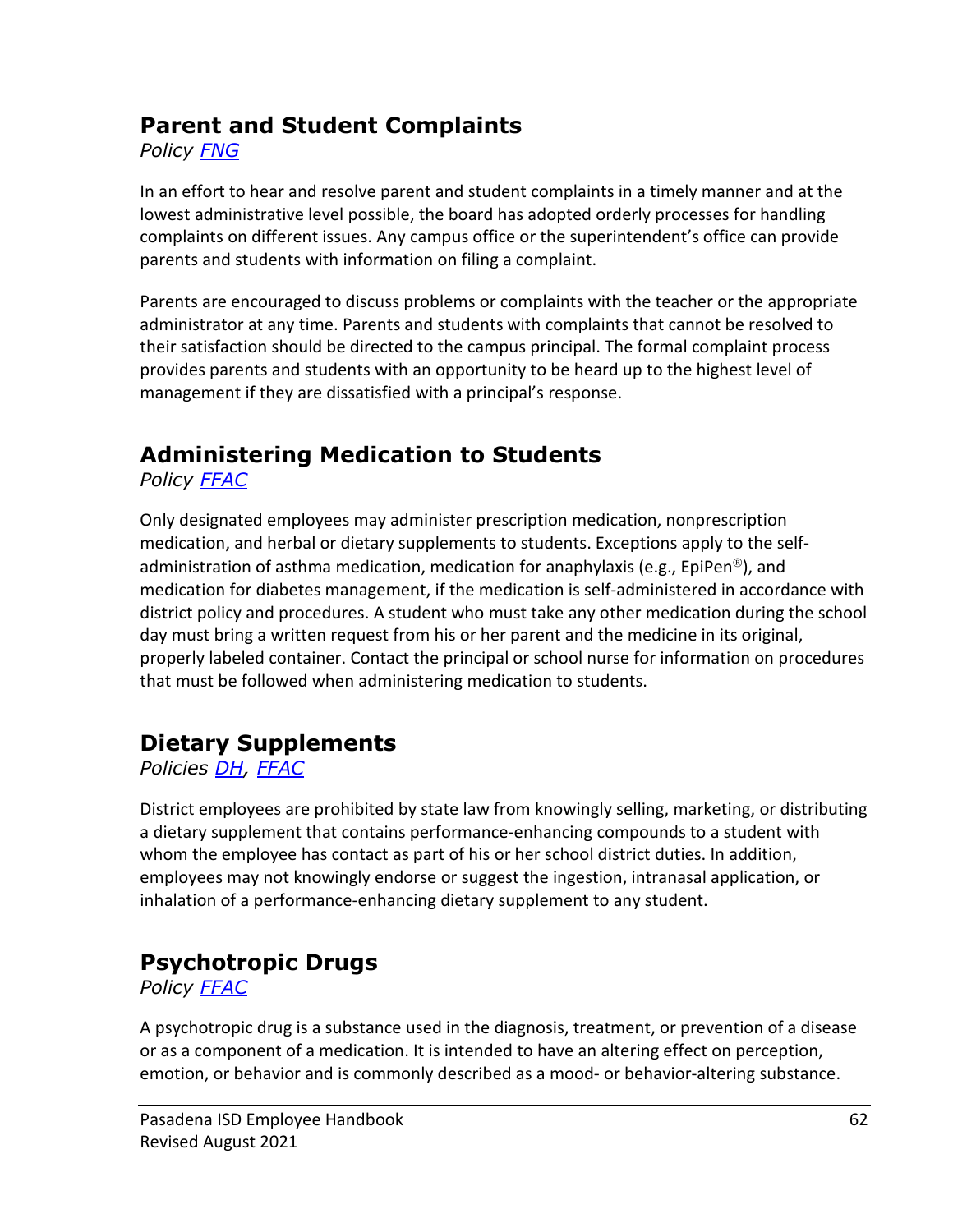District employees are prohibited by state law from doing the following:

- Recommending that a student use a psychotropic drug
- Suggesting a particular diagnosis
- Excluding from class or school-related activity a student whose parent refuses to consent to a psychiatric evaluation or to authorize the administration of a psychotropic drug to a student

## **Student Conduct and Discipline**

*Policies in the [FN series](https://pol.tasb.org/Policy/Search/597?filter=fn) and [FO series](https://pol.tasb.org/Policy/Search/597?filter=fo)*

Students are expected to follow the classroom rules, campus rules, and rules listed in the Student Handbook and Student Code of Conduct. Teachers and administrators are responsible for taking disciplinary action based on a range of discipline management strategies that have been adopted by the district. Other employees that have concerns about a particular student's conduct should contact the classroom teacher or campus principal.

## **Student Attendance**

*Policy [FEB](https://pol.tasb.org/Policy/Search/597?filter=feb)*

Teachers and staff should be familiar with the district's policies and procedures for attendance accounting. These procedures require minor students to have parental consent before they are allowed to leave campus. When absent from school, the student upon returning to school, must provide acceptable excuse. These requirements are addressed in campus training and in the student handbook. Contact the campus principal for additional information.

# <span id="page-63-0"></span>**Bullying**

*Policy [FFI](https://pol.tasb.org/Policy/Search/597?filter=ffi)*

Bullying is defined by §TEC 37.0832. All employees are required to report student complaints of bullying, including cyber bullying, to the campus principal. The district's policy includes definitions and procedures for reporting and investigating bullying of students and may be accessed on the districts website or at the following web address: [https://pol.tasb.org/Policy/Code/597?filter=FFI.](https://pol.tasb.org/Policy/Code/597?filter=FFI)

#### **Hazing**

*Policy [FNCC](https://pol.tasb.org/Policy/Search/597?filter=fncc)*

Students must have prior approval from the principal or designee for any type of "initiation rites" of a school club or organization. While most initiation rites are permissible, engaging in or permitting "hazing" is a criminal offense. Any teacher, administrator, or employee who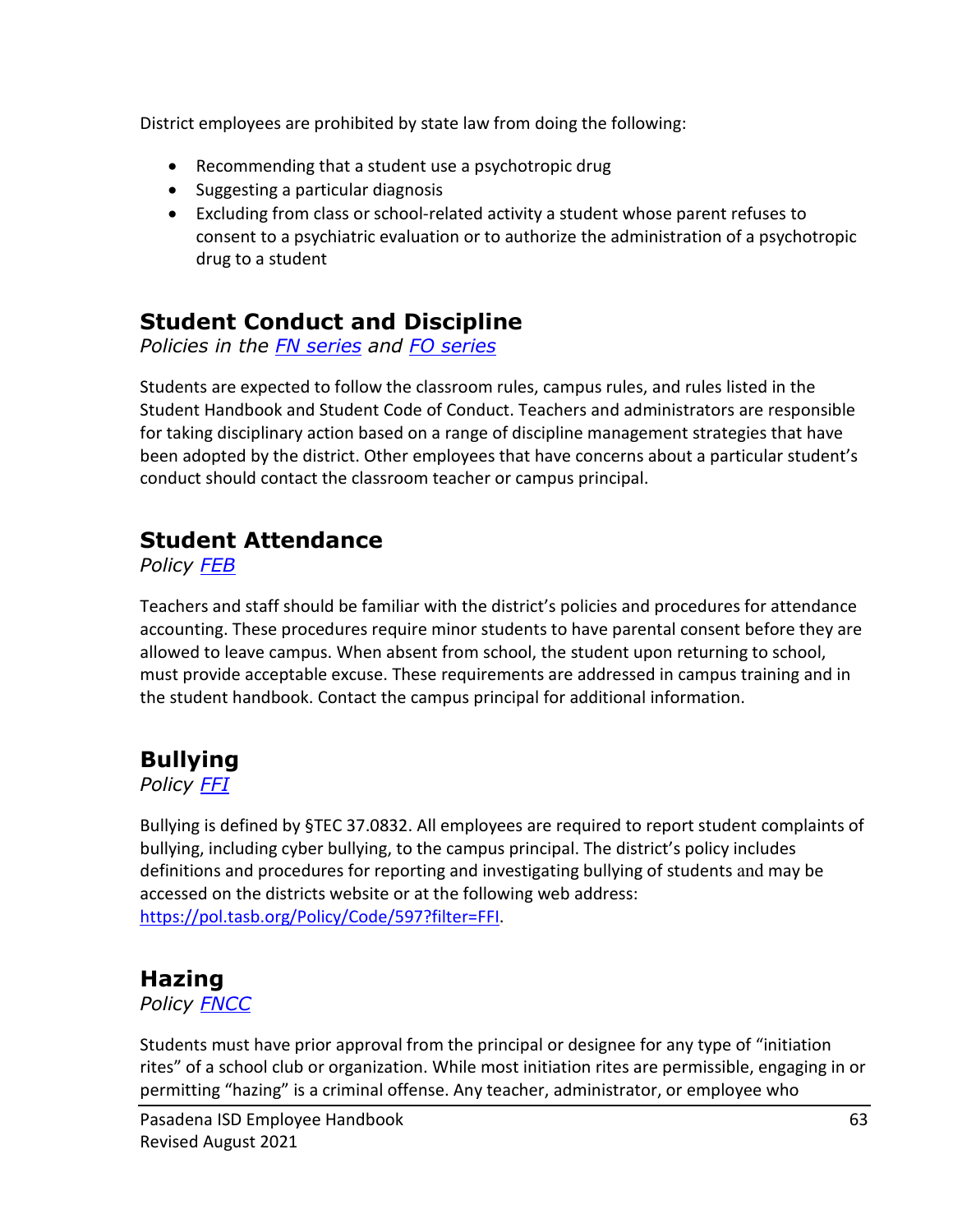observes a student engaged in any form of hazing, who has reason to know or suspect that a student intends to engage in hazing, or has engaged in hazing must report that fact or suspicion to the designated campus administrator.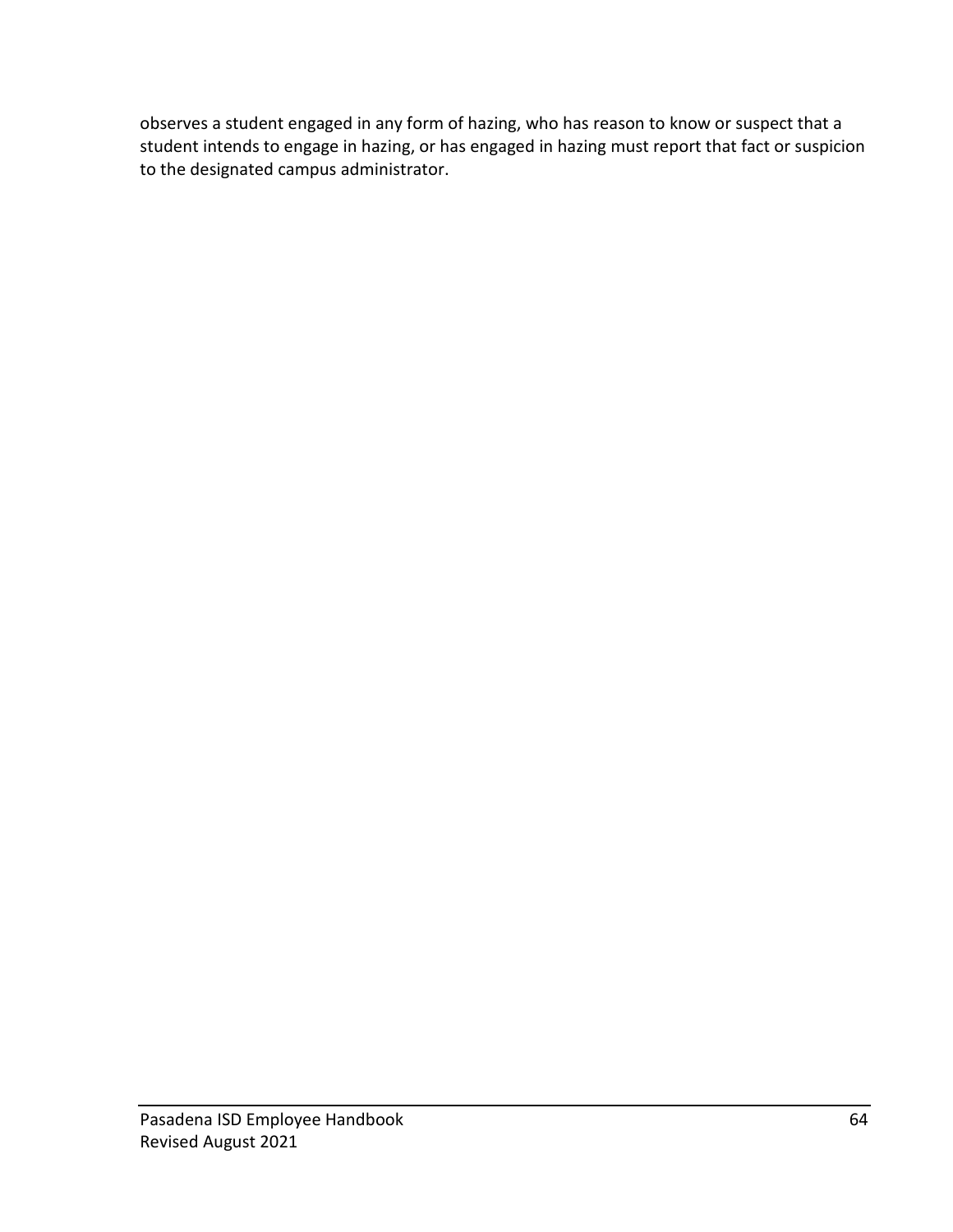# **Index**

Administering medication, 63 Administration, 9 Alcohol and drug abuse prevention, 51 testing, 13 Arrests and convictions, 50 Asbestos management plan, 55 Assault leave, 33 Associations and political activities, 53 At-will employment, 12 Automatic payroll deposits, 20 Background checks, 50 Bad weather closing, 56 Benefits cafeteria plan, 23 health insurance, 22 retirement, 24 supplemental insurance, 23 workers' compensation, 23, 32 Bereavement leave, 33 Board of Trustees meeting schedule, 9 Breaks, 16 Breast milk, 16 Bullying, 64 Cafeteria plan benefits, 23 Certification health and safety training, 14 maintaining, 12 parent notification, 16 Change of address, 56 Charitable contributions, 53 Child abuse reporting, 43 sexual, 44 Code of ethics, 38 Committees, 17, 18 Compensation, 20 Complaints

employee, 37 parent and student, 63 Compliance coordinators, 11, 62 Compliance with a subpoena, 34 Conduct and welfare, 38 Conflict of interest, 52 **Contract** employment, 12 nonrenewal, 58 Copyright materials, 53 Court appearances, 34 Court-ordered withholding, 61 Crime reporting, 44 Criminal history, 50 Dietary supplements, 63 Directories school, 10 Discrimination employee, 41 student, 62 Dismissal contract employees, 58 noncontract employees, 58 **District** communications, 36 description, 7 information, 7 map, 7 mission statement, 7 Drug abuse prevention, 51 psychotropic, 63 testing, 13 E-cigarettes, 51 Electronic communications, 45, 47 Emergencies, 56 Employee conduct and welfare, 38 involvement, 17, 18

Pasadena ISD Employee Handbook 65 Revised August 2021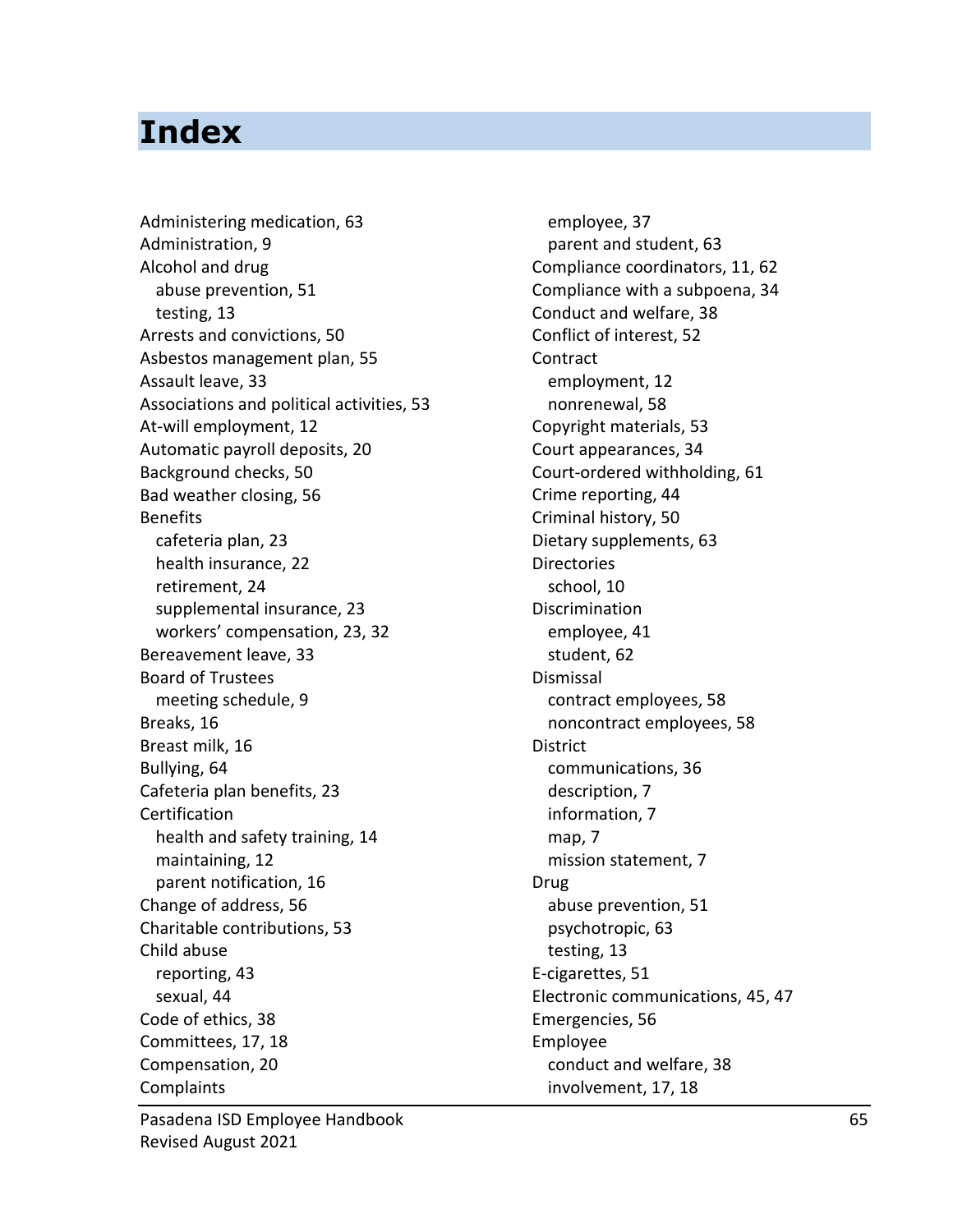recognition, 36 Employment after retirement, 11 at-will, 12 authorization documents, 13 contract, 12 noncontract, 12 outside, 17 Equal opportunity educational, 62 employment, 11 Every Student Suceeds Act, 16 Exit interviews, 59 Facility use, 57 Family and medical leave, 28 Firearms, 54 Form I-9, 13 Fraud, 52 General procedures, 56 Gifts and favors, 53 Grievances, 37 Harassment, 41, 42 Hazing, 64 Health insurance, 22 Health safety training, 14 Insurance health, 22 supplemental, 23 unemployment, 23 Internet use, 45, 47 Job vacancy announcements, 11 Jury duty, 33 Leave assault, 33 bereavement, 33 court appearance, 34 discretionary, 26 family and medical, 28 jury duty, 33 local, 27 medical certification, 25 military, 34 nondiscretionary, 26

personal, 26 proration, 26 religious observance, 34 sick, 27 truancy court appearance, 34 workers' compensation, 32 Maltreatment of children, 44 Medications, 63 Military leave, 34 Mission statement, 7 Name and address changes, 56 Nonrenewals, 58 Nursing mothers, 16 Outside employment, 17 Overtime, 21 Parent and student complaints, 63 Parent notification, 16 Paychecks, 20 Payroll automatic deposits, 20 deductions, 21 schedule, 20 Performance evaluation, 17 Personal leave, 26 Personnel records, 57 Pest control treatment, 55 Political activities, 53 Possession of firearms and weapons, 54 Psychotropic drugs, 63 Public information, 50 Purchasing procedures, 56 Qualifying exigency, 31 Reassignments, 15 Religious observance, 34 Resignations, 58 contract employees, 58 noncontract employees, 58 Retaliation, 41 Retirement benefits, 24 employment after, 11 Safety, 54 Salaries, 20